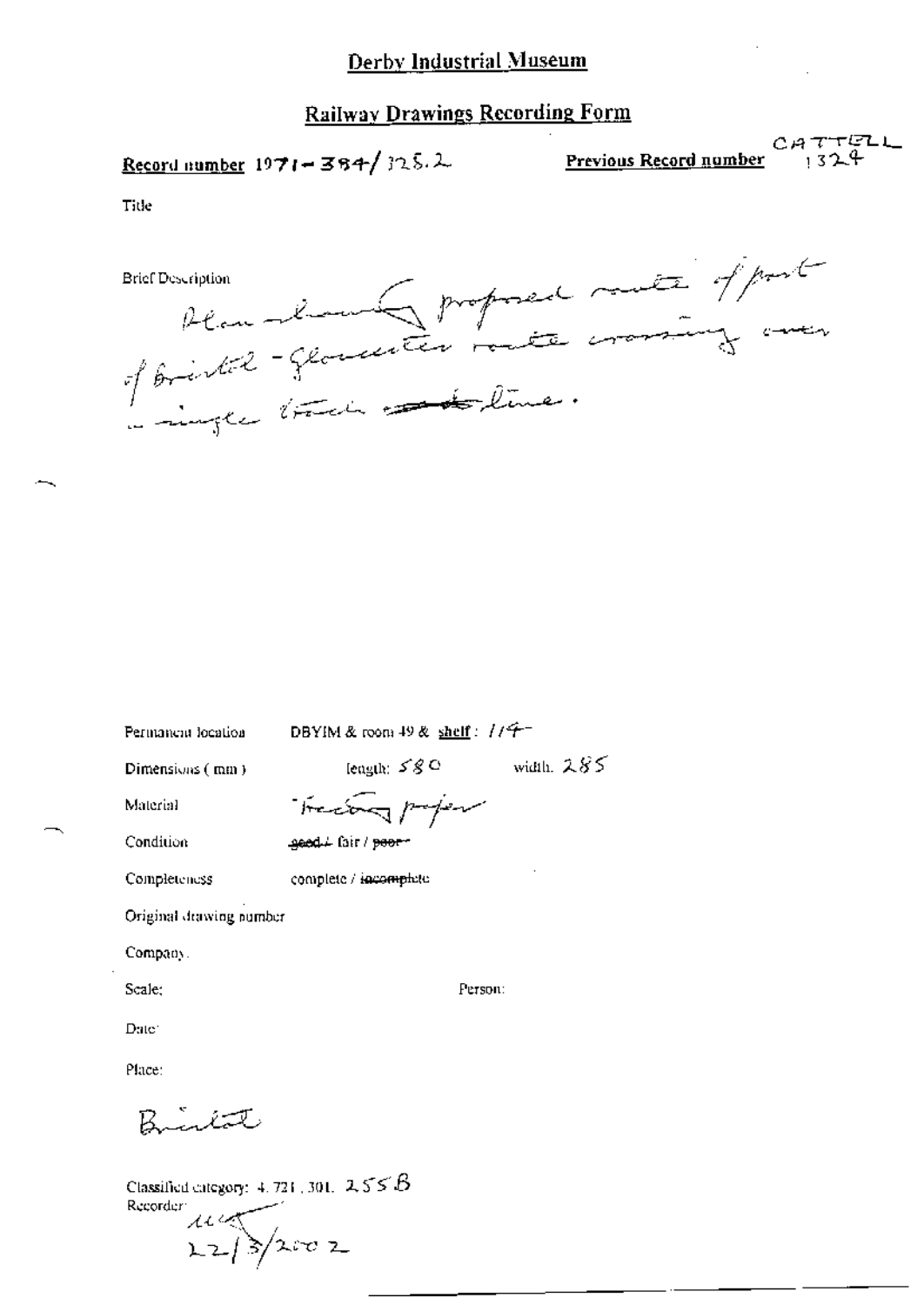## **Railway Drawings Recording Form**

CATTELL<br>Record number 1971-384/328.3 Previous Record number 1971-384/328.3

Title

**Brief Description** 

Plan straining professor mate of milway.

| Permanent location                                                                    | DBYIM & room 49 & shelf: $1 + \frac{q}{r}$ |  |  |
|---------------------------------------------------------------------------------------|--------------------------------------------|--|--|
| Dimensions (mm)                                                                       | length: $275$ width: $195$                 |  |  |
| Material                                                                              | Tracery paper                              |  |  |
| Condition                                                                             | good / fair 7 poor                         |  |  |
| Completeness                                                                          | complete / incomplete                      |  |  |
| Original drawing number                                                               |                                            |  |  |
| Company.                                                                              |                                            |  |  |
| Scale:」''ㄷ ပုဇ္ဇ 芦戸ET<br>Person:                                                      |                                            |  |  |
| Date:                                                                                 |                                            |  |  |
| Place:                                                                                |                                            |  |  |
|                                                                                       |                                            |  |  |
|                                                                                       |                                            |  |  |
| Classified category: $4.721 \pm 301.$ 2.55 $\%$<br>Recorder: $\log(22/3)\times c_0$ 2 |                                            |  |  |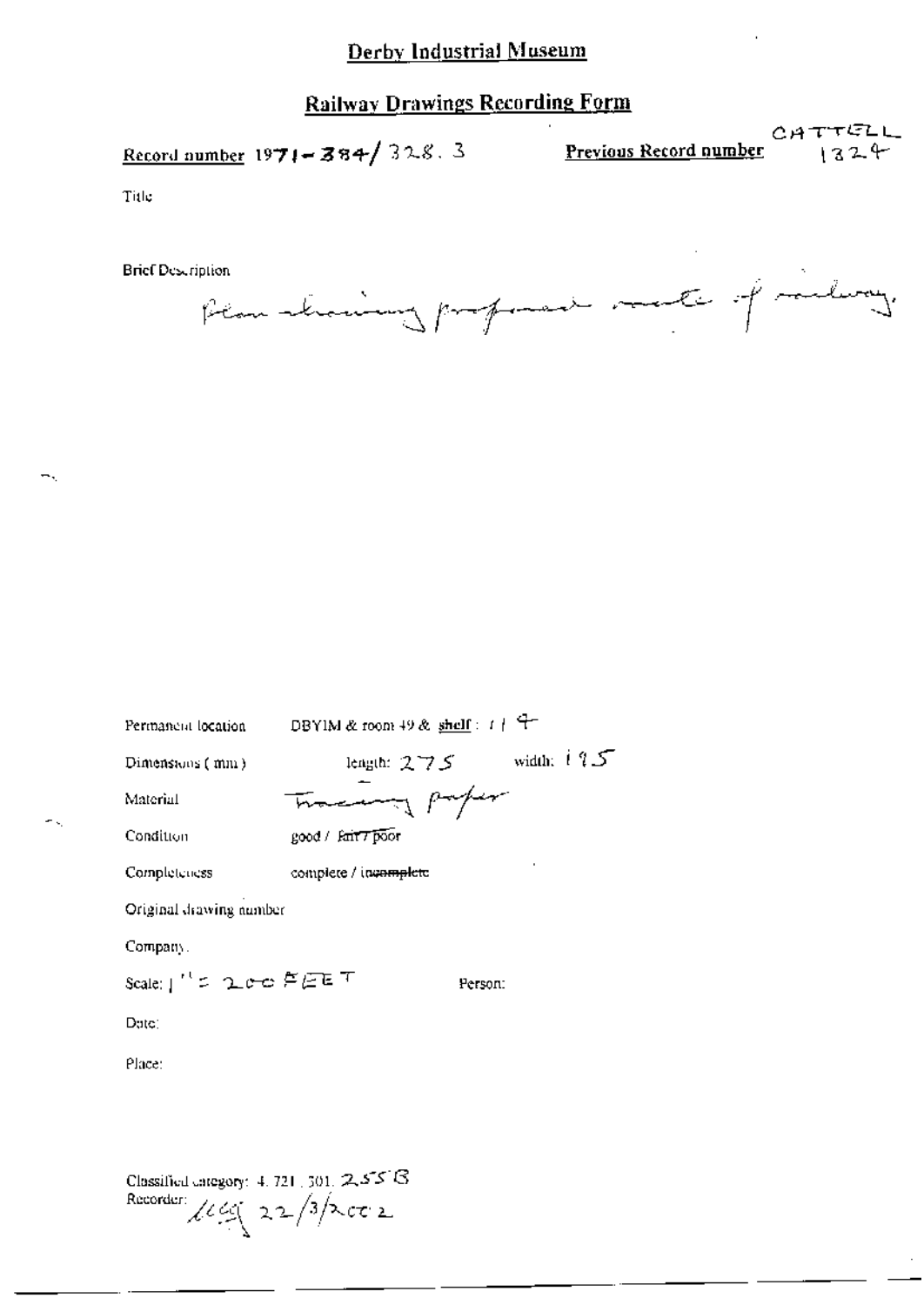CATTELL Previous Record number

Title

**Brief Description** 

blan showing proposed mate frailway Right of way at Lawrence Hill. Remains from Arm Stack Crossmany British to Bitten or Bath rand . RUD Home From.

Permaneut location DBYIM & room 49 & shelf:  $11 + 4$ 

Dimensions (mm)

length:  $375$  width:  $175$ Tracting paper

Material Condition

good / fair+poor

complete / incomplete Completeness

Original drawing number

Company.

Date:  $\Box x^2 - 27$ <sup>24</sup> + 3 + 6

Person Claro Protein

Place:

 $5$  intot

Classified category: 4, 721, 301,  $2 \leq 55B$ Recorder:  $\sqrt{22\sqrt{3}/2002}$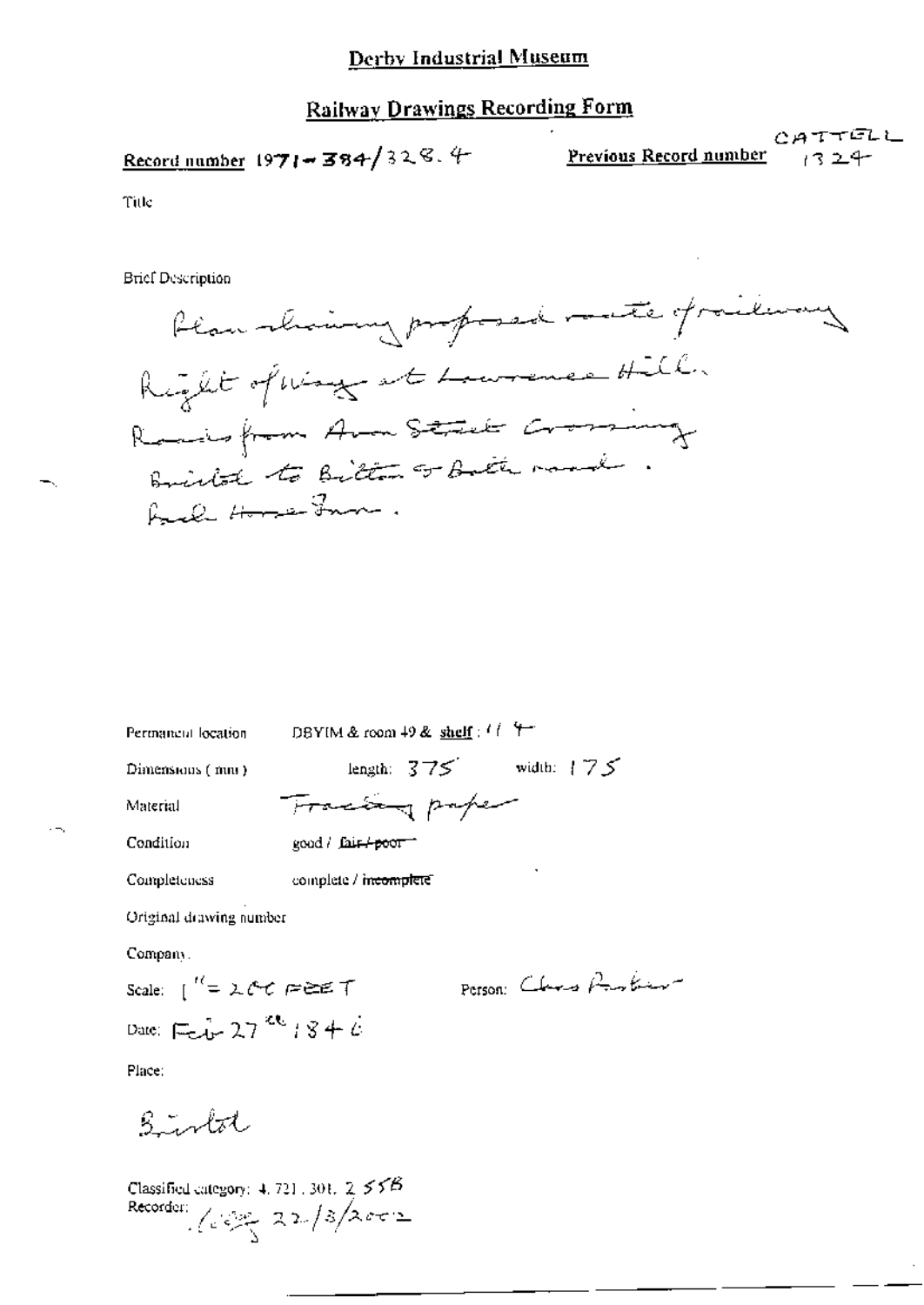Record number  $1971 - 384/325.6$ 

CATTELL Previous Record number

 $1327$ 

Title

**Brief Description** 



Permanent location

DBYIM & room 49 & shelf:  $\frac{12}{3}$ 

Dimensions (mm)

 $length: 510$ width:  $230$ 

Material Condition

 $\cdots$ 

Tracing poper good / fair / pour

complete / incomplete Completeness

Original drawing number

Company:

Scale:  $1'' = 20$  FEET

Date:  $S = \frac{\lambda}{2}$  1837

Person:

Place:

Bistol

Classified category: 4, 721, 301,  $2 \, \text{SIB}$ Recorder  $111/3/4/2002$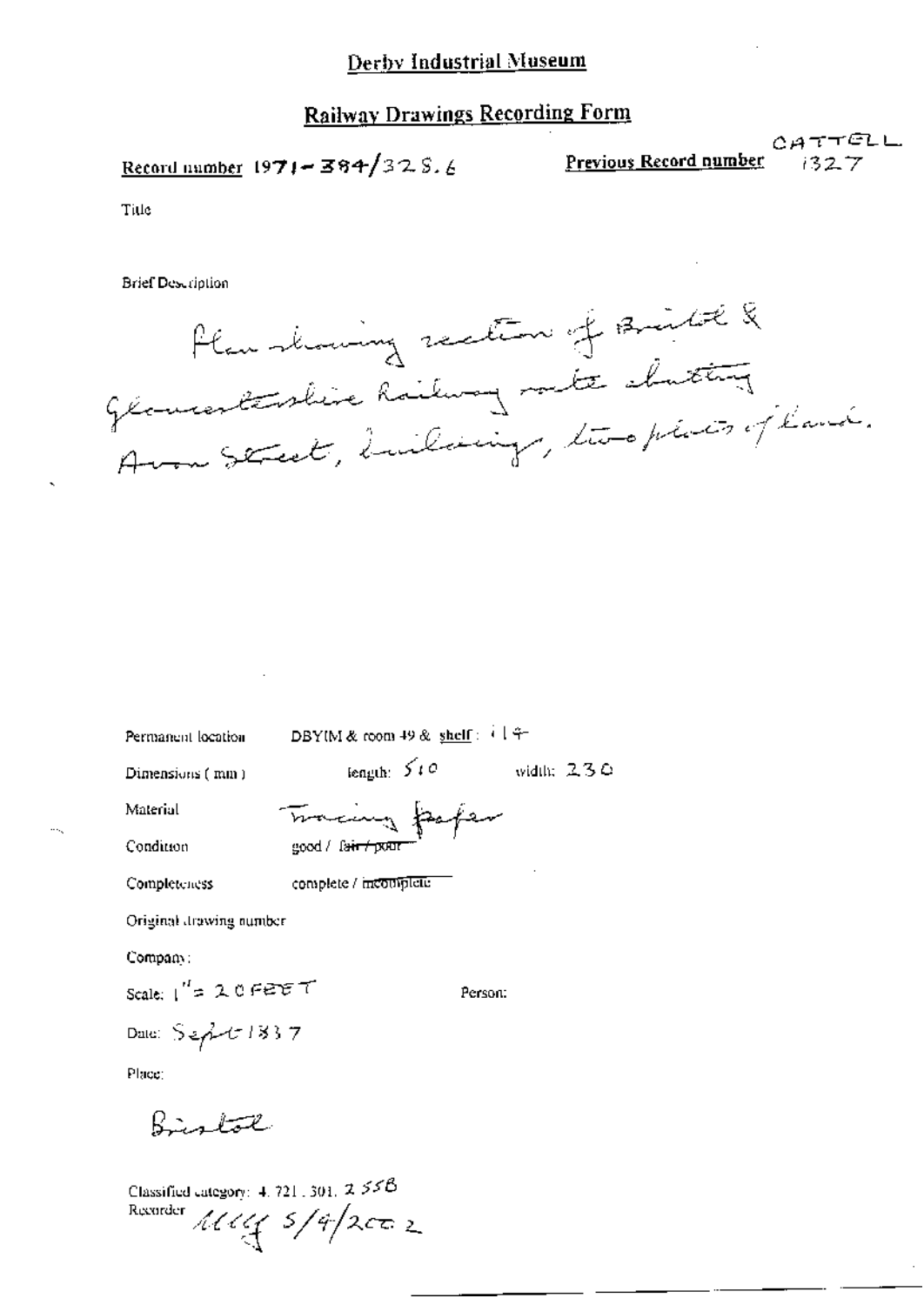## **Railway Drawings Recording Form**

$$
\underbrace{P \text{revious Record number}}_{13.9}
$$

Title

**Brief Description** 

Plus of profond voute of BDG Co from Laurence Hill aver to Firefonds men. Rasis, limildings, fields about. Same mad comming gradients chame.

| Permanent location                          | DBYIM & room $+9$ & shelf: $114-$                           |
|---------------------------------------------|-------------------------------------------------------------|
| Dimensions (mm)                             | width: $33C$<br>$length.~\mathcal{LOS} \subset \mathcal{A}$ |
| Material                                    | Kaper                                                       |
| Condition                                   | geed / fair /-poor                                          |
| Completeness                                | caraziote / incomplete                                      |
| Original drawing number                     |                                                             |
| Company                                     |                                                             |
| Scale:                                      | Person:                                                     |
| Date:                                       |                                                             |
| Place;                                      |                                                             |
|                                             |                                                             |
|                                             |                                                             |
| Classified category: $4, 721, 301, 2, 555B$ |                                                             |

Recorder:  $5/4/2002$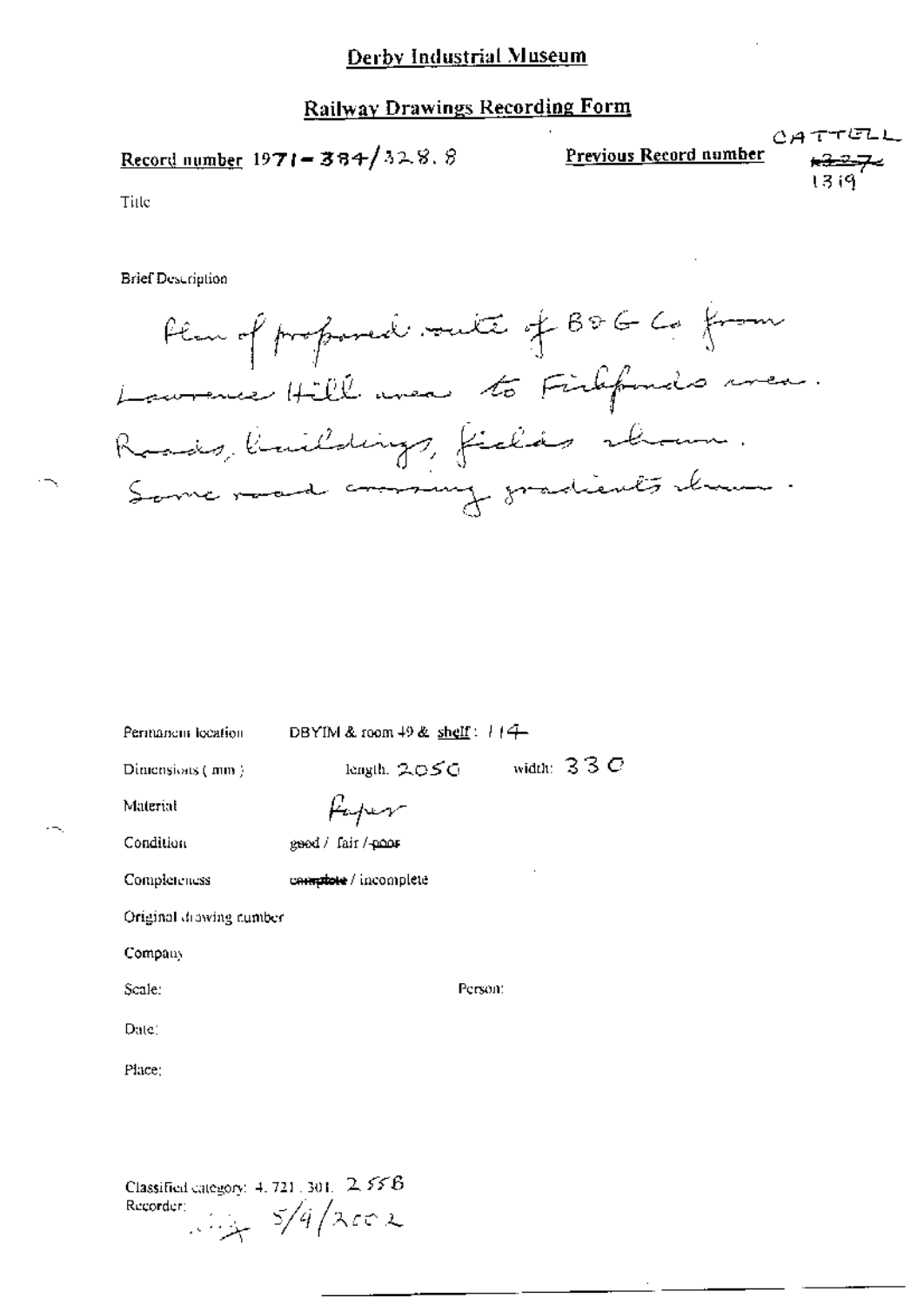## Record number  $1971 - 384 / 552$

 $CATTELL$ Previous Record number ک721

Tide

**Brief Description** 

| Permanent location                                             | DBYIM & room 49 & shelf: 119 |               |  |  |
|----------------------------------------------------------------|------------------------------|---------------|--|--|
| Dimensions (mm)                                                | lengih: 1290                 | width: $665$  |  |  |
| Material                                                       | Poferon folsic               |               |  |  |
| Condition                                                      | good / fair / poor           |               |  |  |
| Completeness                                                   | complete / incomplete        |               |  |  |
| Original drawing number $\times$ 2 $\beta$                     |                              |               |  |  |
| Company:                                                       |                              |               |  |  |
| scale: 1″=40FEET                                               |                              | Person: $FWJ$ |  |  |
| Date: More 1882                                                |                              |               |  |  |
| Place:                                                         |                              |               |  |  |
|                                                                |                              |               |  |  |
| Kingswood Junc                                                 |                              |               |  |  |
| Classified category 4, 721, 301, 2, 5 $S$ $\beta$<br>Recorder: | $\mu$ uy 30/5/2003           |               |  |  |

. ۔ .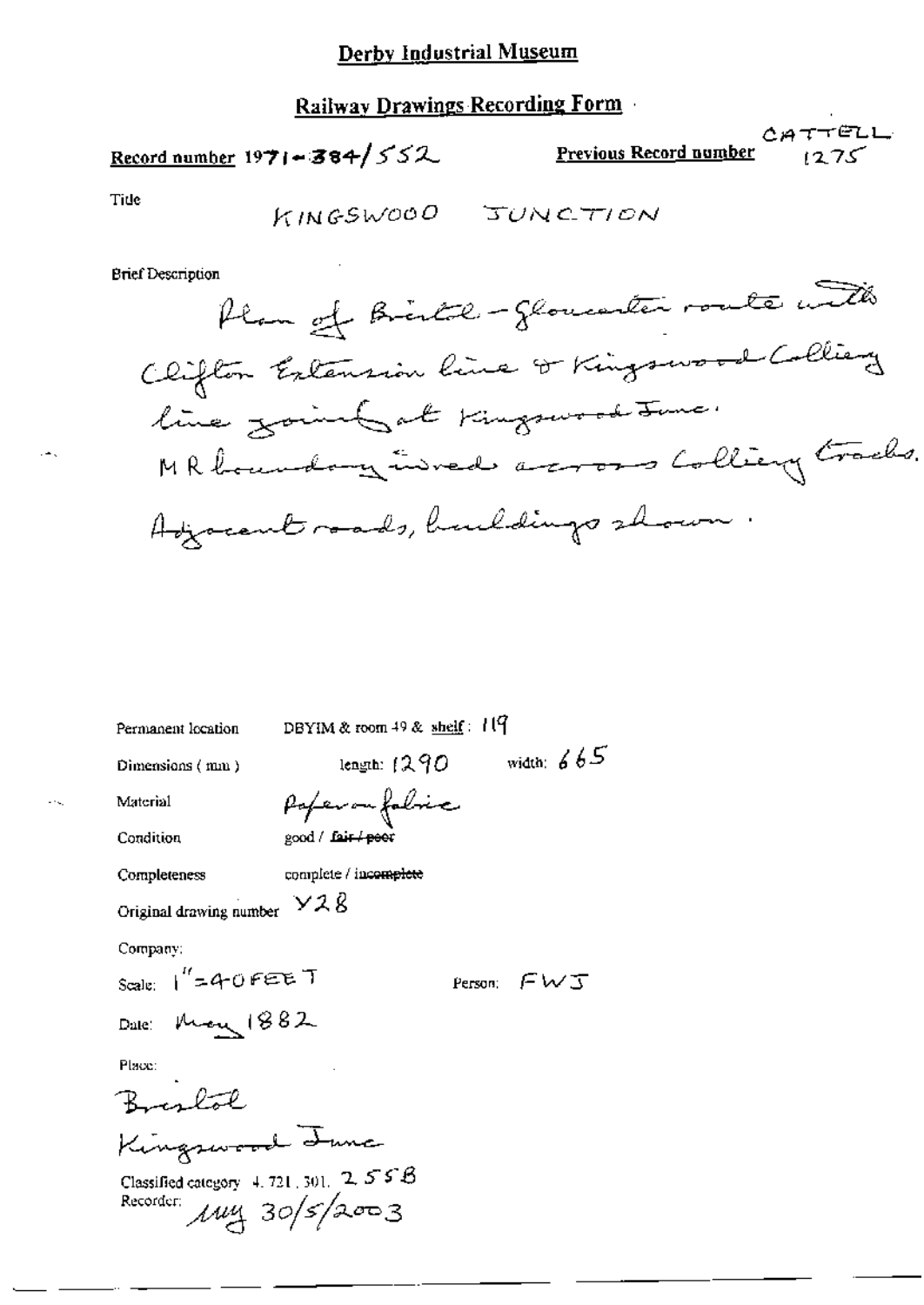## **Railway Drawings Recording Form**

Previous Record number 18RP132/304 Record number 1997-5/270 County of Gloocester Title Parish of Saint George Han showing proposed route with landowns **Brief Description** in the Whitehall / Enton area. Landowners: TN Saunders Rev Wm Bawdrey Tomes W Blarthwart  $F$  Hays Mos Gerrich R Richards Leonard Kers Baynton T Biddle Wh Jendins N Bartley DBYIM & room 49 & shelf: 69 Permanent location length:  $1060$  width:  $525$ Dimensions (mm) Tracing poperon fabric Material -good / fair / poor Condition complete / incomplete Completeness  $\pi$ . BOW NO2. Original drawing number  $(488)$ . Company: Scale:  $1'' = 2cHATNS$ Person: Date: Place: Bristol<br>Brooks St Georges. Classified category: 4.721.301.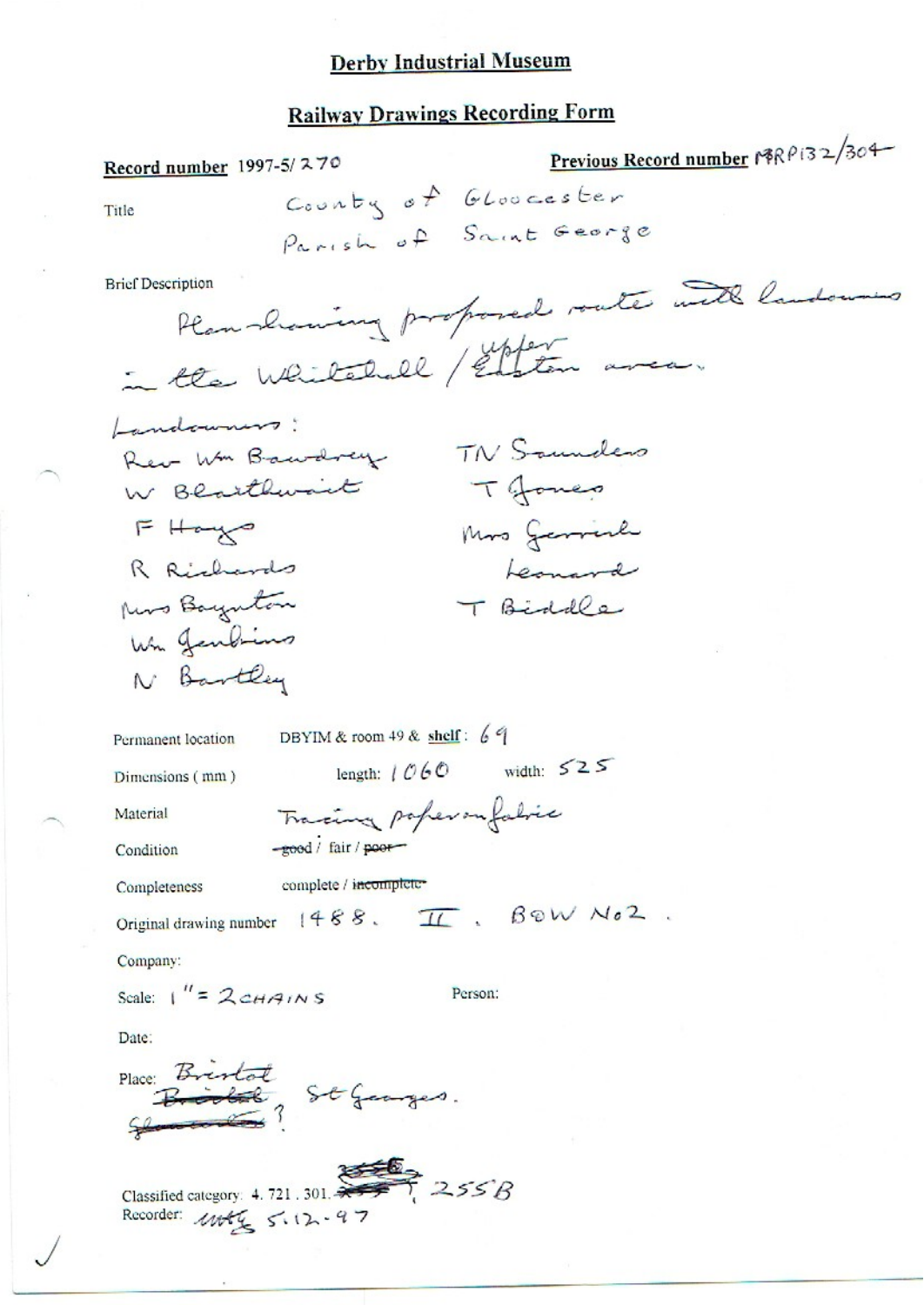## **Railway Drawings Recording Form**

## Record number 1997-5/356.1

Previous Record number mRP132/400

citle<sup>1</sup>

**Brief Description** 



| Permanent location                        | DBYIM & room $49$ & shelf: $77.3$      |  |  |  |  |
|-------------------------------------------|----------------------------------------|--|--|--|--|
| Dimensions (mm)                           | width: $\mathscr{C}C$<br>length: $995$ |  |  |  |  |
| Material                                  | Tracing poper on poper or folice       |  |  |  |  |
| Condition                                 | good / f <del>air / poor</del>         |  |  |  |  |
| Completeness                              | complete / incomplete - -              |  |  |  |  |
| ス<br>Original drawing number              |                                        |  |  |  |  |
| Company: MR                               |                                        |  |  |  |  |
| Scale: $1^{\prime\prime} = 3.67$ c-HAIN 5 | Person:                                |  |  |  |  |
| $Date: -$                                 |                                        |  |  |  |  |
| Place:                                    |                                        |  |  |  |  |
| Burlot,                                   |                                        |  |  |  |  |
|                                           |                                        |  |  |  |  |
|                                           |                                        |  |  |  |  |

Classified category: 4, 721, 301,  $\blacktriangleright$  5'  $\blacktriangleright$   $\blacktriangleright$ Recorder:  $444/4$   $(3/2/98)$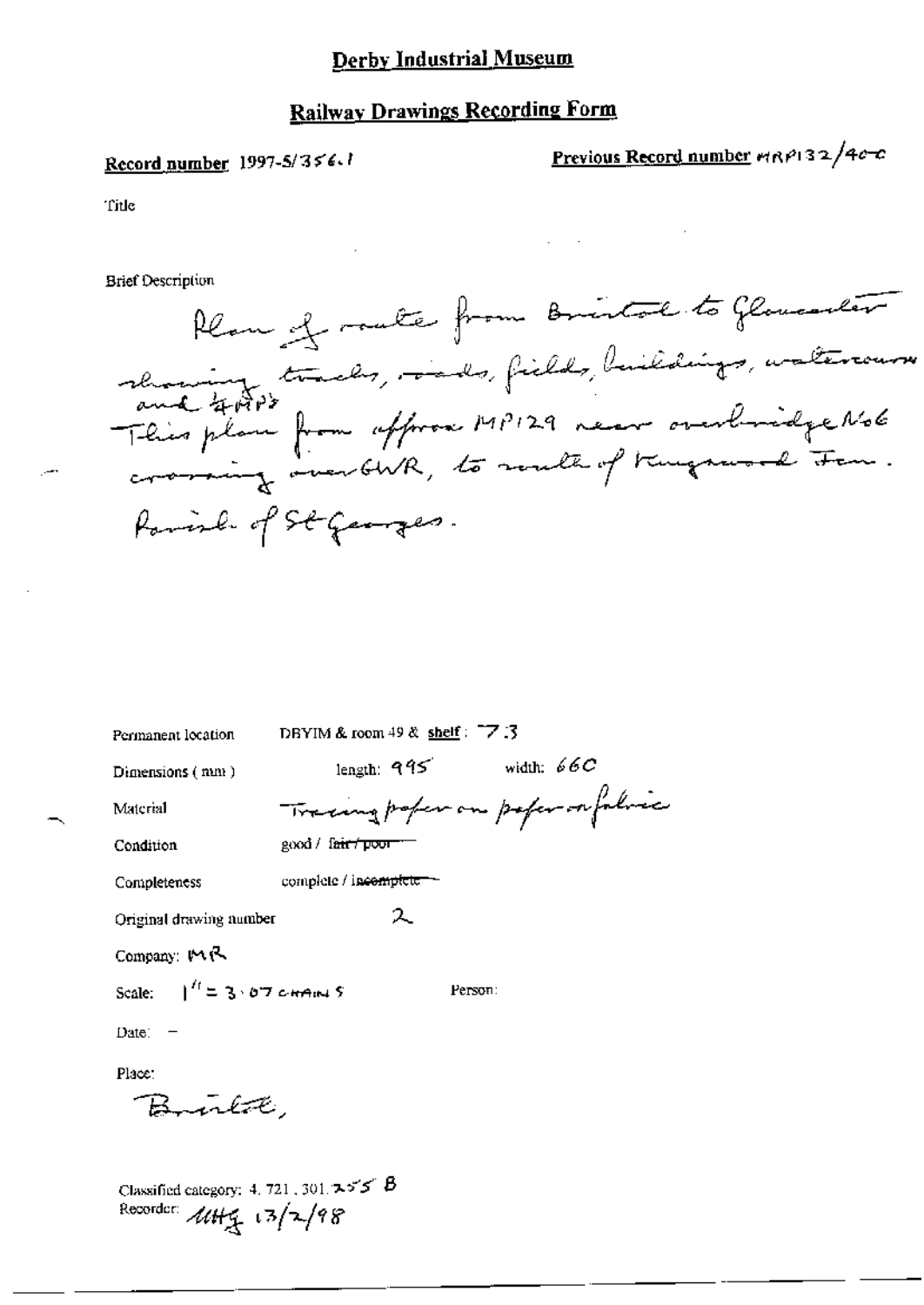## **Railway Drawings Recording Form**

## Record number 1997-5/356.2

Previous Record number MRP132/400

Title

**Brief Description** 

Planguate from Brista to Gloventer channing tracks, roads, fields, buildings, watercourses and FMPs This plan from Kingswood Jan to math end of Fishpoods station. Parish of St Gangas, Parish of Stopleton.

| Permanent location                       | DBYIM & room 49 & shelf: $\bigtriangledown$ 3 |                                     |
|------------------------------------------|-----------------------------------------------|-------------------------------------|
| Dimensions $(mn)$                        | length: $995$                                 | width: $\oint d^2C$                 |
| Material                                 |                                               | Tracing paper in poper on following |
| Condition                                | good / tair / poor                            |                                     |
| Completeness                             | complete / incomplete                         |                                     |
| Original drawing number                  | 3                                             |                                     |
| Company: $M \sim$                        |                                               |                                     |
| Scale: $1'' \geq 3.07$ comments          |                                               | Person:                             |
| Date: $\sim$                             |                                               |                                     |
| Place:                                   |                                               |                                     |
| Bintol                                   |                                               |                                     |
|                                          |                                               |                                     |
| Classified category: 4, 721, 301, $255B$ |                                               |                                     |
| Recorder: $\text{deg}(3)/2/18$           |                                               |                                     |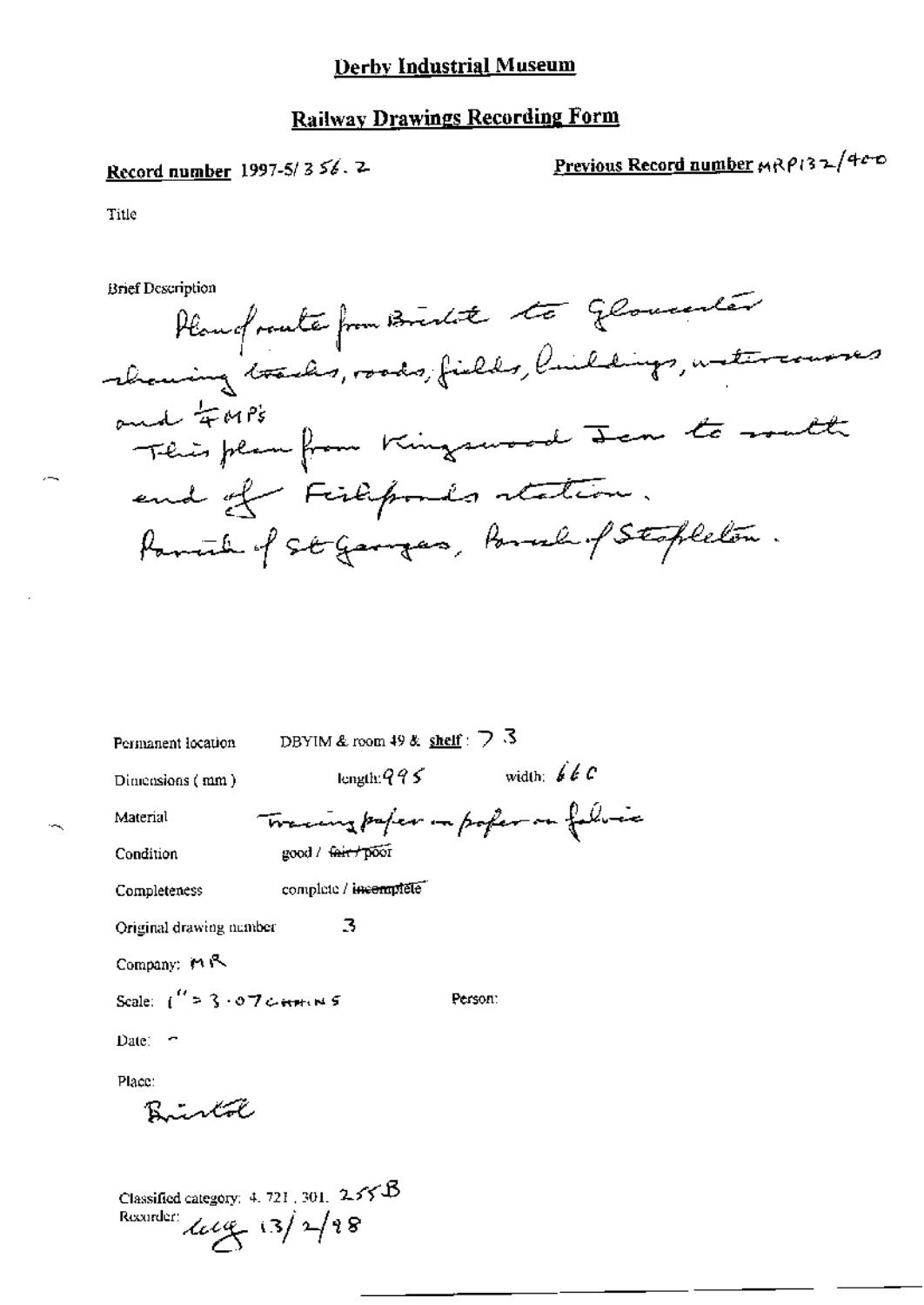$\sim 10^{-10}$ 

t.

## Record number 1997-5/ $3 \leq 6.3$

Previous Record number MRP 132/400

 $\ddot{\phantom{a}}$ 

 $\mathcal{L}^{\text{max}}(\mathcal{L}^{\text{max}})$ 

Title

 $\ddot{\phantom{0}}$ 

**Brief Description** 

| Permanent location                                                                 | DBYIM & room $49$ & shelf : $73$ |                                   |  |  |  |  |
|------------------------------------------------------------------------------------|----------------------------------|-----------------------------------|--|--|--|--|
| Dimensions (mm)                                                                    | length: $995$                    | width: $660$                      |  |  |  |  |
| Material                                                                           |                                  | Tracing profer on paper on falvis |  |  |  |  |
| Condition                                                                          | good / harr poor                 |                                   |  |  |  |  |
| Completeness                                                                       | complete / incomplete            |                                   |  |  |  |  |
| Original drawing number                                                            |                                  |                                   |  |  |  |  |
| Company: $M$ R                                                                     |                                  |                                   |  |  |  |  |
| Scale: $1'' = 3 - 07$ c+Ain 5                                                      |                                  | Person:                           |  |  |  |  |
| $\mathbf{Date}^* =$                                                                |                                  |                                   |  |  |  |  |
| Place:<br>Bright                                                                   |                                  |                                   |  |  |  |  |
| Classified category: 4, 721, 301, $\sim$ 55 $\beta$<br>Recorder:<br>$48$ $13/2/18$ |                                  |                                   |  |  |  |  |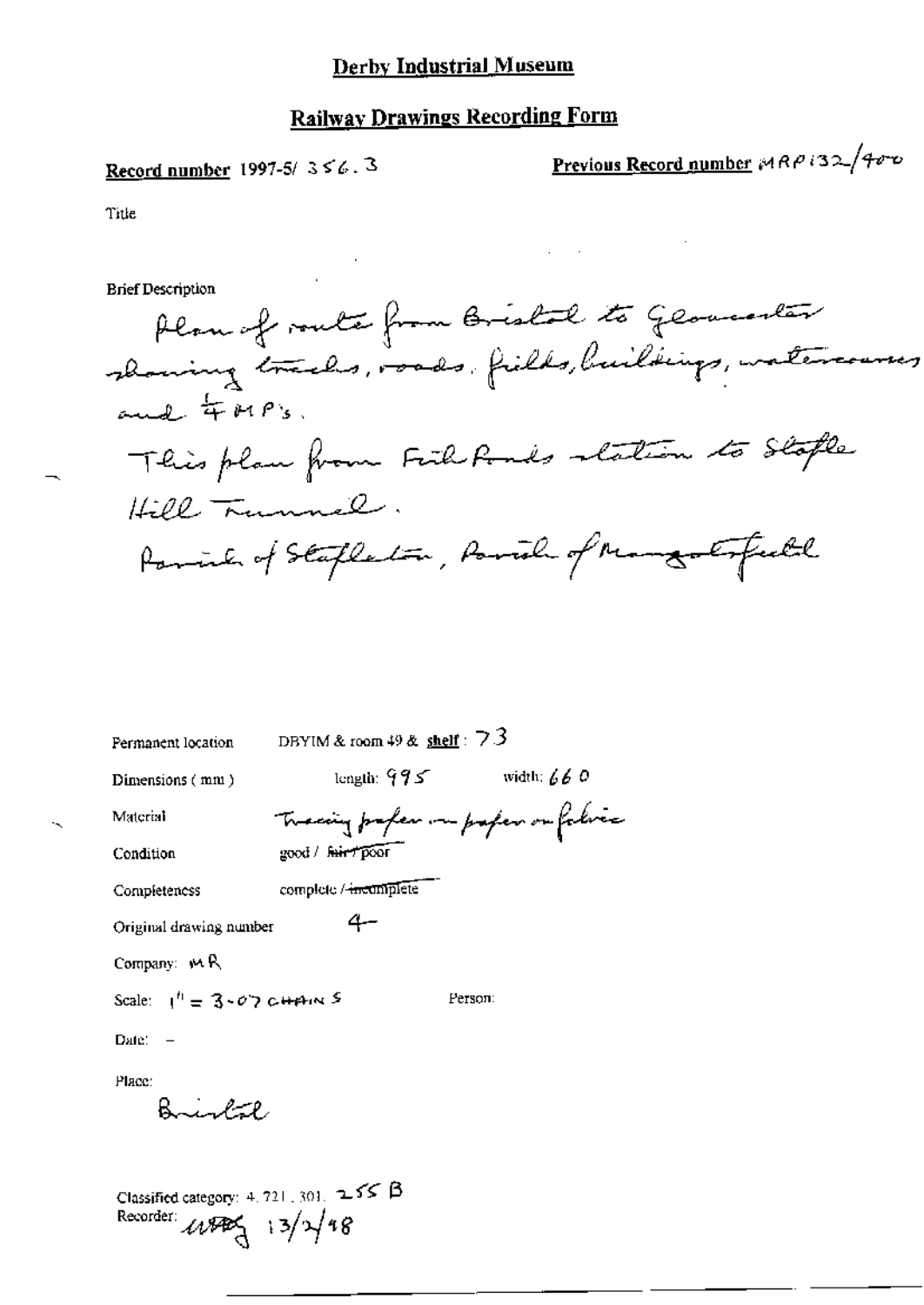#### Record number 1997-5/356.4

Previous Record number 191819132/400

Title

**Brief Description** 

Planofronte from Breakol to Gloventer showing tracks, roads, fields, buildings, watercourses and  $\#mer's$ . Their plan from Steple Hell turnel to Mangolsfield Station from. Parish of Mangolifield, Parish of Biltone

DBYIM & room 49 & shelf: 7 3 Permanent location

Dimensions (mm)

length:  $95$  width: 660

≤

Person:

Material

complete / incomplete

Tracing pofer ou poper on falmic

Condition

good / fair / poor "

Completeness

Original drawing number

Company:  $H \mathcal{R}$ 

Scale:  $I'' = 3.67$  catalog S

Place:

Date:

 $\beta$  in the state

Classified category: 4, 721, 301,  $2 \leq S \leq \beta$ Recorder:  $\mu$ ot $\frac{1}{4}$  13/2/48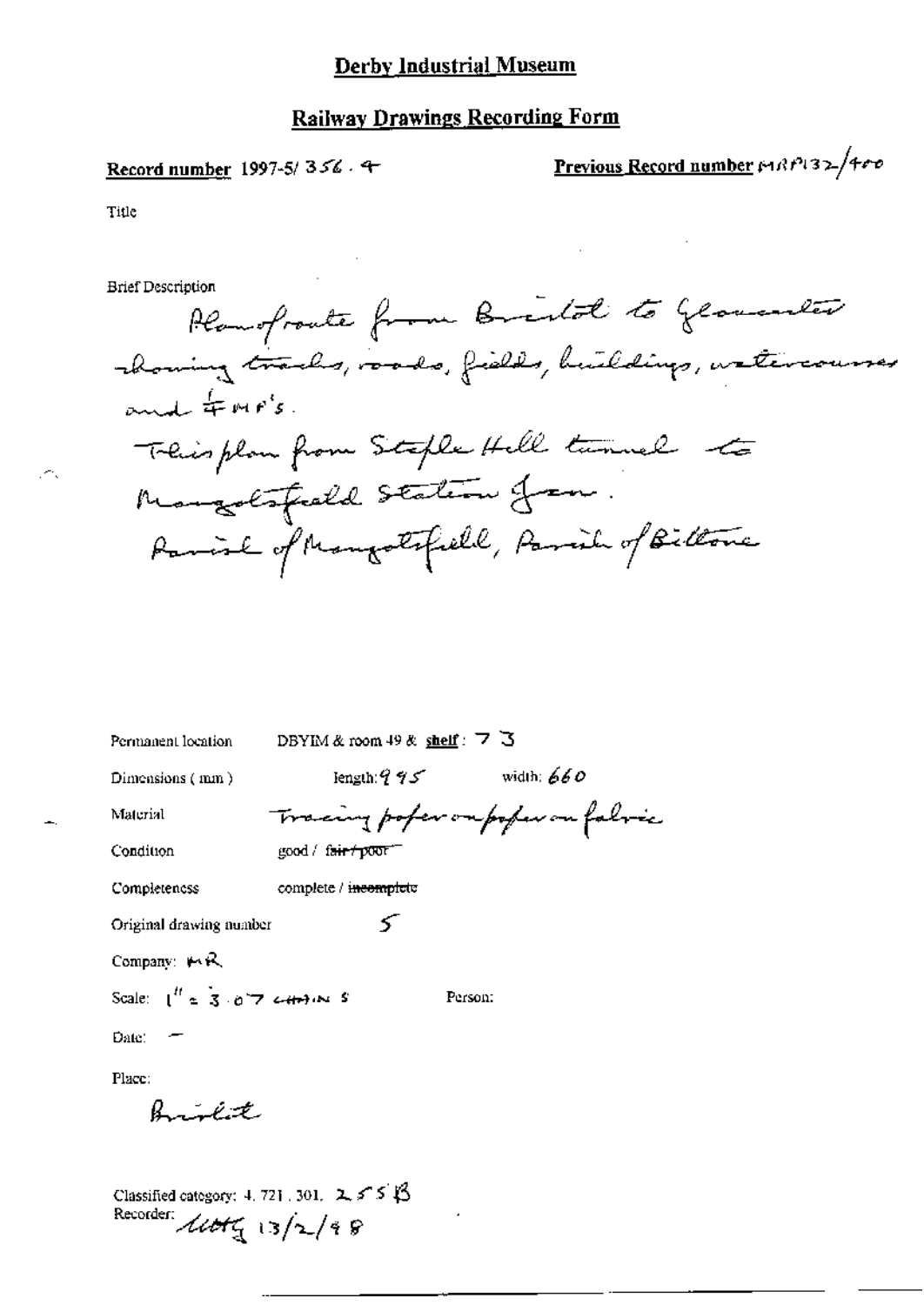## **Railway Drawings Recording Form**

Record number  $1971 - 384/644$ 

Previous Record number  $1079$ 

πεις

Title

**Brief Description** 



Permanent location

 $33$ <br>DBYIM & room  $49$  & shelf:

Dimensions (mm)

length:

Material Condition

Completeness

good / fair / poor

complete / incomplete

Original drawing number

Company:

Scale:  $1'' = 40$ 

Person:

width:

paper

Date:

Place;

Birtol  $B \odot G$ 

Classified category: 4, 721, 301, 2, 55 B Recorder:

MISSING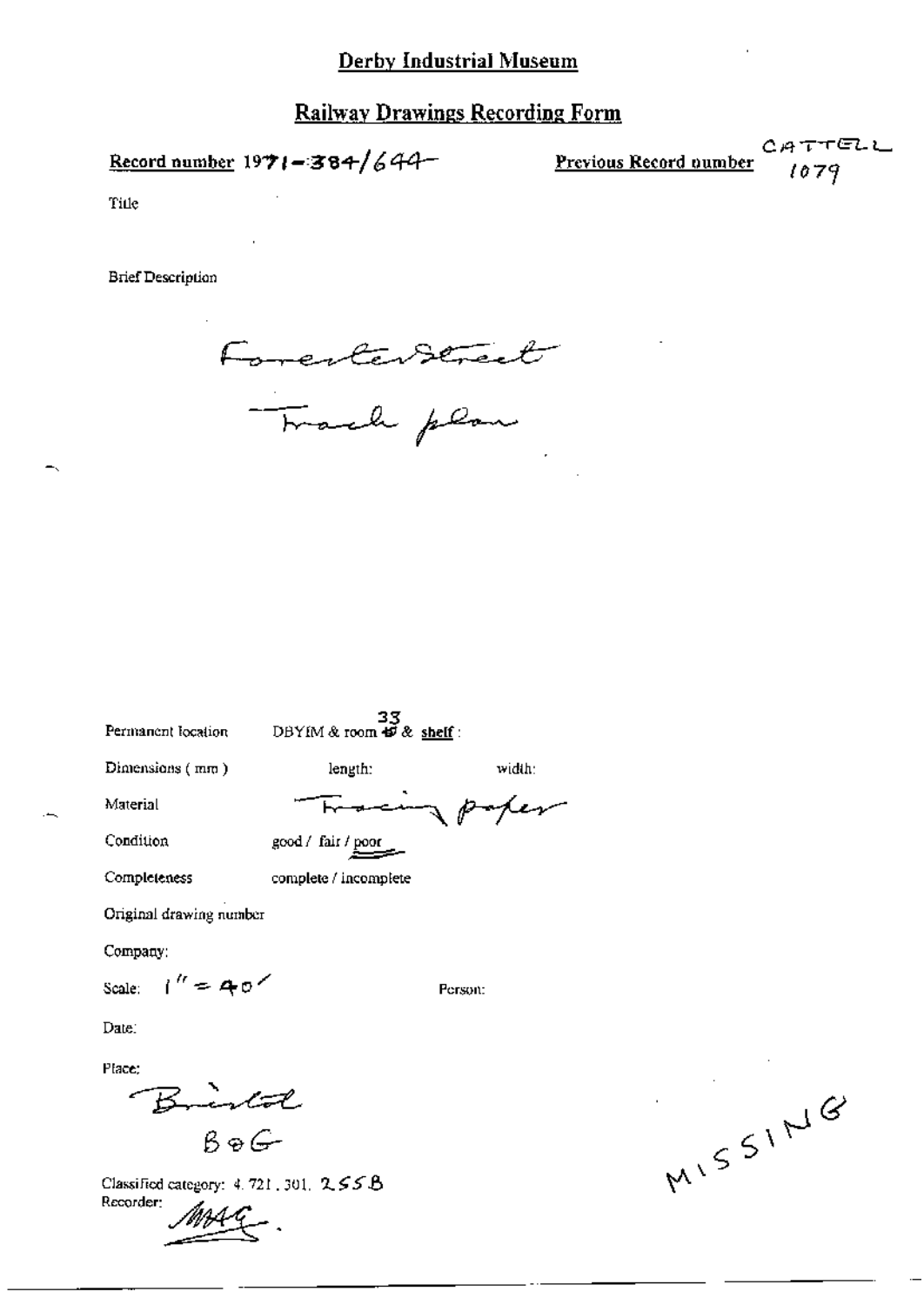Record number 1971-384/645

**Previous Record number** 

 $7TELL$ 1080

Title

**Brief Description** 

Track plan

Permanent location

DBYIM & room  $\frac{33}{5}$  shelf:

Dimensions (mm)

length:

width:

Person:

Condition

Material

Tracing paper good / fair / poor

Completeness

complete / incomplete

Original drawing number

Company:

Scale:  $1'' = 40$ 

Date:

Place:

Stonehouse Street

 $B = G$ 

Classified category: 4.721.301. 255B Recorder:

MISSING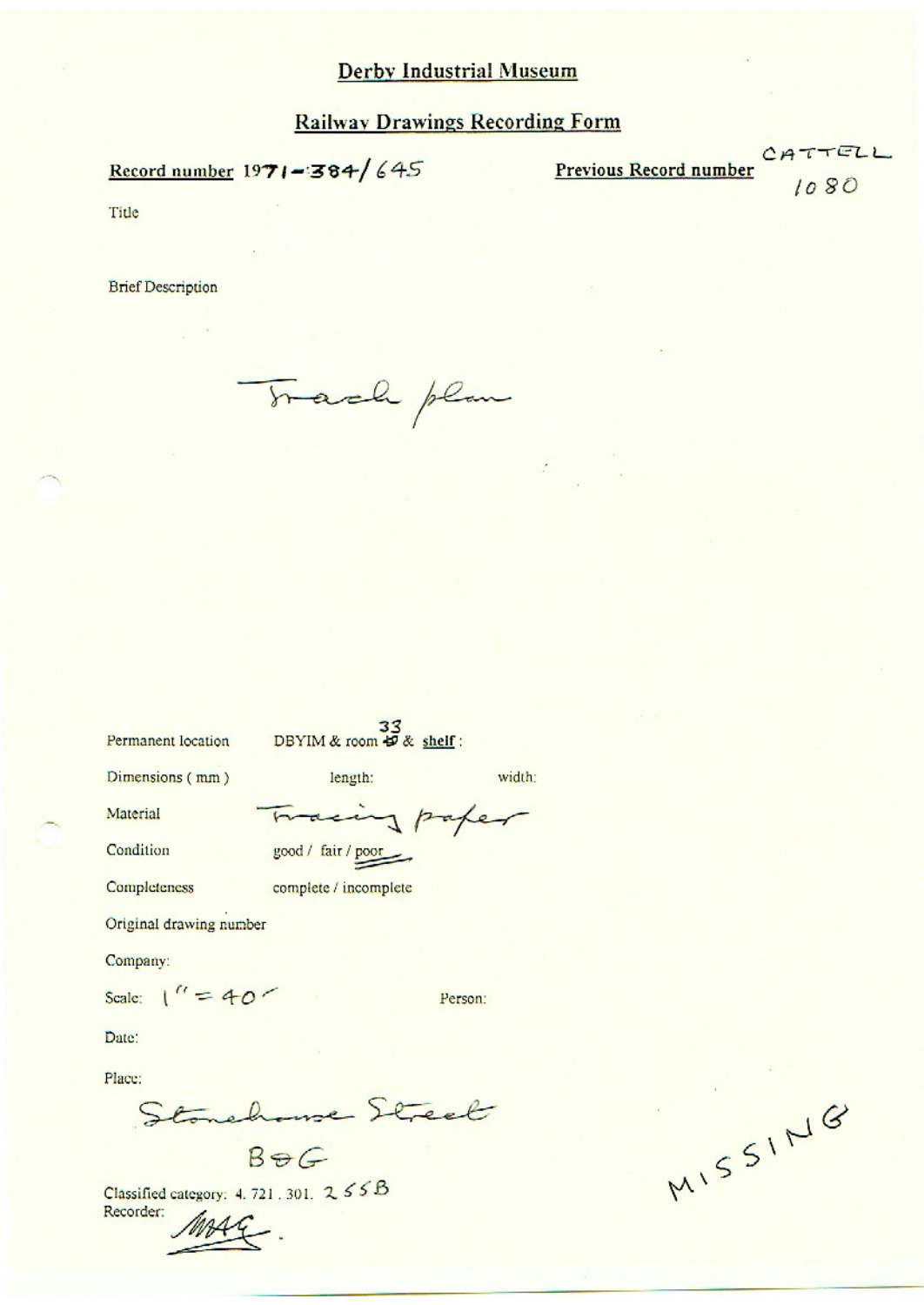## **Railway Drawings Recording Form**

# Record number  $1971 - 384/667$

Previous Record number CATTELL

Title

**Brief Description** 

Landplan purchase

| 33<br>DBYIM & room 49 & shelf: |         |
|--------------------------------|---------|
| length:                        | width:  |
|                                |         |
| good / fair / poor             |         |
| complete / incomplete          |         |
| Original drawing number        |         |
|                                |         |
|                                | Person: |
|                                |         |
|                                |         |
| $R_{\text{1}}$                 |         |
|                                |         |

Classified category: 4, 721, 301, 2 5 5 8 Recorder:

MISSING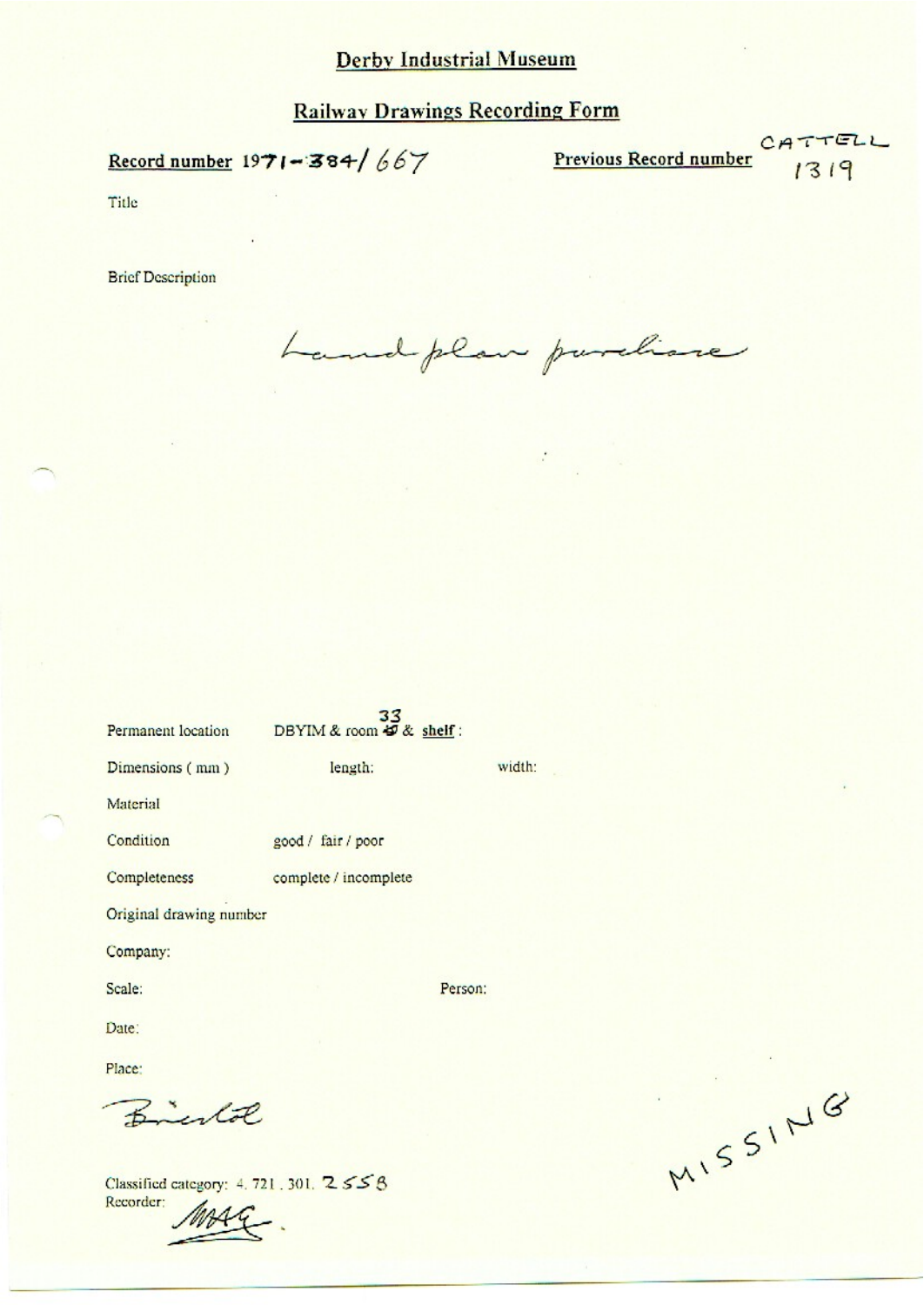Record number  $1971 - 384/668$ 

Previous Record number

CATTELL  $1334$ 

Title

Recorder:

**Brief Description** 

Station & trade plan

| Permanent location                        | DBYIM & room $\frac{33}{28}$ shelf: |         |        |
|-------------------------------------------|-------------------------------------|---------|--------|
| Dimensions (mm)                           | length:                             |         | width: |
| Material                                  |                                     |         |        |
| Condition                                 | good / fair / poor                  |         |        |
| Completeness                              | complete / incomplete               |         |        |
| Original drawing number                   |                                     |         |        |
| Company:                                  |                                     |         |        |
| Scale: $1^{4}$ = 40 <sup>-</sup>          |                                     | Person: |        |
| Date: ( $881$                             |                                     |         |        |
| Place:                                    |                                     |         |        |
| $R = -\lambda \sigma P$                   |                                     |         |        |
| Classified category: 4, 721, 301, 2, 55 B |                                     |         |        |

MISSING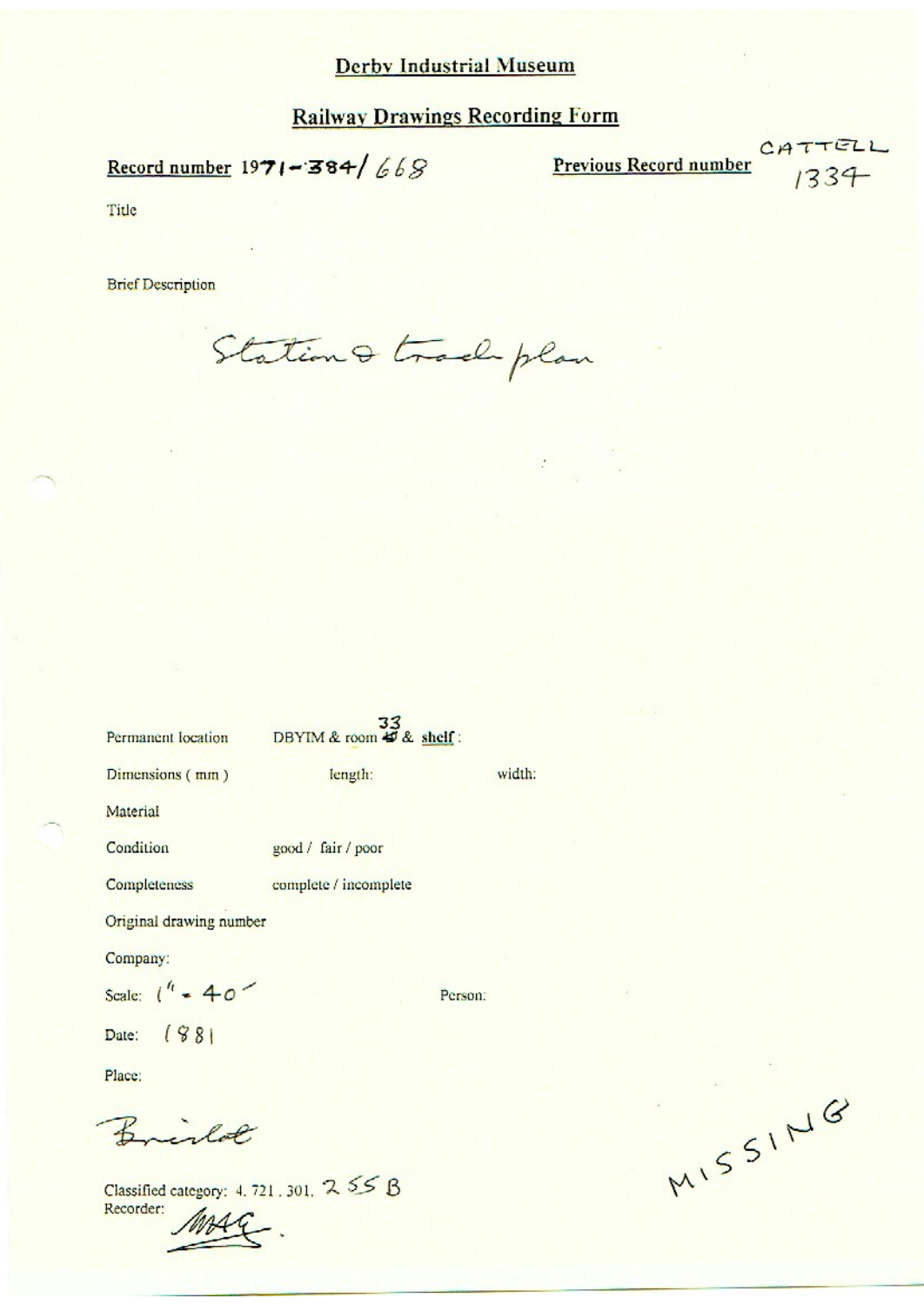Bistal

**Record number 1971 – 384/**483

Previous Record number

CATTELL {1 0 0

Title

#### **Brief Description**

Home front Bristol / Gloriester route at Lowrence Hill Doming bristol Wagon Wards, Junction to Ceiflow, GWR passing under and Whitelall Bridge. New line of MR boundary, red inh, believe Wagon Works Tunstion SB. "Copy sent to AA Langlay to fince off"24/1884.

Permanent location

DBYIM & toom  $+9$  & shelf:  $117$ 

Dimensions (mm)

 $length: 14.0$ 

width:  $450$ 

Condition

Material

Referenfolice good / fair7 poor

complete / incomplete Completeness

Original drawing number  $\overline{\text{XIV}}$  53

Company:

Scale:  $1^{\prime\prime}$  = 40 FEET

Person:

Date: Sept 1884

Place:

Bristal

Classified category: 4, 721, 301,  $2.55B$ Recorder:  $\text{angle}$  21 - 2 - 2003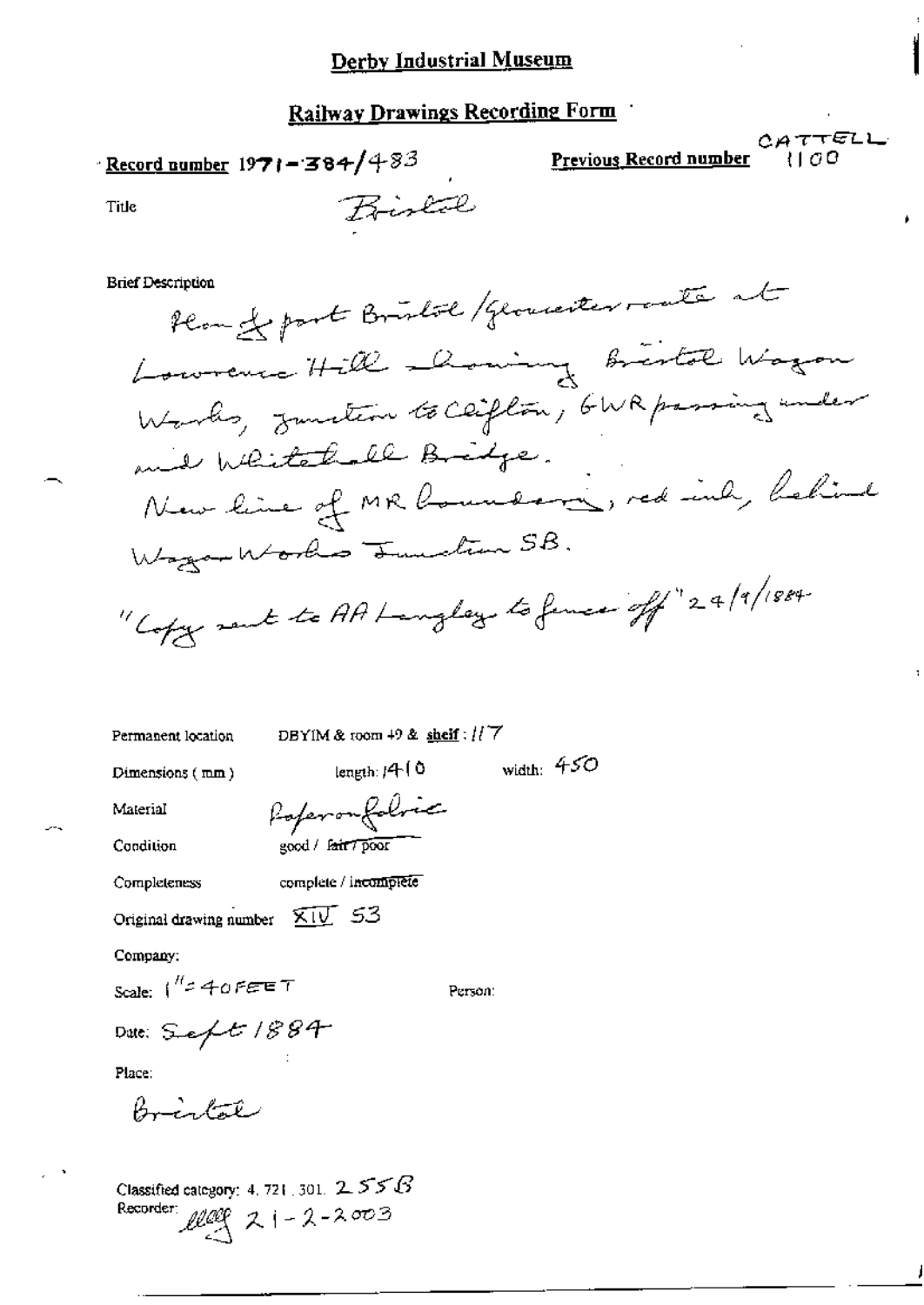## Railway Drawings Recording Form

CATTELL Previous Record number Record number  $1971 - 384/716$ BRISTOL AND GLOUCESTER RAILWAY Tide Proposed Branch Railway **Brief Description** 

Plan showing proposed mute from Lowrence Hill Jan to South Wales Junction involving demolition of houses on Kingsland Road. City and County of Bristol. County of Gloucester

Permanent location

DBYIM & room 49 & shelf:  $116$ 

Dimensions (mm)

length:  $550$ 

width:  $32.5$ 

ţ

 $\mathbf{I}$ 

Condition

Material

d / fair / poor=

complete / incomplete

faker

Completeness

Original drawing number

Company:  $\beta \partial \mathcal{L}$ 

Scale:  $1^{\prime\prime}$  = 200 FEET

Date:

Place:

inl<del>ol</del>

Classified category: 4, 721, 301,  $2 \xi \xi \beta$ ,  $260A$ Recorder:  $\mu$ uy 15/11/2002

Person: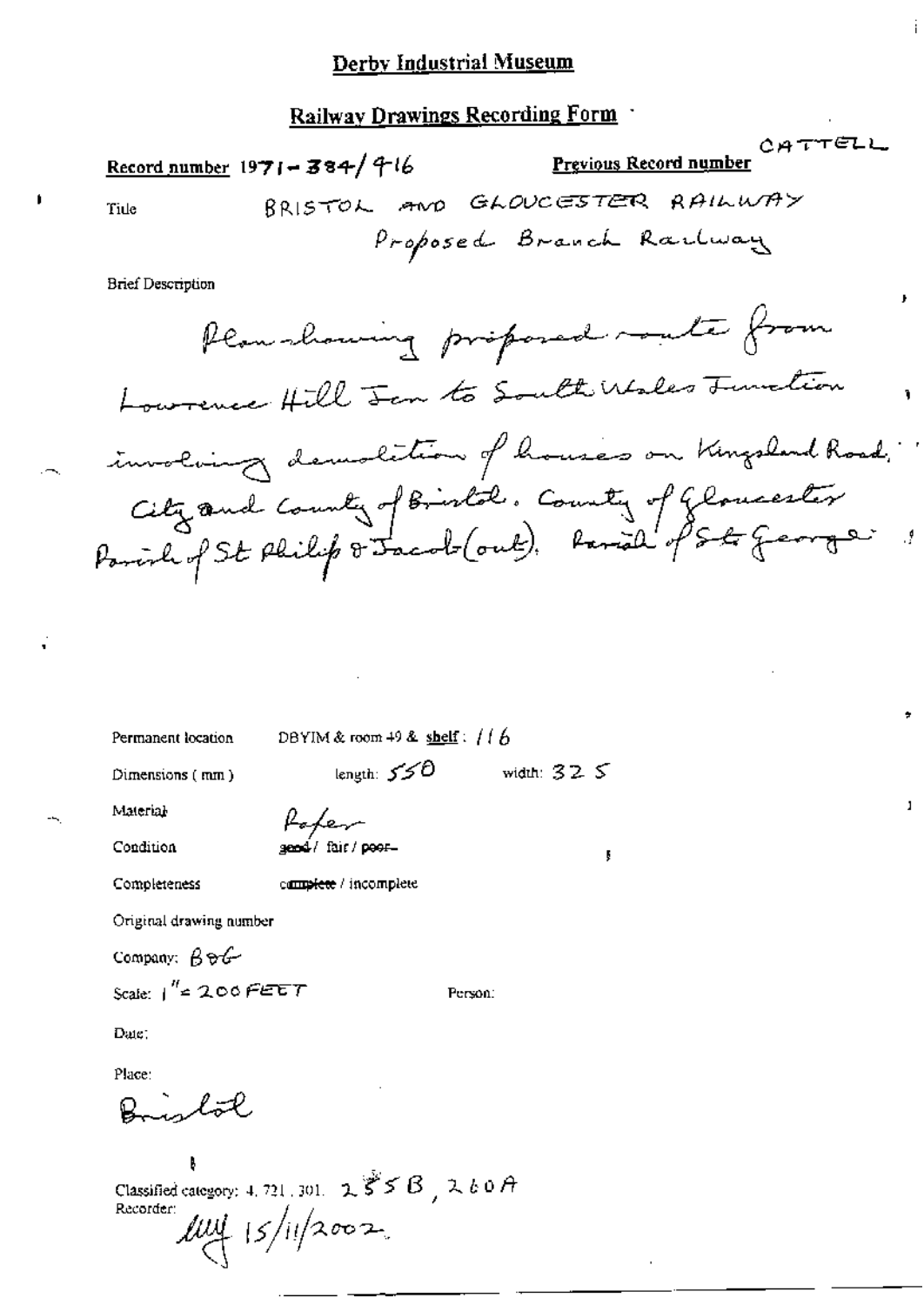# Railway Drawings Recording Form

CATTELL Previous Record number Record number  $1971 - 384/409$ Lawrence Hill Title **ARISTOL** 

#### **Brief Description**

Plan showing two tracks diverging to St Philips and to Femple mead just south of said bridge compter ditton Dartte Barkley St, Rose From: Ducie Road, Early . سامىيىسى Russell Hotel

DBYIM & room  $49$  & shelf:  $116$ Permanent location width:  $525$ length:  $765$ Dimensions (mm) Refermalabric Material good / fair/poet Condition complete / incomplete Completeness Original drawing number Company: Scale:  $1^{16}$  =  $50$  F EET Person: Date: April 1880 \$ ı Place: Bistil Lowrence Hill Classified category: 4, 721, 301,  $255B$ Recorder:  $\mu \nu \chi$   $8/\mu/\nu$ 

58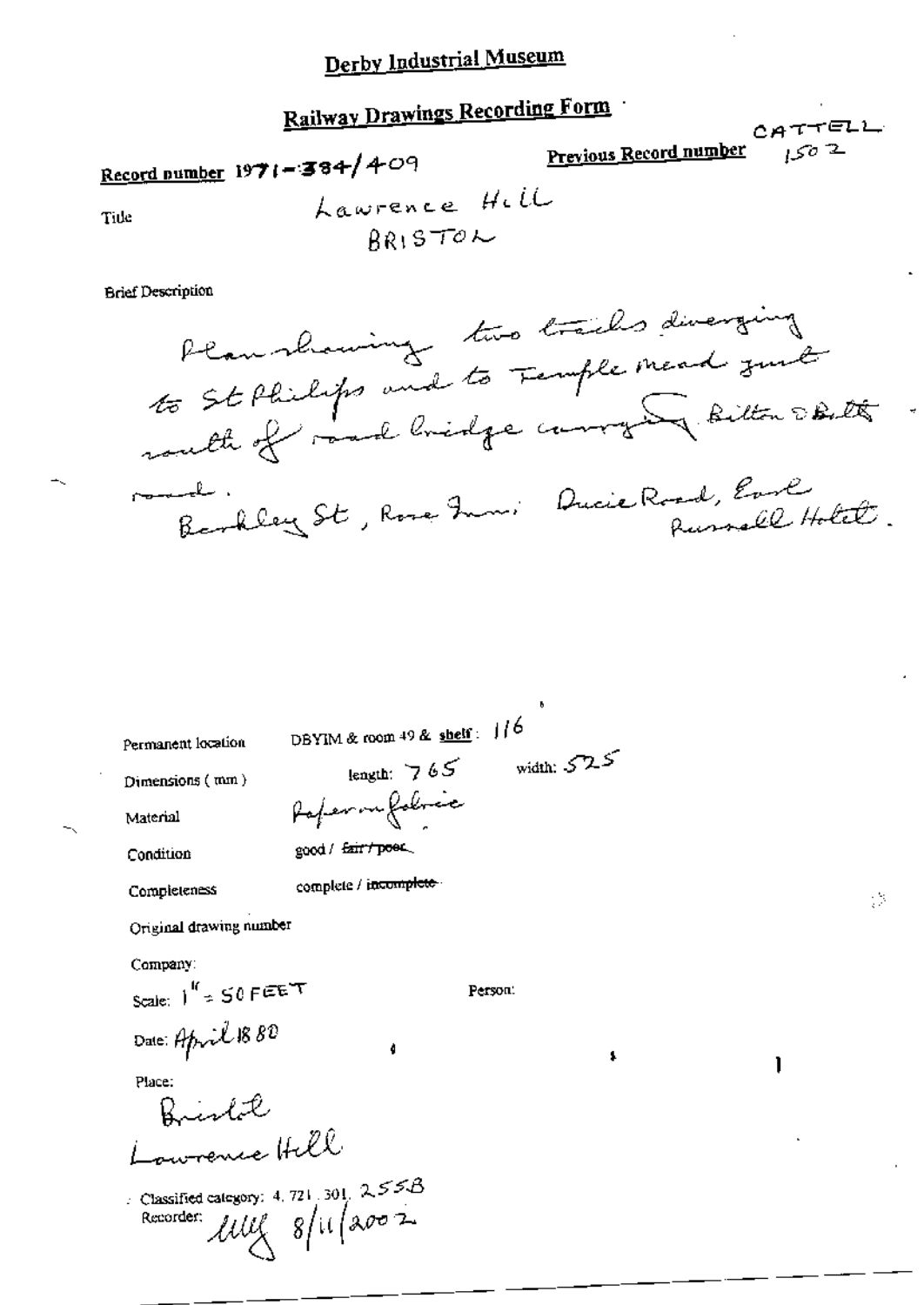Record number 1971-384/249

Previous Record number

ساره ۲۳۳۳ ول  $1281$ 

Title

Bristol Station

**Brief Description** 

Plan of land showing roads, fields frieddings and watercourses. Proposed meters of Emily from Lowrence Hill to Upper Fand [St Philips] Barrow Hill Love to Lower Yard [Avanuele Wharf] Lowrence Hill to Barton Hill (Loss Deft)

Permanent location

DBYIM & room 49 & shelf:  $1152$ -

Dimensions (mm)

length:  $720$  width:  $355$ Trace poperompofer on fabric

Condition

Material

good / fair / poor

complete / incomplete -

Completeness

Original drawing number

Company:  $M \uparrow$ 

Person:

Date: Feb 17, 1866

Scale:  $1^{H}$  = 220

Place:

Bishalak Laurence Hell

Classified category: 4, 721, 301.  $2556$ ,  $260A$ ,  $260B$ Recorder: Mul 2/11/2001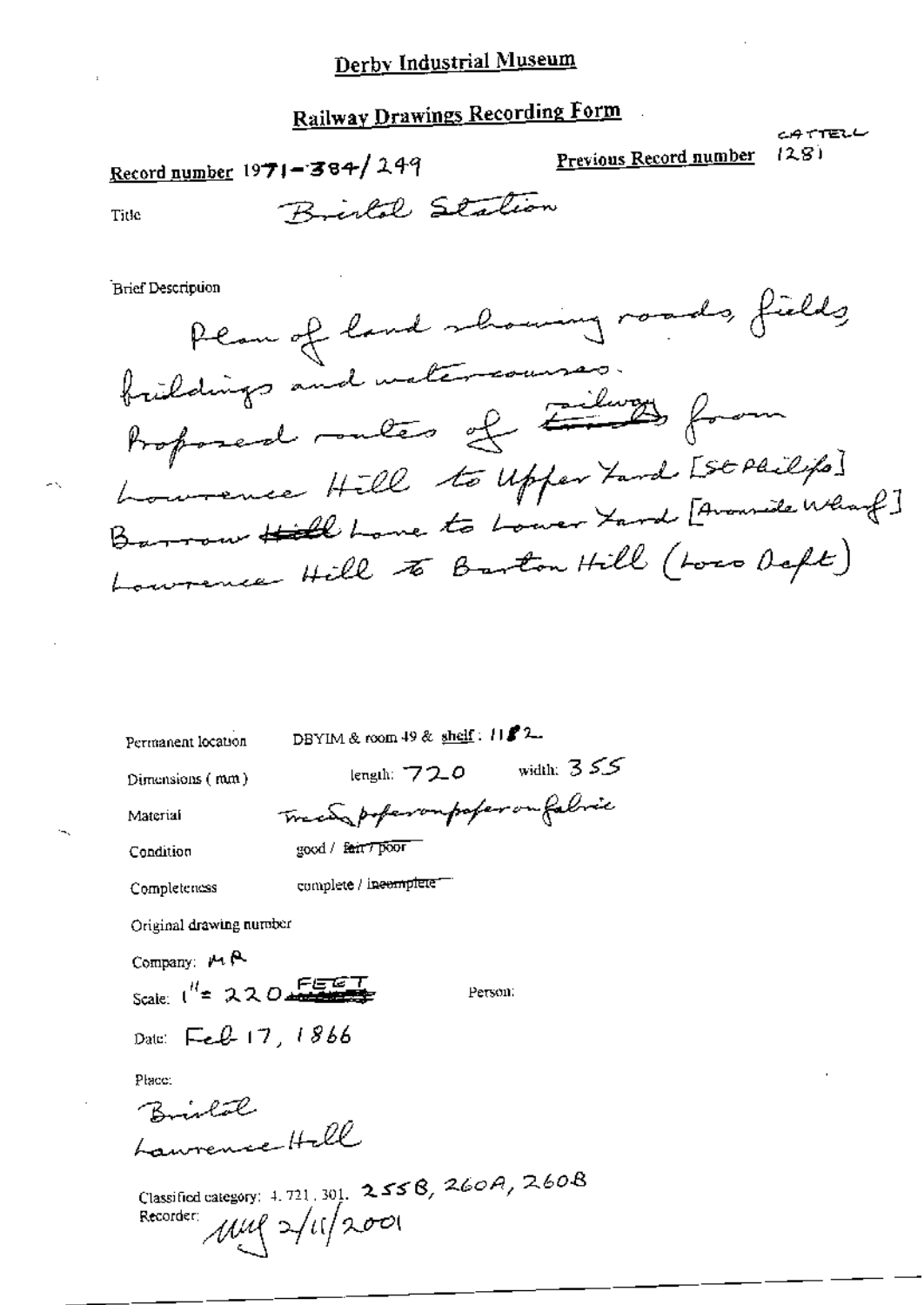# Railway Drawings Recording Form

CITY & COUNTY OF BRISTON

Record number  $1971 - 384/321$ 

Previous Record number

سابية 17 كان  $1302$ 

0.

Č.

Title

÷.

 $-1$ 

| Permanent location              | DBYIM & room 49 & shelf: $1/4-$                                               |         |                   |
|---------------------------------|-------------------------------------------------------------------------------|---------|-------------------|
| Dimensions (mm)                 | length $750$                                                                  |         | width: $\leq 2.5$ |
| Material                        | forfer inference                                                              |         |                   |
| Condition                       | good / fair / poor-                                                           |         |                   |
| Completeness                    | complete / incomplete.                                                        |         |                   |
| Original drawing number         |                                                                               |         |                   |
| Company:                        |                                                                               |         |                   |
| Scale: ( $''$ = 2000 Figure $T$ |                                                                               | Person: |                   |
| Date:                           |                                                                               |         |                   |
| Place:                          |                                                                               |         |                   |
| Rusta                           |                                                                               |         |                   |
| Recorder:                       | Classified category: 4, 721, 301, 2, $558$ , $266B$ , $266A$<br>$164/3/2$ con |         |                   |

See  $\int$ 313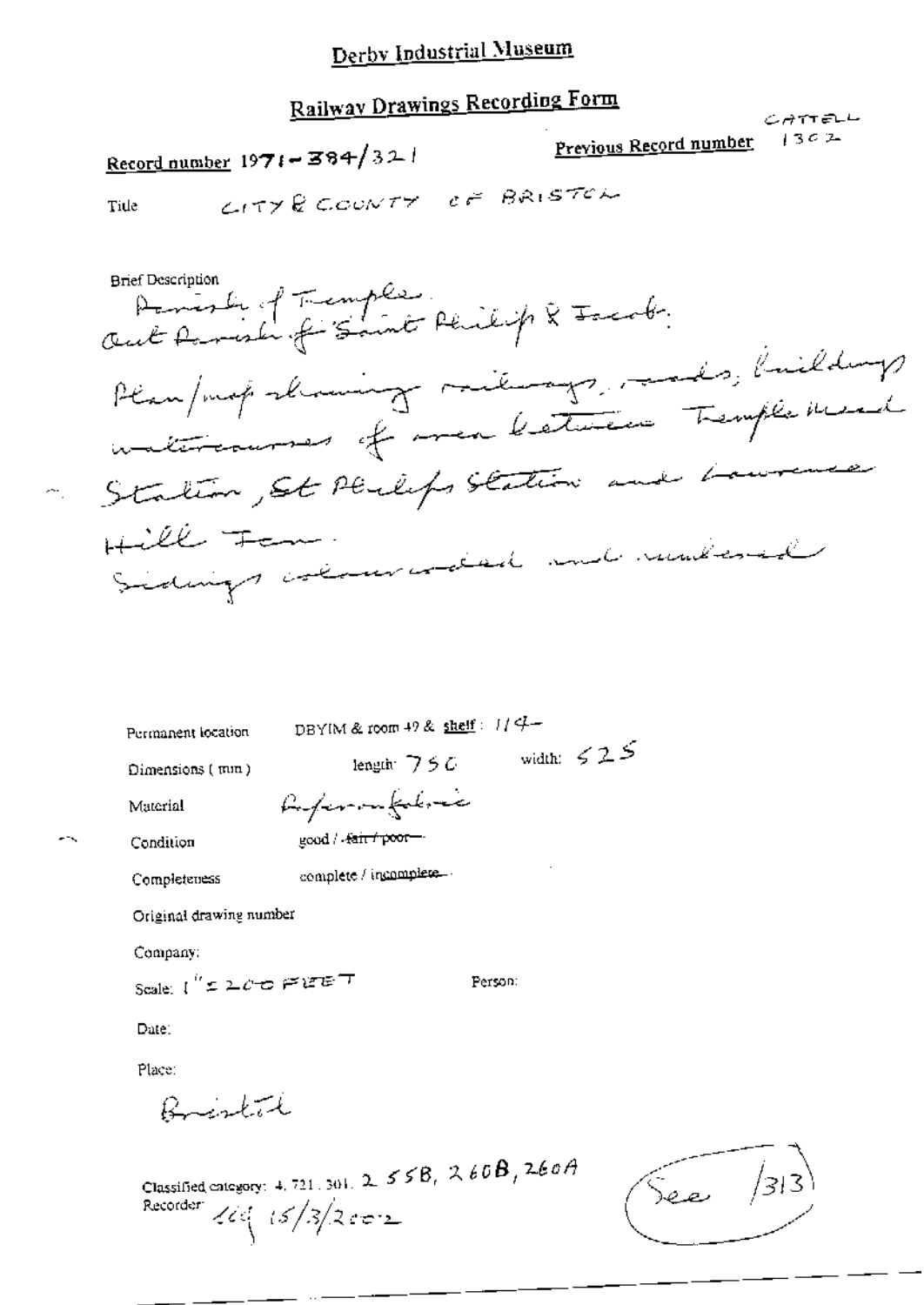# **Railway Drawings Recording Form**

CATTELL

Previous Record number 1138ء Record number  $1971 - 384/313$ CITY & COUNTY OF Title Parish of Temple. Out Parish of St Philips **Brief Description** Plan showing milways between St Philips Station of Tremple meads Station. Advancent buildings, roads, watercourses show

DBYIM & room 49 & shelf: 114-Permanent location length: 7 7  $\phi$  width: 5 6  $\phi$ Dimensions (mm)

Material

Paper gend Letair / poor

Condition Completeness

complete / incomplete

Original drawing number

Company:

Scale:  $t^h = 200$ PEPPT

Person:

Date: April 16, 1887

Place:

Classified category: 4, 721, 301,  $2556$ ,  $260\hat{A}$ ,  $260\hat{B}$ Recorder:  $\text{Res}(8/3/x002)$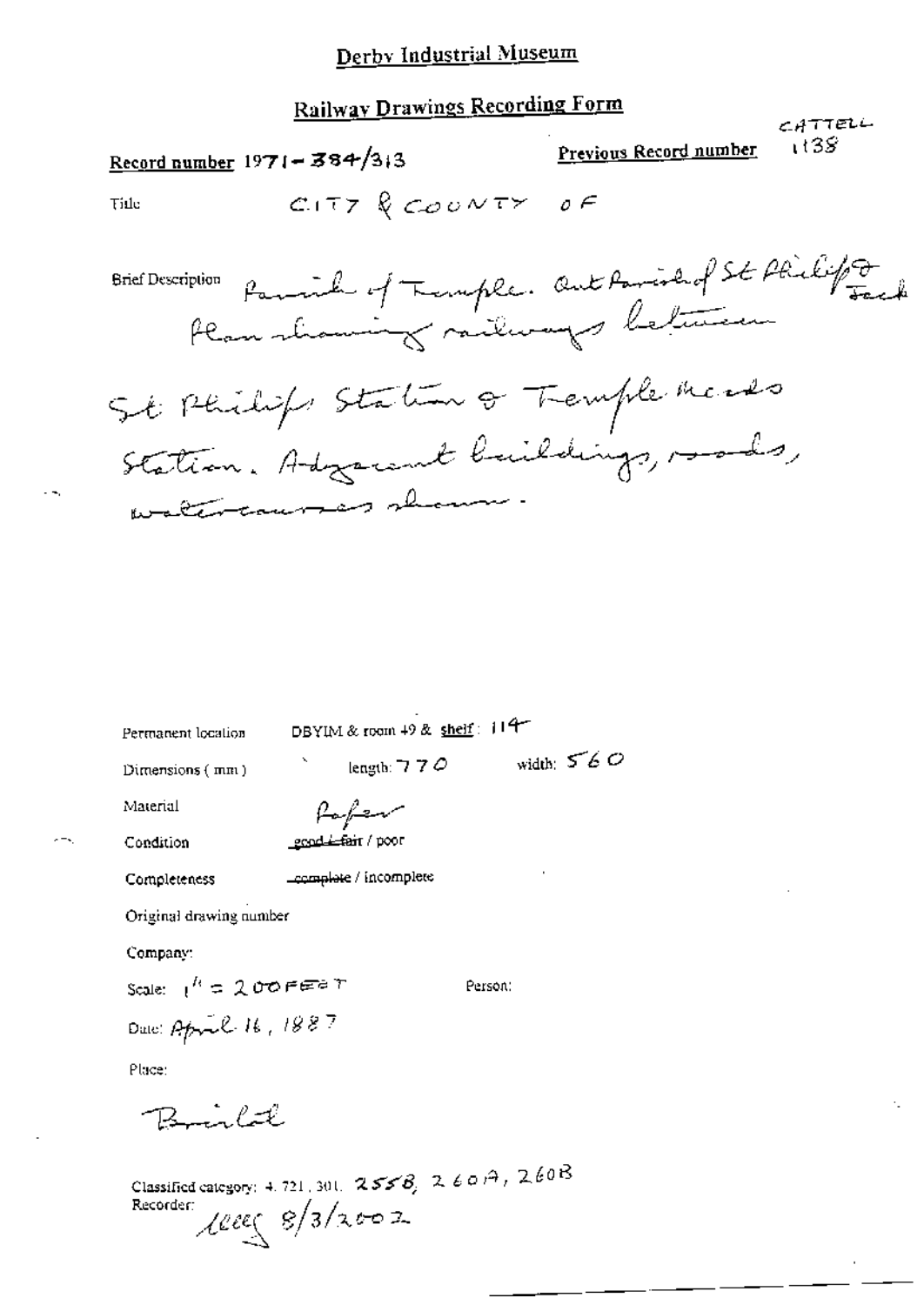# Railway Drawings Recording Form

|                                                     | CATTELU<br>Previous Record number<br>1380. |
|-----------------------------------------------------|--------------------------------------------|
| Record number 1971 - 384/547.1                      |                                            |
| Midland Railway<br>Title                            |                                            |
| Sute of New Engine Shed at                          |                                            |
| BRISTOL<br><b>Brief Description</b>                 |                                            |
| Flan of new Engine Shad, ridings and                |                                            |
| coal stage at Barrow Love adgressent to             |                                            |
| Bristol - Revly route.                              |                                            |
| New road visduct over ridings with                  |                                            |
| amended alignment in green to replace               |                                            |
| embankment.                                         |                                            |
|                                                     |                                            |
|                                                     |                                            |
|                                                     |                                            |
| DBYTM & room 49 & shelf : 119<br>Permanent location |                                            |
| length: $q/Q$<br>Dimensions (mm)                    | width: $545$                               |
| Tracing fabric<br>Material                          |                                            |
| good / fa <del>ir / poor -</del> -<br>Condition     |                                            |
| complete / incomplete.<br>Completeness              |                                            |
| Original drawing number $309/1464$                  |                                            |
| Company: MR                                         |                                            |
| Scale: $1'' = 40$ FEET<br>Person:                   |                                            |

Date:  $27 - 10 = 1873$ 

Place:

жų

Bristol

Classified category: 4, 721, 301,  $2558$ Recorder  $MUV$  30/5/2003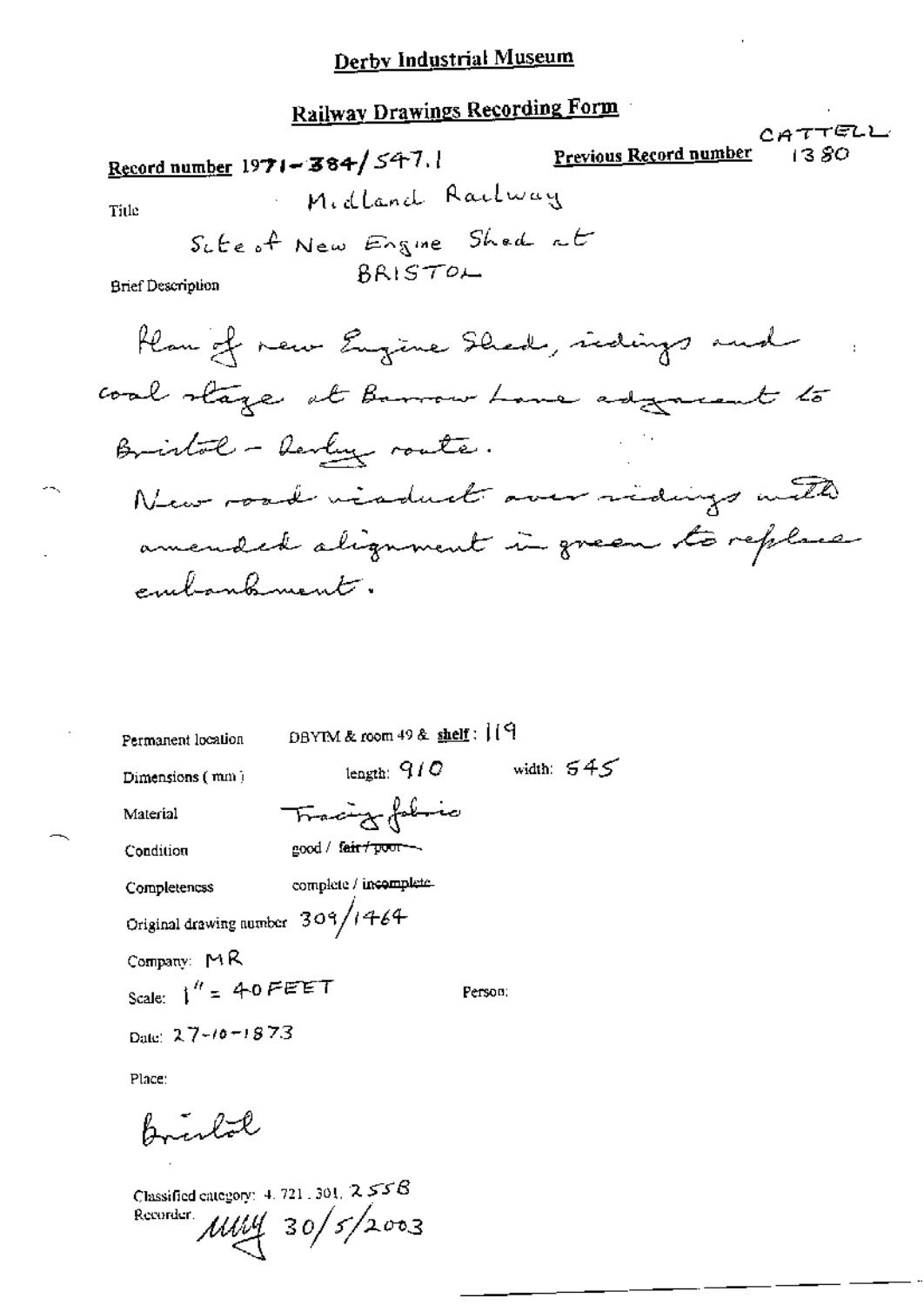Record number 1971-384/547.2

Previous Record number

CATTELL

Title

BRISTOL

**Brief Description** 



Permanent location

DBYIM & room 49 & shelf: 119

length:  $1060$  width:  $375$ 

Dimensions (mm)

Material

Tracing folice good / fair / poor Condition

complete / incomplete-Completeness

Original drawing number  $3.09/1464$ 

Company: MA

Scale:  $1^{\prime\prime}$  = 40 FEET Person:

Date:  $27 - 10 = 1873$ 

Place:

Bright

Classified category:  $4.721$ , 301,  $2.55B$  $\mu$ uq 30/5/2003 Recorder: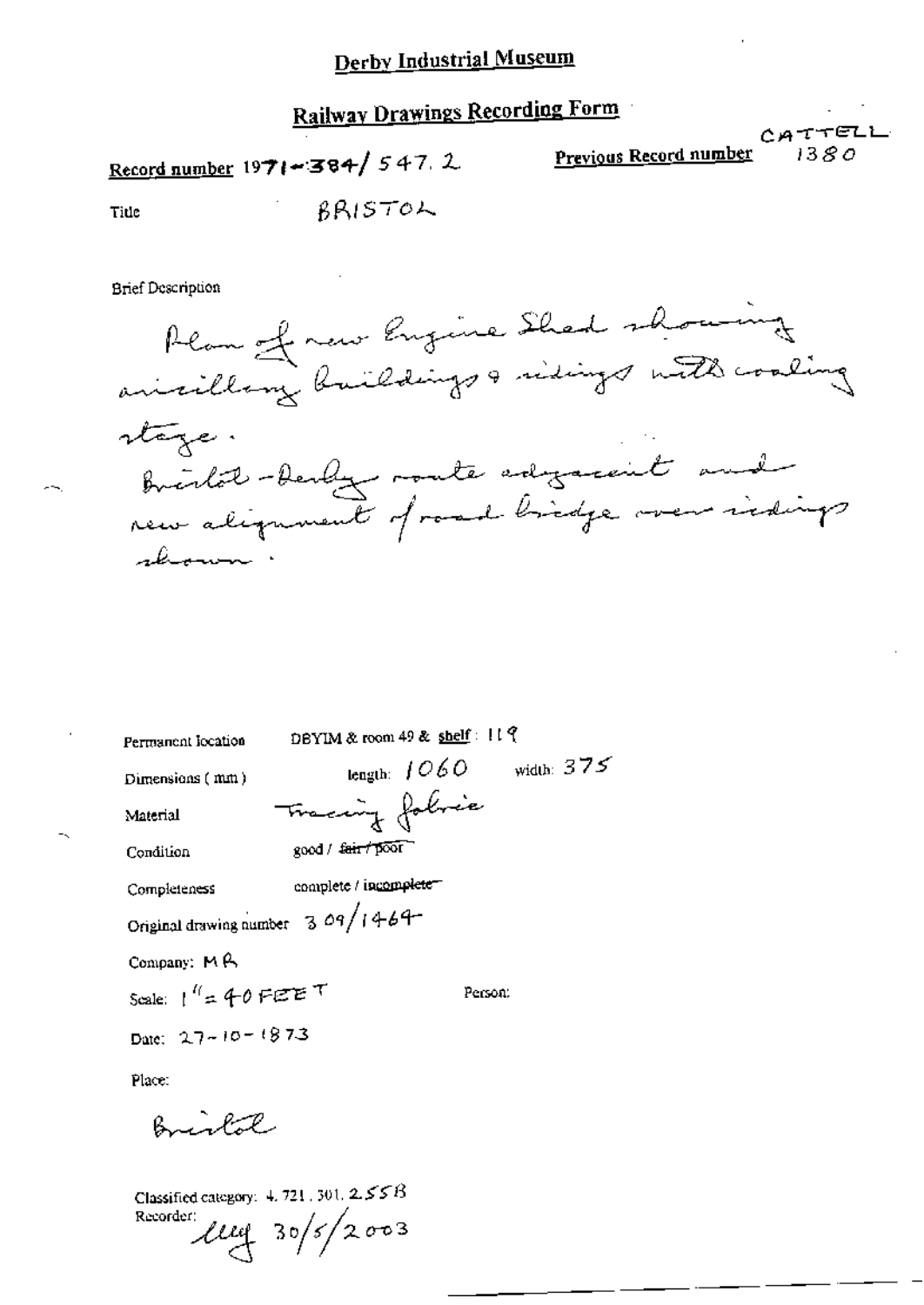# **Railway Drawings Recording Form**

| INALLY 41 PARTIES                                                                             |         |  |
|-----------------------------------------------------------------------------------------------|---------|--|
| Record number 1971-384/547.3                                                                  | CATTELL |  |
| Title $m \times R$ .                                                                          |         |  |
| Blook flom showing position of Coaling Stage and Engine                                       |         |  |
| Plan showing new position of Cooling Stage<br>on otten ride of Borrow Love - induct with 1:26 |         |  |
| incline forconductors.<br>Section shows respective lavels of tracks a Stage.                  |         |  |
|                                                                                               |         |  |

DBYIM & room 49 & shelf: 119 Permanent location length:  $950$  width:  $395$ Dimensions (mm) Tracing folice Material good / Entry proof Condition complete / incomplete Completeness Original drawing number  $309/14.64$ Company: MR Scale:  $\begin{array}{c} 1' = 40 \text{ FET} - PAAM \\ 1'' = 4 FETT - SETET~(0) \end{array}$ Person: Date:  $27 - 10 - 1873$ Place:

Birlot

Classified category:  $4, 721, 301, 2, 55B$ Recorder:  $122430/5/7003$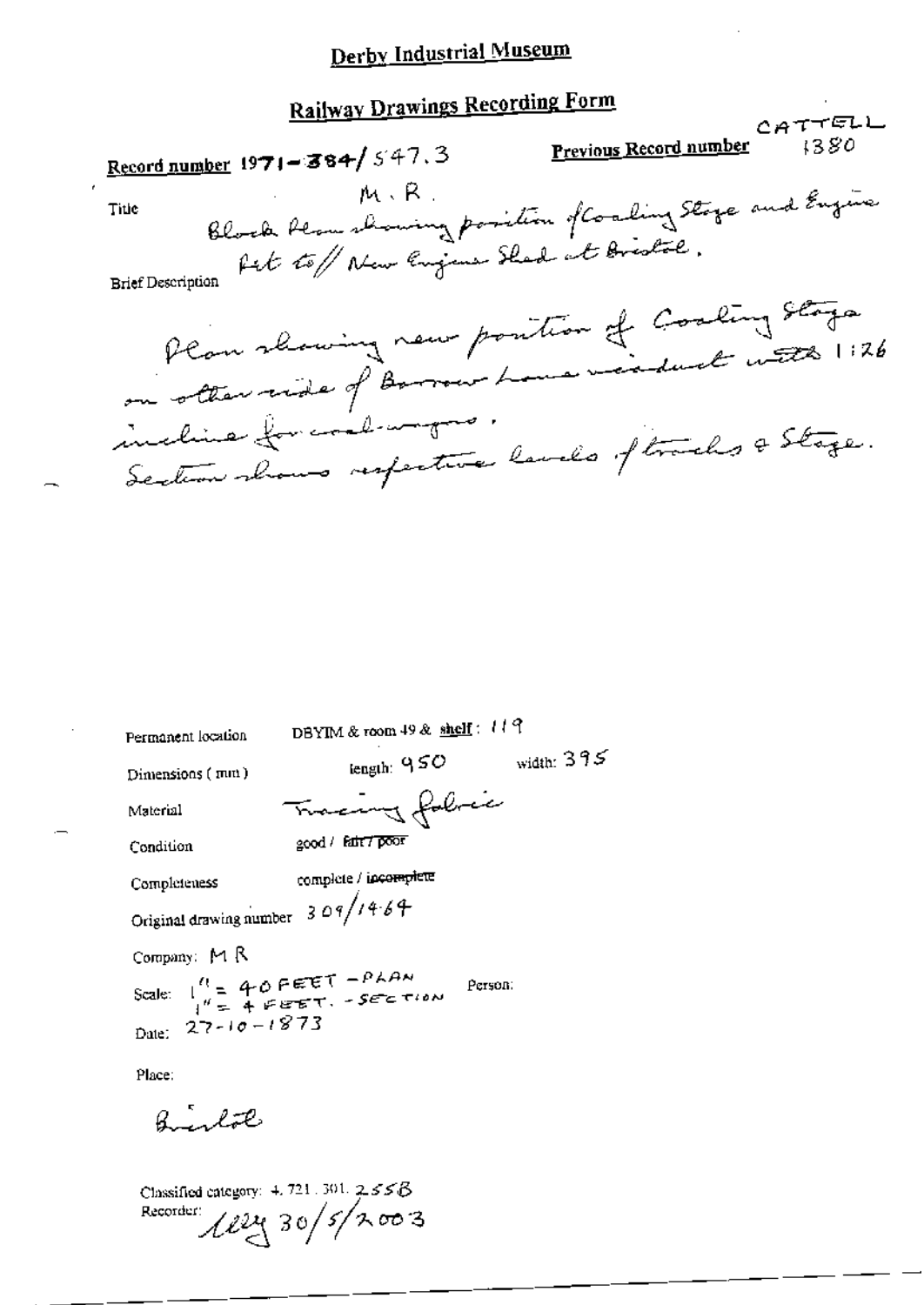## Railway Drawings Recording Form CATTELL Previous Record number Record number  $1971 - 384/419$ .  $1194$ PROPESSOO HOTEL, BRISTOL, FRE THE MIDIAND-AANLIVAX CO Title OF PEXISFING BUTTOUNES **Brief Description**

Plan of Thomas Street, Long Row, Victoria Street with plan of haildings including Almo Houses.

Permanent location

DBYIM & room 49 & shelf : 116

Dimensions (mm)

length:  $595$  width:  $965$ 

Material Condition

<del>TraceSy febric</del>  $good / for f$  pool

Completeness

complete / incomplete

Original drawing number

Company:

Scale:  $1'' = 8$ FEET

Person:

Date:

Place:

Brislack.

Classified category: 4, 721, 301  $\approx$  5 5  $\beta$  $rac{1}{4}$  22/11/2002 Recorder:

1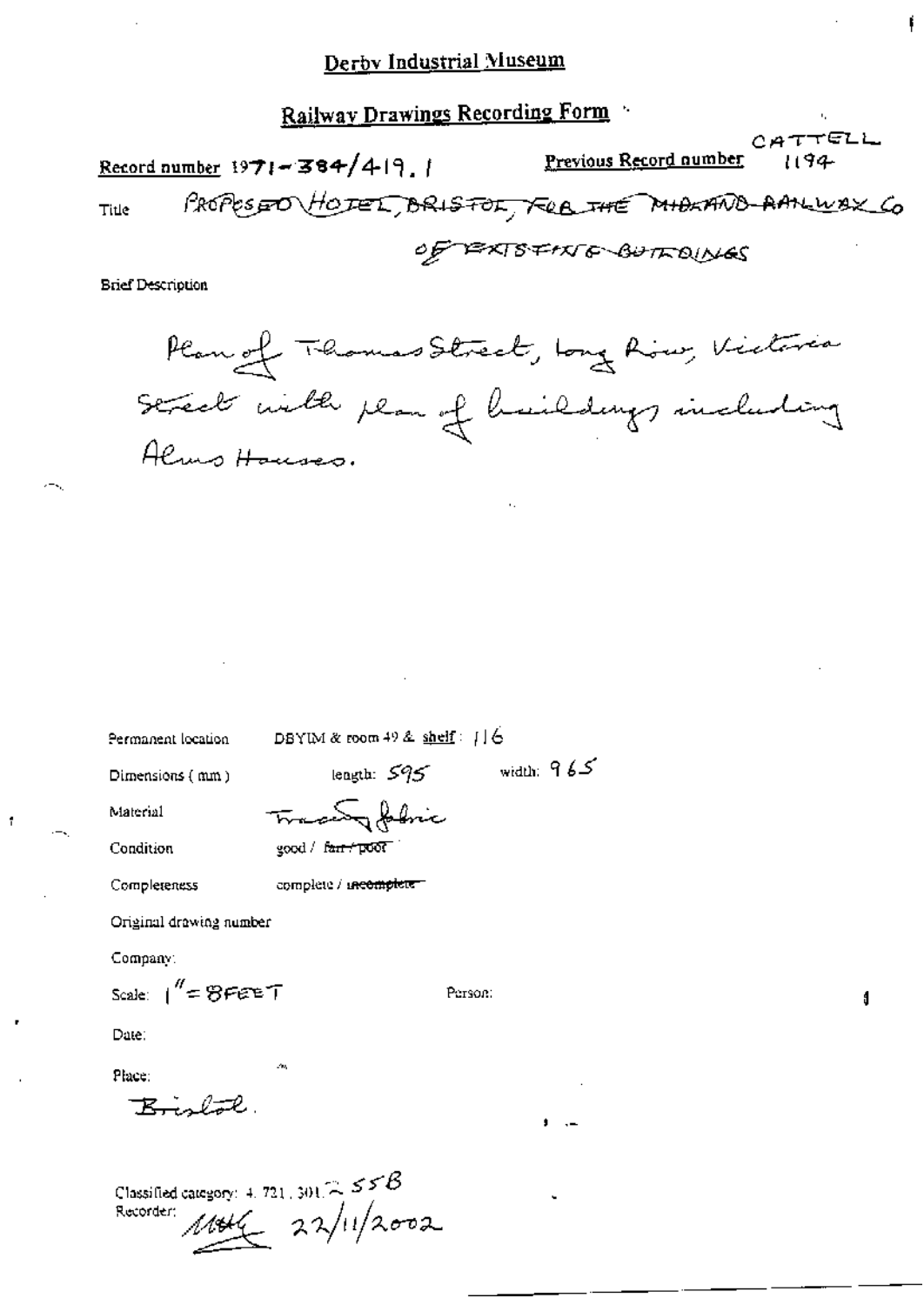## Railway Drawings Recording Form CATTELL Previous Record number Record number 1971-384/419.2  $1194 -$ PROPOSED HOTEL, BRISTOL, FOR THE MIDLAND RAILWAY C. Title PLAN OF EXISTING BUILDINGS **Brief Description** Cellar plan showing cellars under

width:  $70-$ 

offices and under Florestings him.

Permanent location

DBYIM & room  $49$  & shelf:  $16$ 

Person:

Dimensions (mm)

length:  $500$ 

complete / uscomplete - -

Material

Condition

Tracing falmie good / fair+poor

Completeness

Original drawing number

Company:

Scale:  $1'' = 8$  FIZET

Date:

Place:

Knalal.

Classified category:  $4, 721, 301, 2, 555B$ Recorder:  $10046 - 22/112002$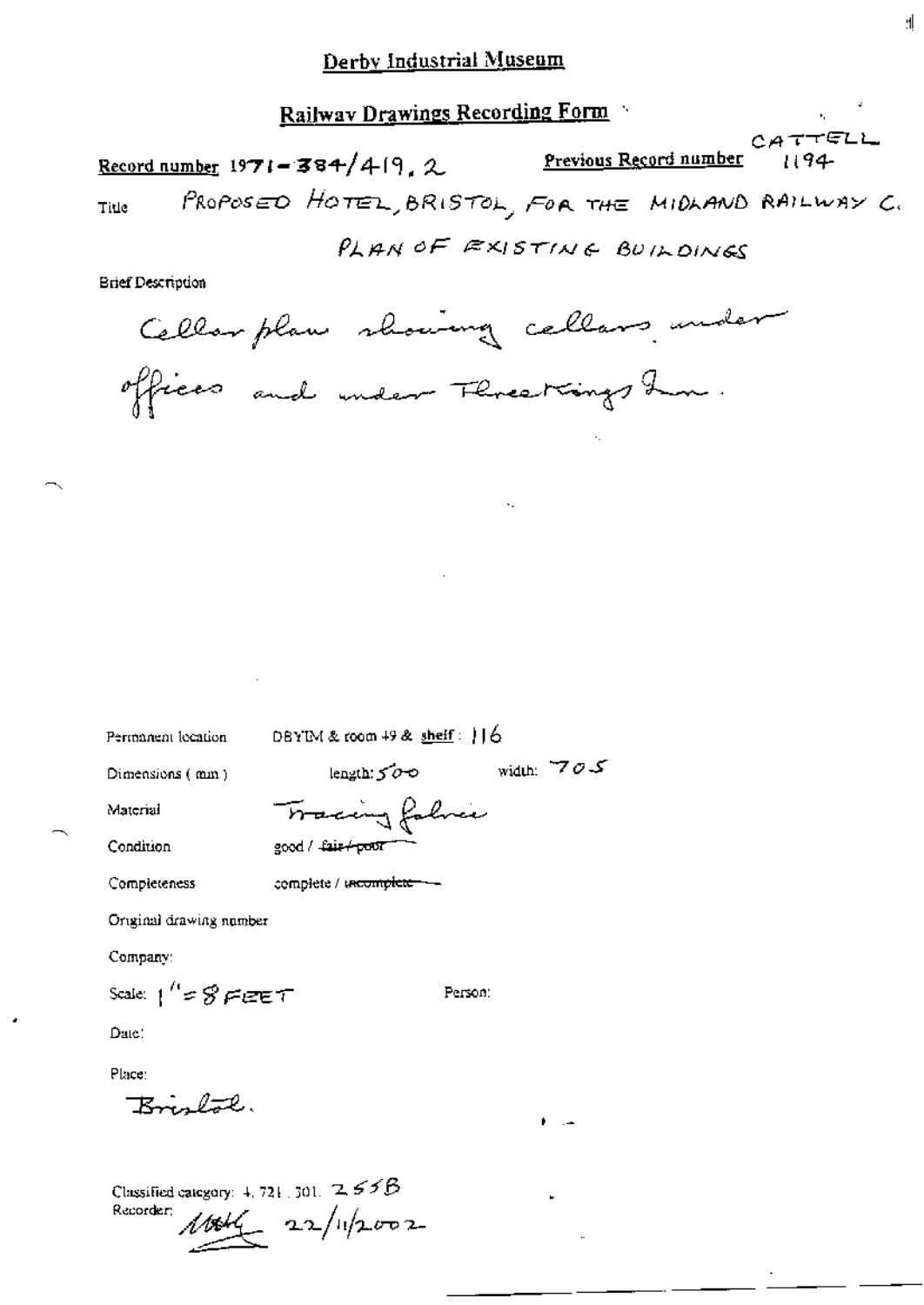$CATTELL$ Previous Record number Record number  $1971 - 384/419$ , \$23 PROPOSED HOTEL, BRISTOL, FOR THE MIDLAND RAILWAY C. Tide PLAN OF EXISTING BUILDINGS **Brief Description** ground plan of existing building comprising offices, stores, stables, alms houses, pub and rhops.

Permanent location DBYIM & room 49 & shelf:  $16$ length:  $650$ width: 92  $\bm{\mathcal{O}}$ Dimensions (mm) Fraccing fabric Material Condition good / Jair / poor Completeness complete / incomplete Original drawing number X331 a Company: Scale:  $i'' = R$  Fee  $T$ Person: Date: Place.

 $R = \sqrt{2}$ 

Classified category:  $4.721.301.$   $2.55B$  $\frac{1}{4}$   $\frac{1}{4}$   $\frac{1}{4}$   $\frac{1}{4}$   $\frac{1}{4}$   $\frac{1}{4}$   $\frac{1}{4}$ Recorder: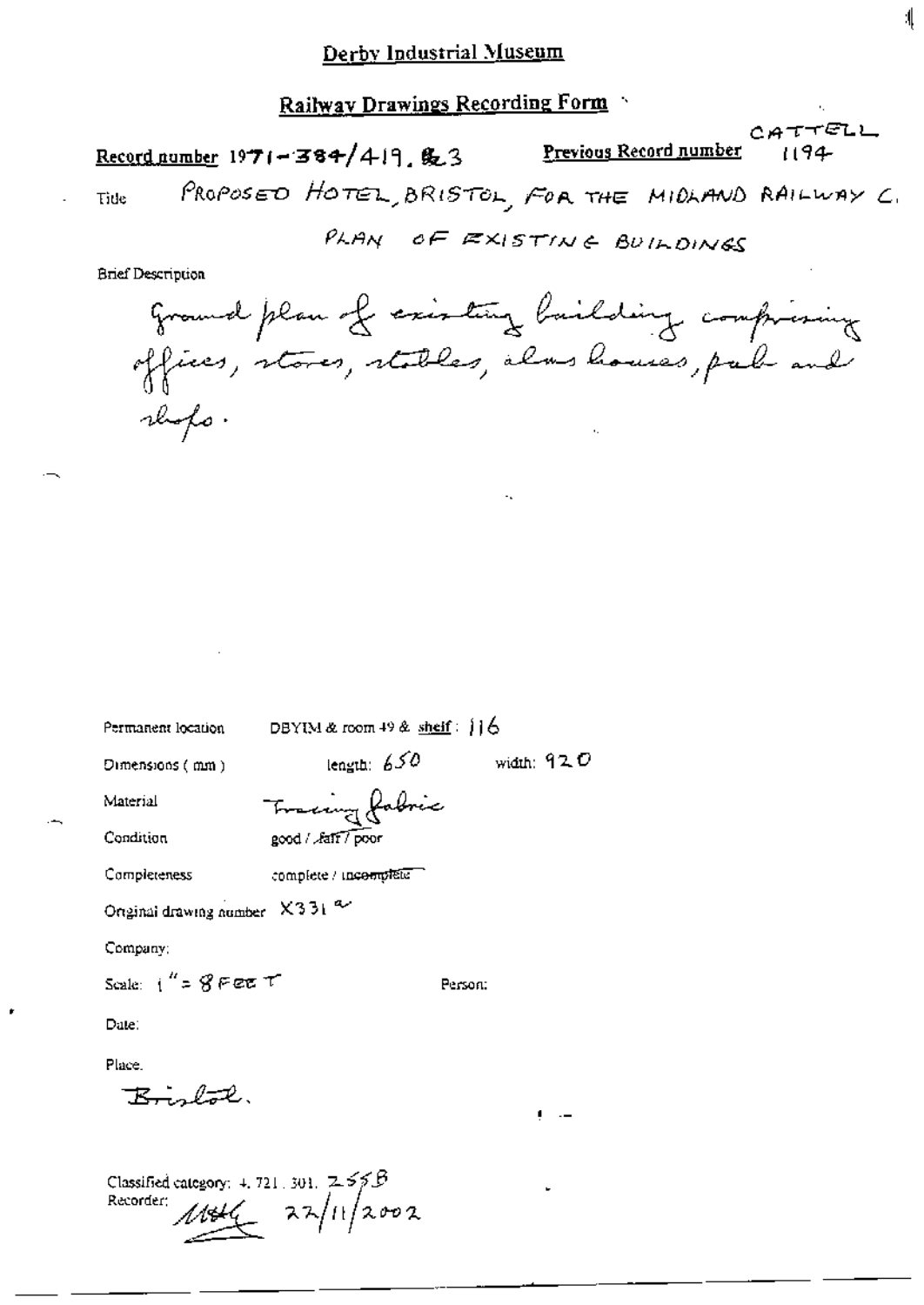$CATTELL$ Previous Record number Record number  $1971 - 384/4.19$ , \$4 PROPOSED HOTEL, BRISTOL, FOR THE MIDLAND RAILWAY C. Title PLAN OF EXISTING BUILDINGS

**Brief Description** 

Permanent location

DBYIM & room  $+9$  & shelf:  $| \cdot |$  6

Dimensions (mm)

leagth:  $500$ width:  $705$ 

Person:

Material

Condition

Tracing fabric good / fair + peor -

Completeness

complete / incomplete

Original drawing number

Company:

Scale:  $1^h = 8$  FEE T

Date:

Place:

Krislal.

Classified category:  $4.721$ ,  $301$ ,  $2.556$ Recorder:  $10046 - 22/112002$ 

Ń.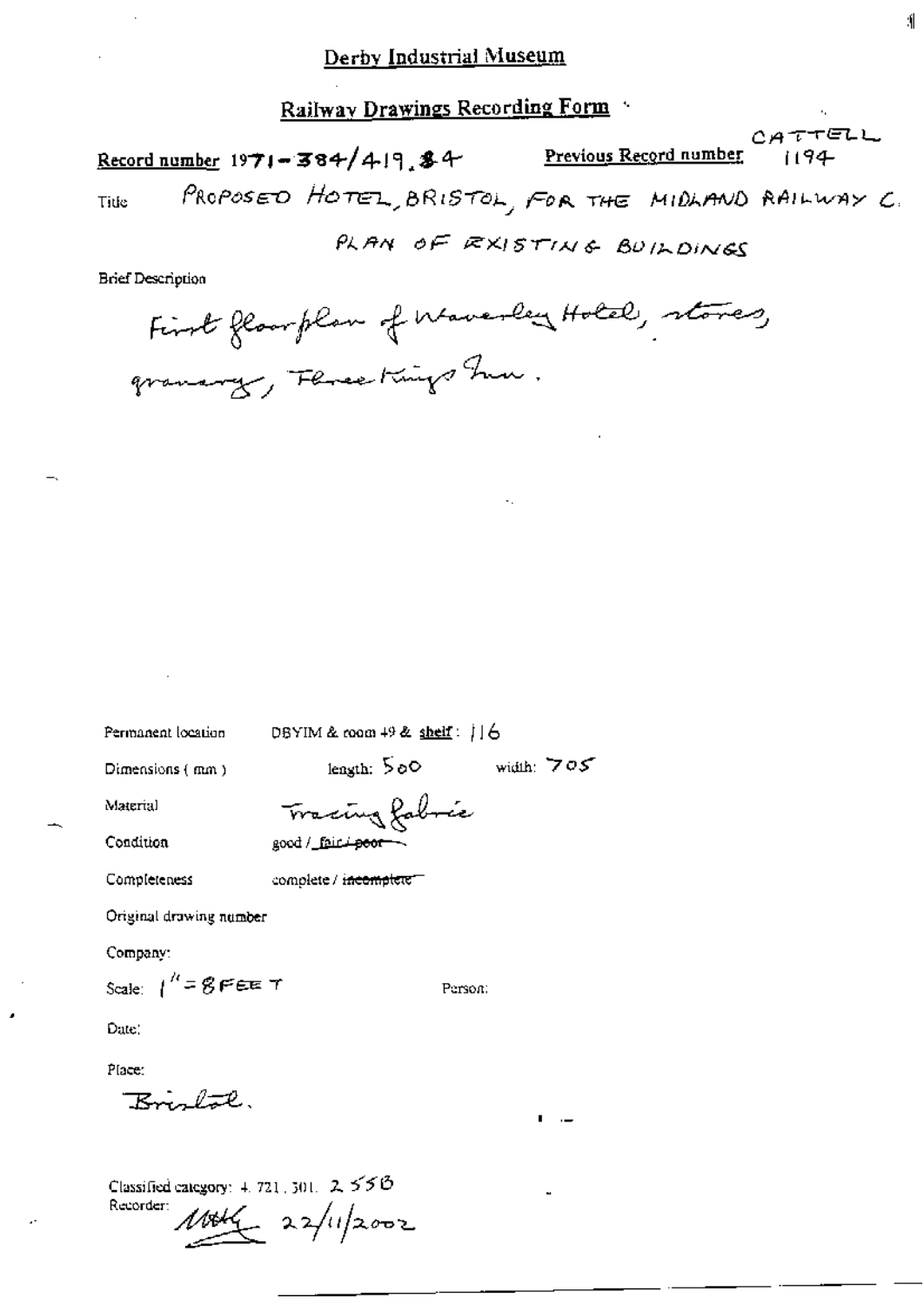CATTELL Previous Record number Record number 1971-384/419, 5 1194 PROPOSED HOTEL, BRISTOL, FOR THE MIDLAND RAILWAY C. Tide PLAN OF RXISTING BUILDINGS

**Brief Description** 

Second Plan Humanley Hotel, stores, brew house and Flores Kings Inn.

Permanent location

DBYIM & room 49 & shelf:  $116$ 

Dimensions (mm)

length:  $500$ 

width:  $705$ 

Person:

Material Condition Tracing fabric good / Eair./ poor

complete / incomplete

Original drawing number

Company:

Completeness

Scale:  $1^{n} = 8$  FEET

Dute:

Place:

Konglot,

Classified category: 4, 721, 301,  $2.55B$ Recorder  $11446 - 27/11/2002$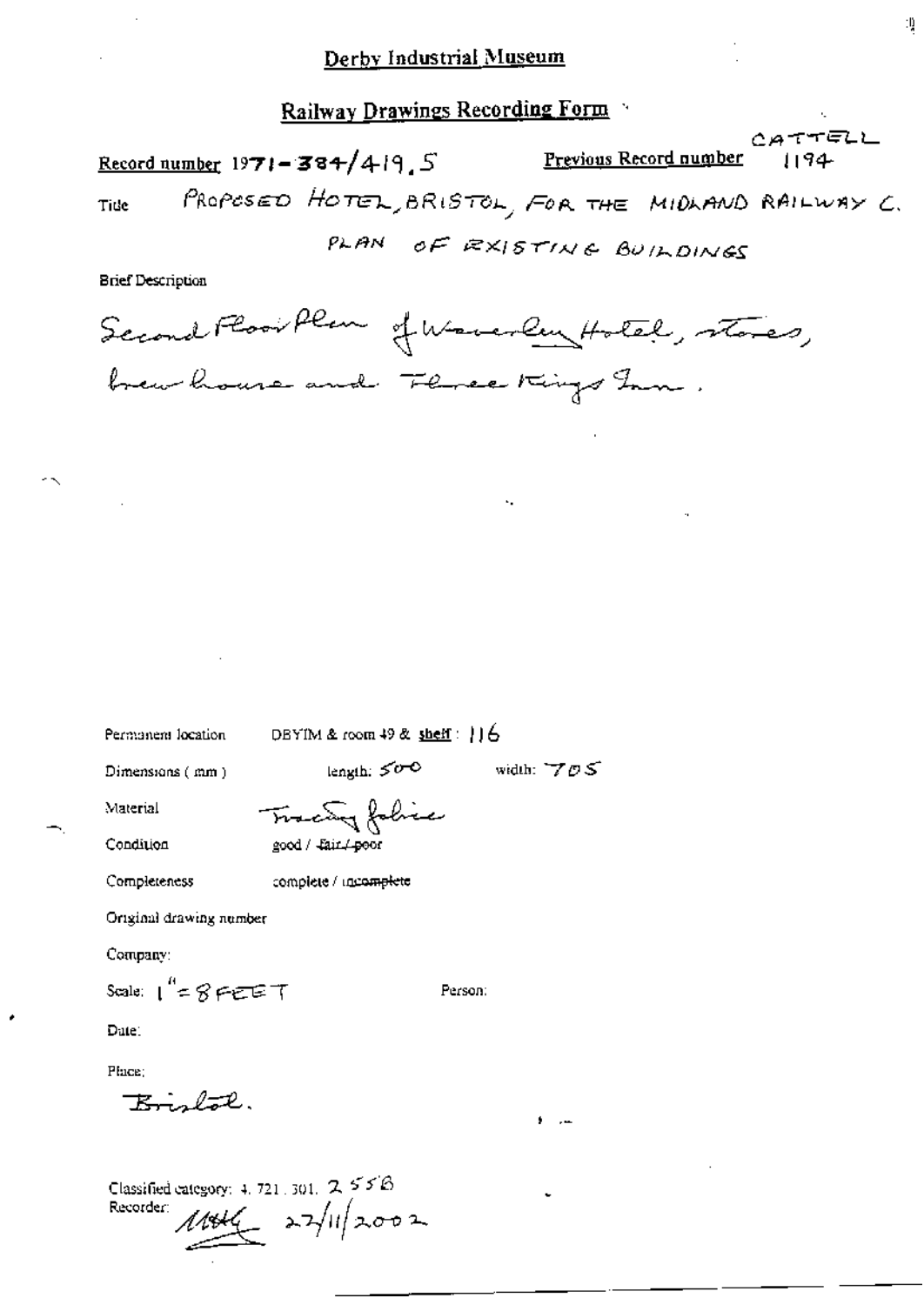CATTELL Previous Record number Record number  $1971 - 384/419$ , 6 119字 PROPOSED HOTEL, BRISTOL, FOR THE MIDLAND RAILWAY C. Title PLAN OF EXISTING BUILDINGS

**Brief Description** 

Permanent location

DBYIM & room 49 & shelf:  $16$ 

Dimensions (mm)

width:  $705$ leagth:  $\leq$   $\sigma$ Transfilinic

Person:

Material Condition

Completeness

complete / mcomplete

good / fair / poor

Original drawing number

Company:

Scale:  $1'' = 8$ FEET

Date:

Place:

K., bal

Classified category: 4.721.301. 2.558<br>Recorder:  $M44 = 2.2/11/2.002$ 

 $\mathbf{1}$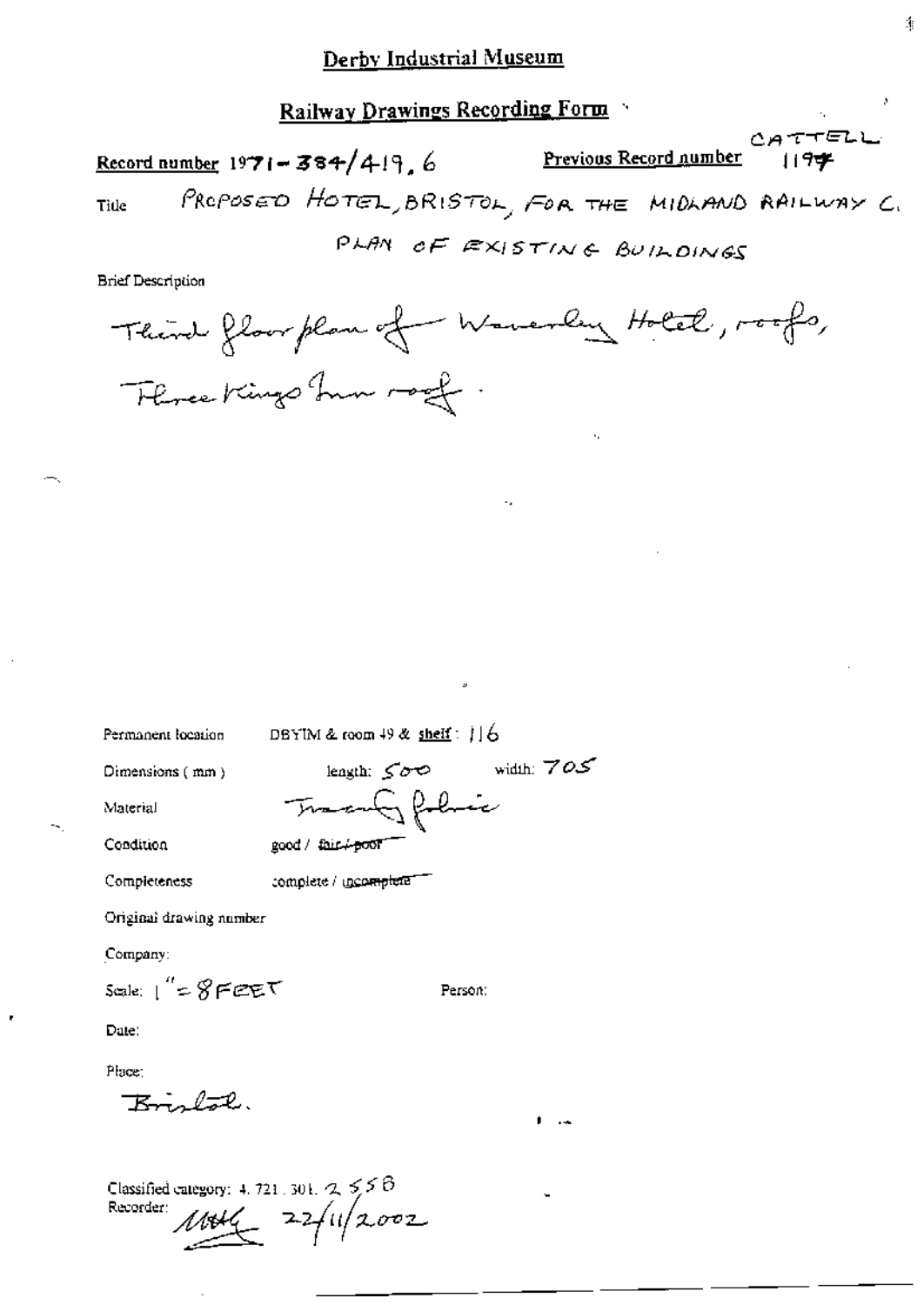#### Railway Drawings Recording Form

CATTELL Preyious Record aumber Record number 1971-384/419.7 1194 PROPOSED HOTEL, BRISTOL, FOR THE MIDLAND RAILWAY C. Title

4

SECTION AND ELEVATION OF EXISTING BUILDINGS

**Brief Description** 

Section through E.F. Elevation to Vidoria Street and to Thomas Street.

Permanent location DBYIM & room 49 & shelf: 116

Dimensions  $(mn)$ 

leagth:  $825$ 

Person:

width:  $680$ 

- 90

 $\mathcal{A}_\mathrm{A}$ 

Material

Condition

Tracery foloce good / fair / poor

Completeness

complete / uncomplete

Original drawing number

Company:

Scale:  $1^h = 9$  pee T

Date:

Place:

 $R_{\text{total}}$ 

Classified category: 4, 721, 301,  $255B$ Recorder;  $10046 - 22/112002$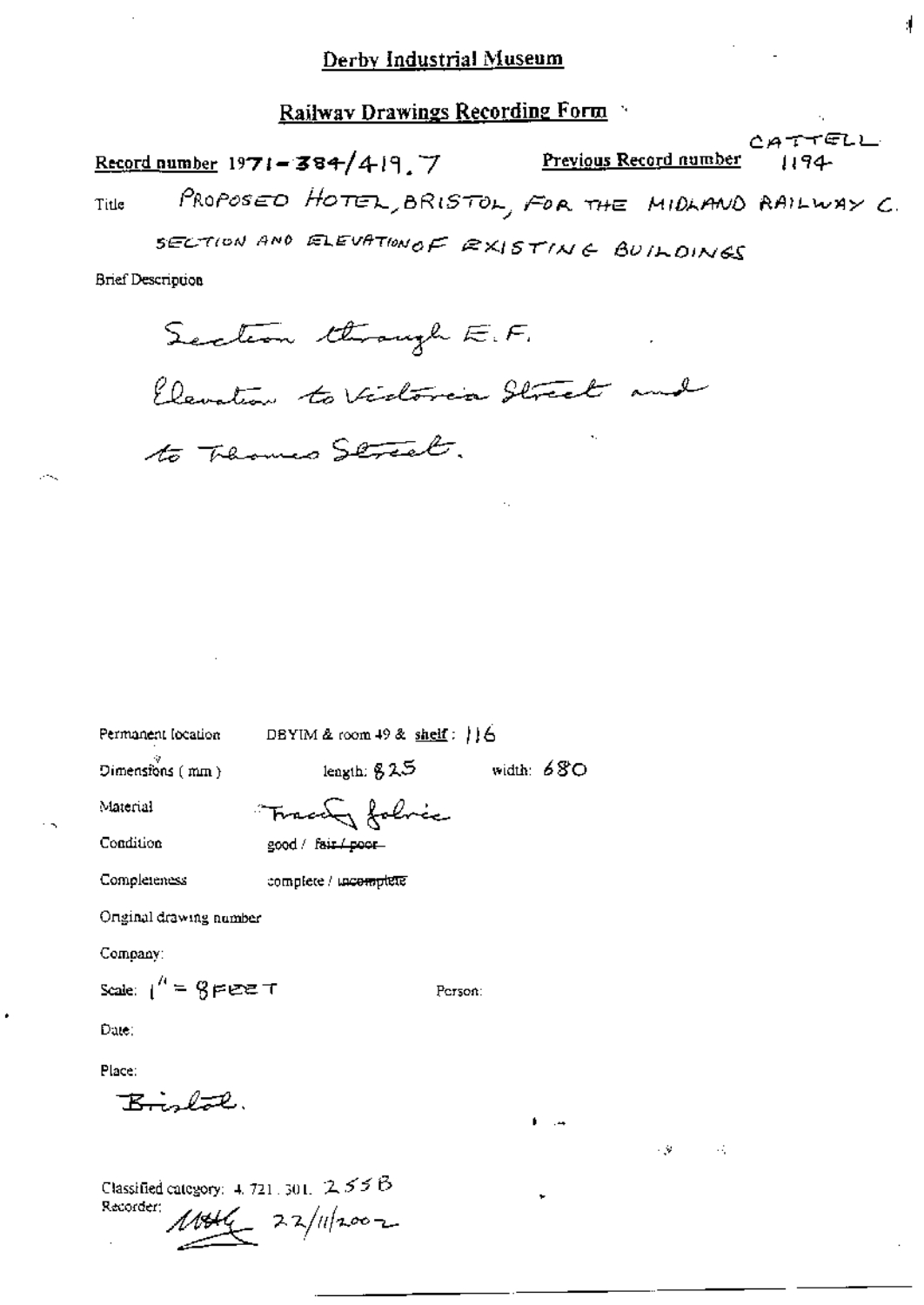でてピレレ Previous Record number Record number  $1971 - 384/419$ ,  $\frac{9}{2}$ PROPOSED HOTEL, BRISTOL, FOR THE MIDLAND RAILWAY CO. Title

SECTIONS OF RXISTING BUILDINGS

**Brief Description** 

Santion on C.D. Section on A.B. from Victoria Street to Thomas Street.

Permanent location DBYIM & room 49 & shelf.  $16$ Dimensions (mm) length:  $795$  width:  $705$ Material Tracely folice Condition good / fair poor Completeness complete / incomplete -Original drawing number Company: Scale:  $1'' = 8$  FEET Person: Date: Place: Bristal.

Classified category:  $4.721, 301, 2.55B$ Recorder:  $1004 - 22/112002$ 

Ŋ.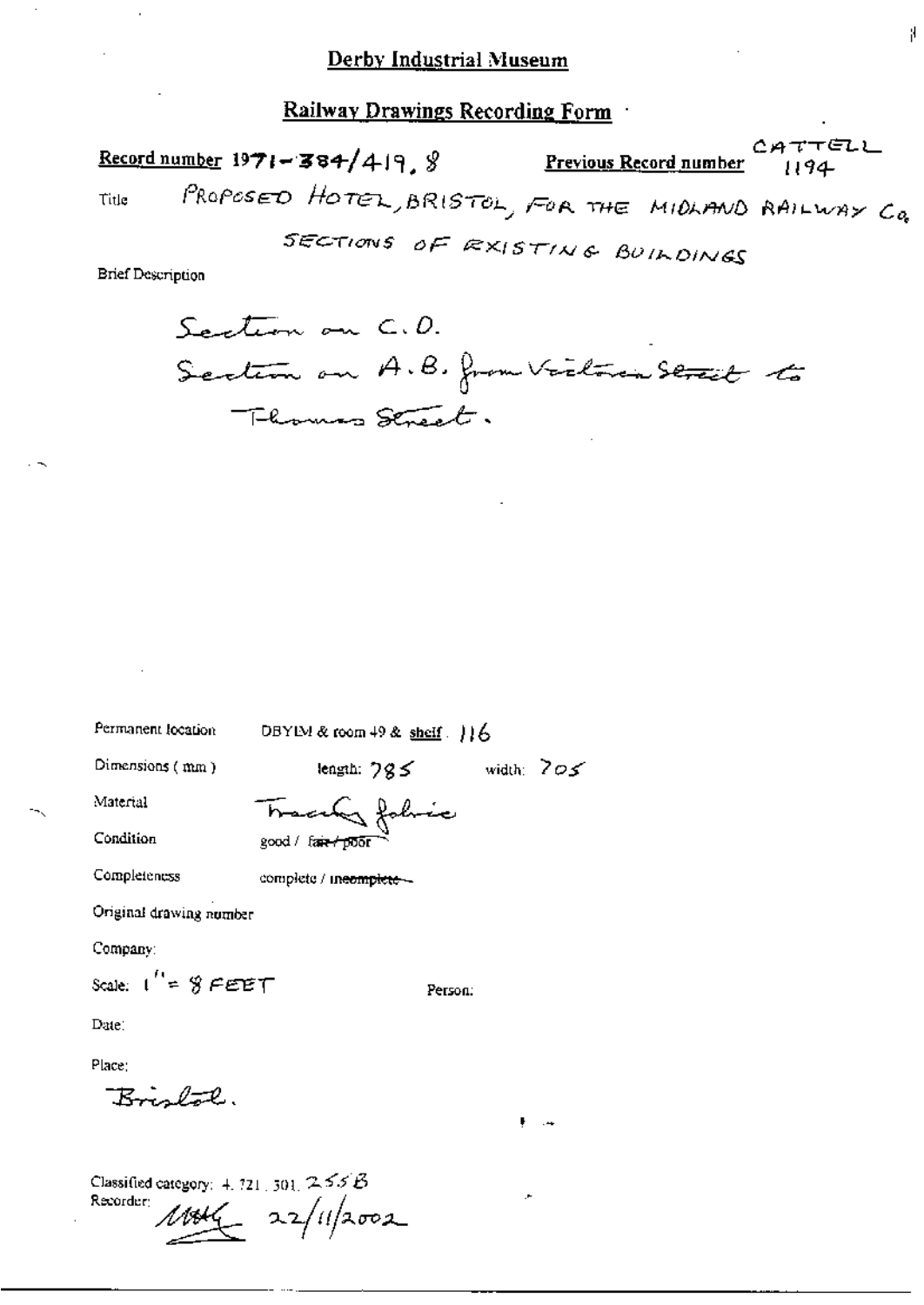Record number  $1971 - 384 / 419.9$ 

Previous Record number 1194 ₿

CATTELL

Title PROPOSED HOTEL BRISTOL, FOR THE MIDLAND RAILWAY CO. PLAN OF NEW BUILDINGS

**Brief Description** 

Celler flan of existing and new callars for holed

Permanent location

DBYIM & room 49 & shelf: 11 6

width:  $685$ 

Person:

Ł

Dimensions (mm)

length:  $485$ 

Material

, Tracu & folice

Condition

good / fair / poor

Completeness complete / incoroplete ~

Original drawing number

Company:

Scale:  $1''$ = 8 FEE T

Date:

Place:

رحية

Classified category: 4-721, 30E 2, 55 $B$ Recorder:  $\mu$ ttt $\zeta$  22/11/2002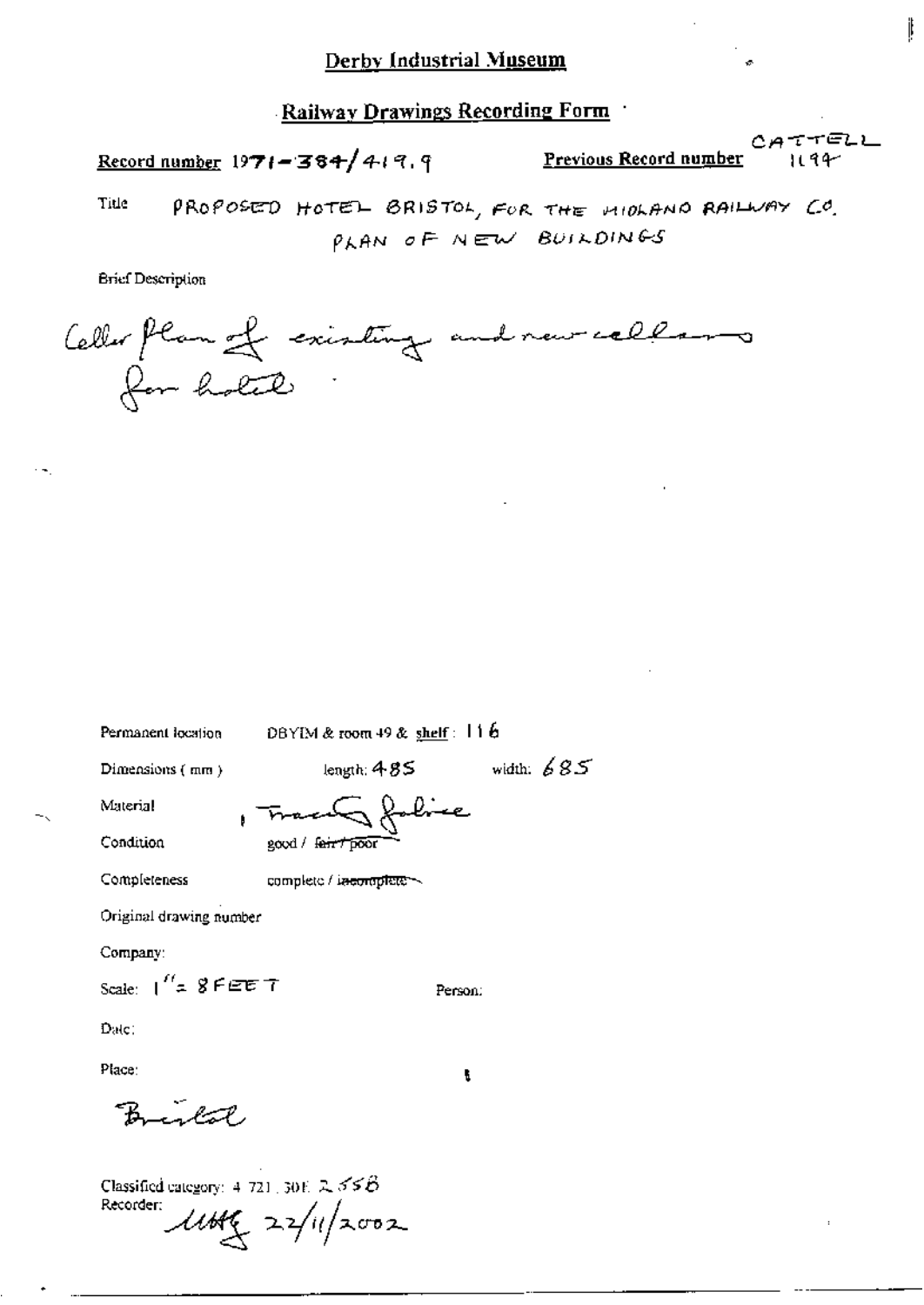Record number 1971-384/419.10

Previous Record number  $1194$  Ŷ.

CATTELL

PROPOSED HOTEL BRISTOL, FOR THE MICLAND RAILWAY CO. Title PLAN OF NEW BUILDINGS

**Brief Description** 

Celler plain of exercting and new callars for hotel, walls coloured blue.

Permanent location

DBYIM & room  $49$  & shelf :  $116$ 

width: 700

Person:

Dimensions (mm)

iength:  $4 - 90$ 

Material

Tracing folie good / fair+poor-

complete / incomplete

Condition

Completeness

Original drawing number

Company:

Scale:  $1^{h}$  = 8 FEET

Date:

Place:

Classified category:  $4.721.301.2556$ Recorder:  $\mu$  $\mu$   $\alpha$  $\gamma$  $\mu$ /2002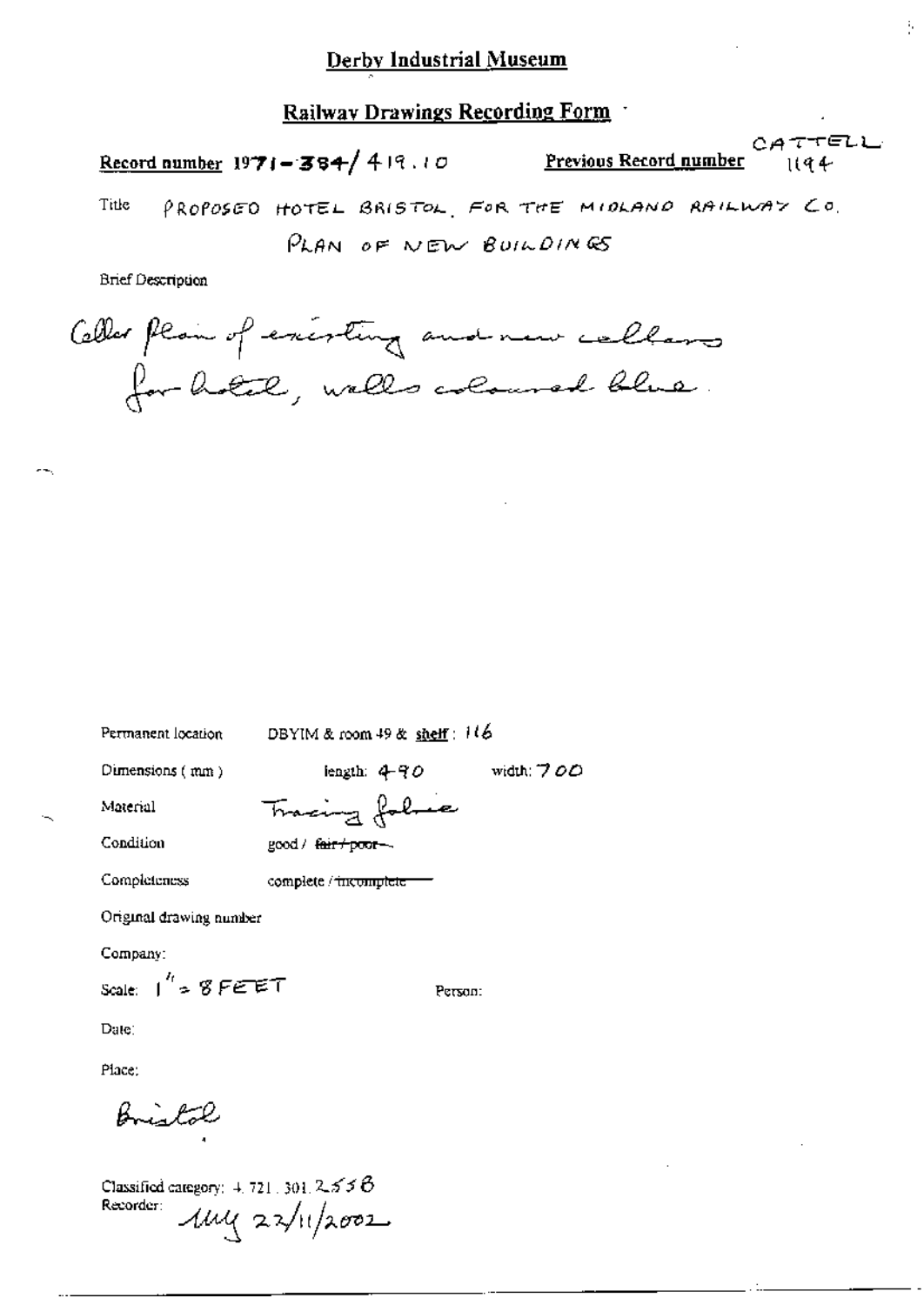CATTELL Record number 1971-384/419.11 Previous Record number  $1194 -$ 

ļį.

SKETCH PLAN OF PROPOSED HOTEL BRISTOL. Title

FOR THE MIDLAND RAILWAY CO.

**Brief Description** 

ground plan showing new walls, entrance, lift and buildly line in Thomas Street.

width:  $\neg$   $\sigma$   $\sigma$ 

Person:

Permanent location

DBYIM & room  $49$  & shelf:  $116$ 

Dimensions (mm)

length:  $495$ Tracing foliace good / fair7poor

Condition

Material

Completeness complete / incomplete-

Original drawing number

Company:

Scale:  $1^{4}$  =  $8$   $F$   $E$   $E$   $T$ 

Date:

Place:

 $\beta$ 

Classified category:  $4, 721, 301, 2556$ Recorder:  $\text{Lex}_{2}$  22/11/2002

 $\begin{matrix} \textbf{I} & \textbf{I} & \textbf{I} & \textbf{I} & \textbf{I} & \textbf{I} & \textbf{I} & \textbf{I} & \textbf{I} & \textbf{I} & \textbf{I} & \textbf{I} & \textbf{I} & \textbf{I} & \textbf{I} & \textbf{I} & \textbf{I} & \textbf{I} & \textbf{I} & \textbf{I} & \textbf{I} & \textbf{I} & \textbf{I} & \textbf{I} & \textbf{I} & \textbf{I} & \textbf{I} & \textbf{I} & \textbf{I} & \textbf{I} & \textbf{I$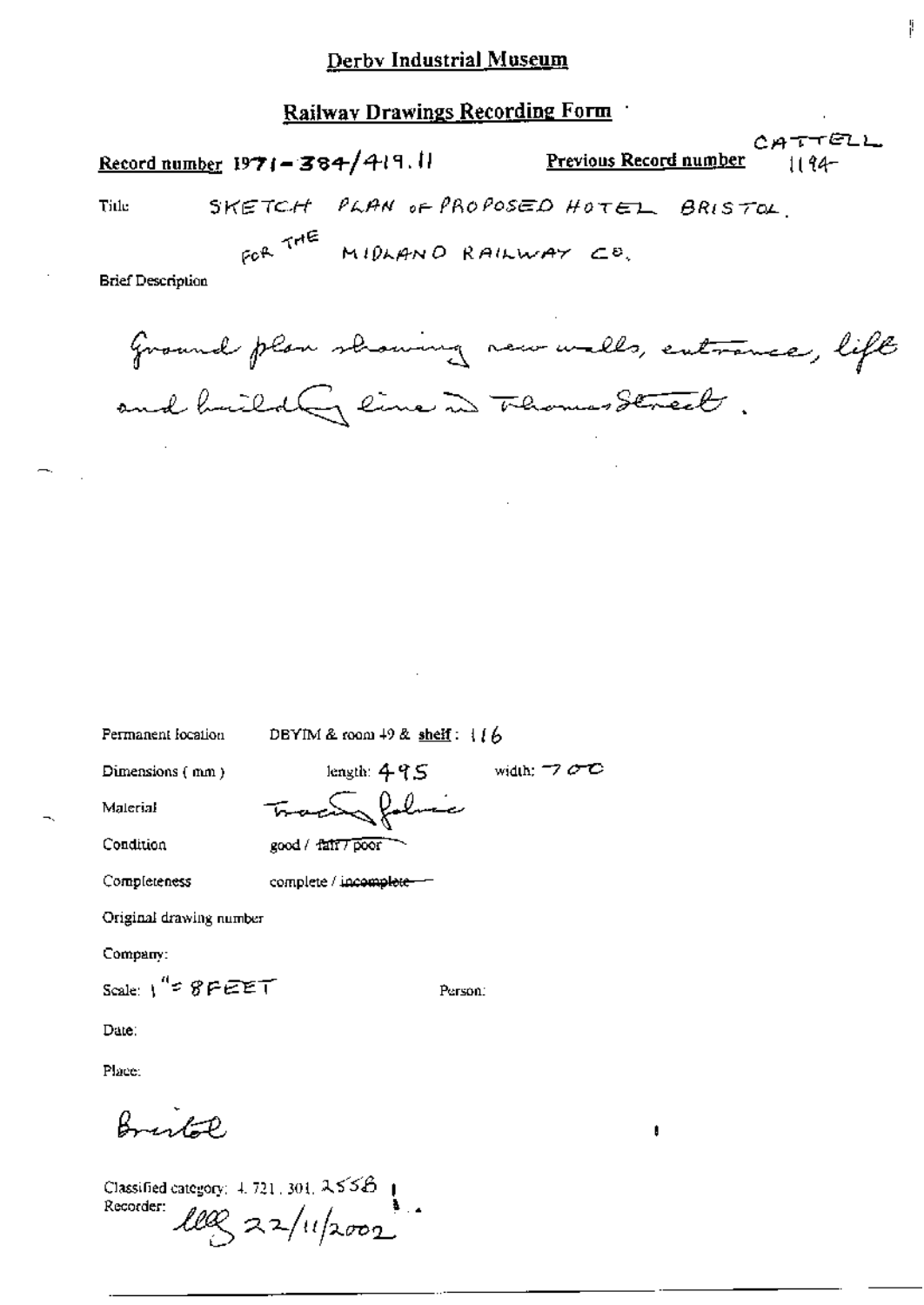|      | Record number $1971 - 384/419.12$ | <u>Previous Record number</u>         | $C$ ATTELL<br>1194 |
|------|-----------------------------------|---------------------------------------|--------------------|
| Tide |                                   | SKETCH PLAN OF PROPOSED HOTEL BRISTOL |                    |

FOR THE MIDLAND RAILWAY CD.

**Brief Description** 

Ground plan showing avec of Midland Hotel in pink. almostomes valup remain with small entrance to Waverely Hotel.

۰.

width:  $7/0$ 

Permanent location DBYIM & room 49 & shelf:  $1/6$ 

Dimensions (mm)

Material

Condition

good / fatt7poor

complete / incomplete --

length:  $495$ 

Tractor folice

Completeness

Original drawing number

Company:

Scale:  $1'' \leq 8$  F EET

Date:

Place:

Break

Classified category:  $4.721, 301, 2, 555 +$ Recorder:  $100221/112002$ 

Signed<br>Person: Henry Williams Architect

ł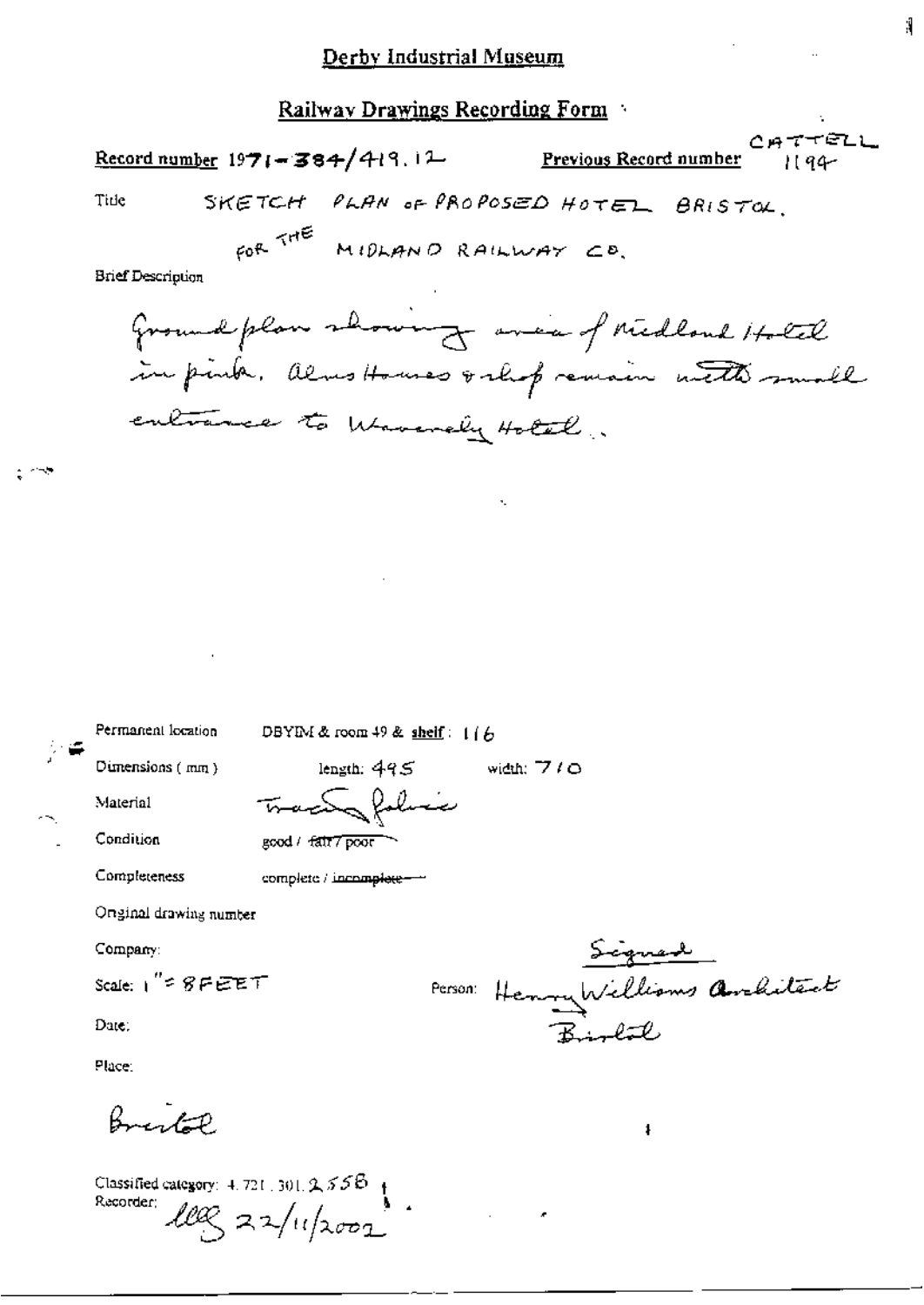ł

 $\mathbf{k}$ 

## Railway Drawings Recording Form

| Record number $1971 - 384/419$ , 13                                                                                                                                        | CATTELL<br>Previous Record number<br>$1194 -$ |
|----------------------------------------------------------------------------------------------------------------------------------------------------------------------------|-----------------------------------------------|
| Title:<br>SKETCH PLAN OF PROPOSED HOTEL BRISTOL.                                                                                                                           |                                               |
| FOR THE MIDLAND RAILWAY CO.<br><b>Brief Description</b>                                                                                                                    |                                               |
| Int Floorplan showing new layout for MRhotel                                                                                                                               |                                               |
| I Woverly Hold.                                                                                                                                                            |                                               |
| ta 10                                                                                                                                                                      |                                               |
|                                                                                                                                                                            |                                               |
| <b>Contractor</b>                                                                                                                                                          |                                               |
|                                                                                                                                                                            |                                               |
|                                                                                                                                                                            |                                               |
| <b>Contract Contract</b>                                                                                                                                                   |                                               |
| <b>Contractor</b>                                                                                                                                                          |                                               |
| Permanent location<br>DBYIM & room 49 & shelf: $1/6$                                                                                                                       |                                               |
| Dimensions $(mn)$<br>$\begin{array}{ccc} \text{length:} & \mathcal{S}\mathcal{O}\bullet\mathcal{O} & \text{width:} & \mathcal{S}\mathcal{O}\bullet\mathcal{S} \end{array}$ |                                               |
| <del>tracty folic</del> e<br>Material                                                                                                                                      |                                               |
| Condition<br>good / fall? poor                                                                                                                                             |                                               |
| Completeness<br>complete / incomplete --                                                                                                                                   |                                               |
| Original drawing number                                                                                                                                                    |                                               |
| Ů<br>Company:                                                                                                                                                              |                                               |
| Scale: 1"= 8 FEET<br>Person:                                                                                                                                               |                                               |
| Date.                                                                                                                                                                      |                                               |
| Place:                                                                                                                                                                     |                                               |

 $\ddot{\phantom{a}}$ 

Bristol

Classified category: 4, 721, 301, 2,55B<br>Recorder:  $\mathcal{L}\mathcal{L}\mathcal{C}$  2, 2, 11/2002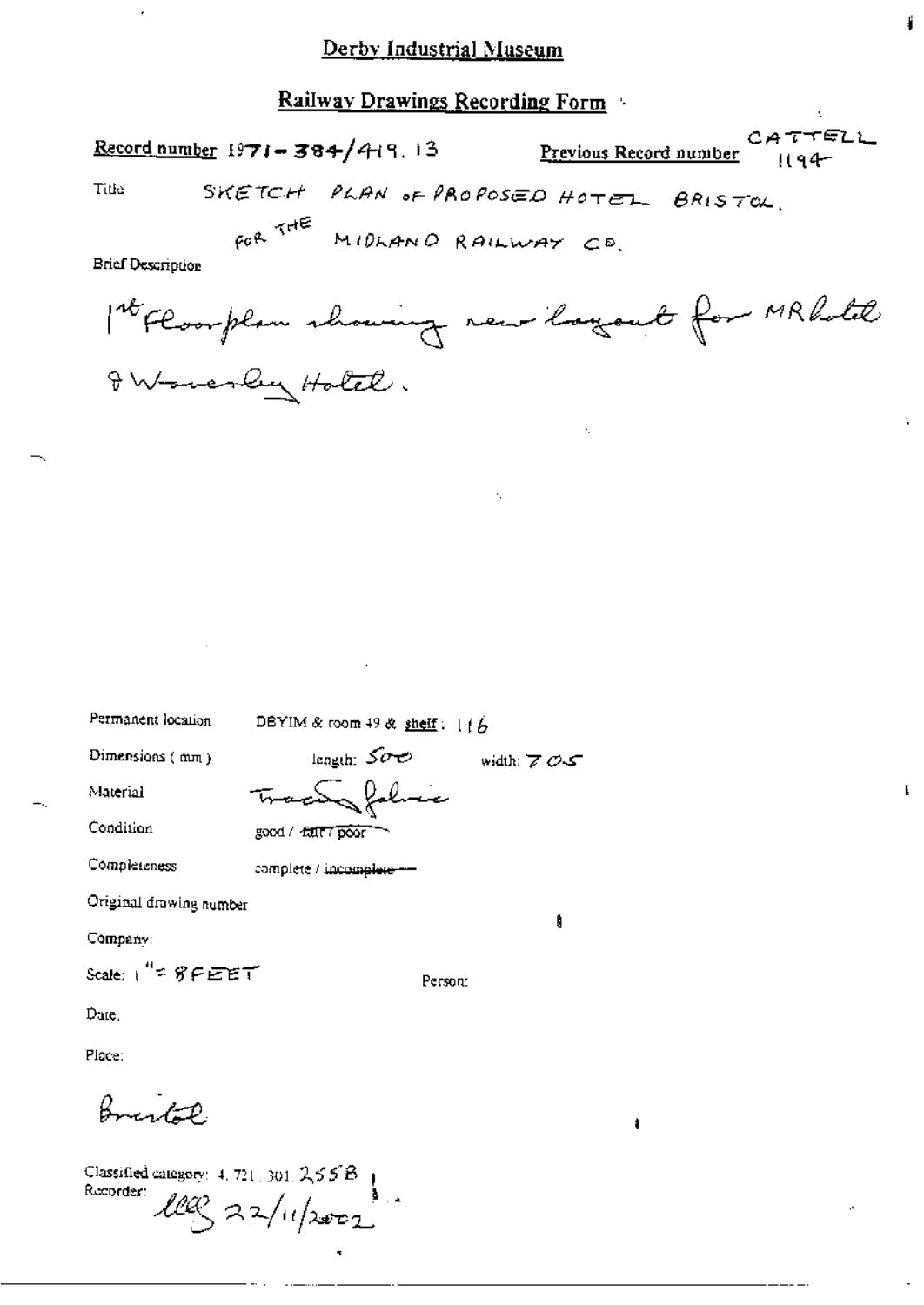こみててピレレ  $\frac{\text{Record number}}{1971 - \text{384}}$ /419.14 Previous Record number SKETCH PLAN OF PROPOSED HOTEL BRISTOL. Title COR THE MIDLAND RAILWAY CO. **Brief Description** 1st Floor plan showing new logout for MR hold in red opina. Waverly Hotel in grey. Comments, 8 bedrooms with fireplaces. Lowatory has 3 was a row of 4 basics. One hath room + 2 wc's To be used by people in dising ro have commenced room. Permanent location DBYIM & room 49 & shelf:  $1/6$ Dimensions (mm) length:  $5^{\circ}$ width:  $715$ Tractor folice Material Condition good / fatt7 poor Completeness complete / incomplete-Original drawing number Company; Scale:  $1'' = 8$ FEET Person: Date: Place:  $\beta$ 

Classified category:  $4.721 - 301$ ,  $2.556$  | Recorder leg 22/11/2002 j,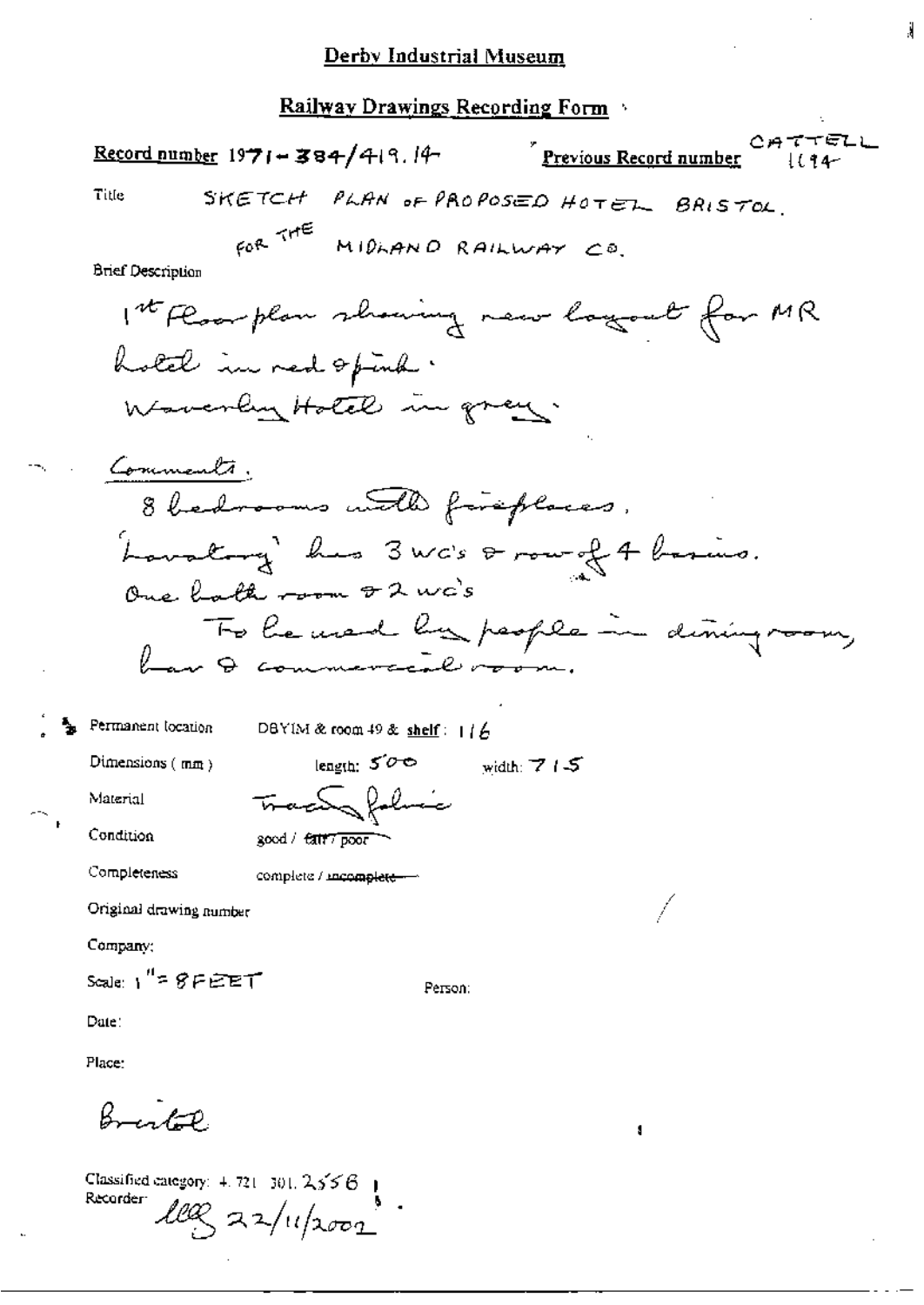Railway Drawings Recording Form

CATTELL Record number 1971-384/419.15 Previous Record number 1194 SKETCH PLAN OF PROPOSED HOTEL BRISTOL. Title GOR THE MIDLAND RAILWAY CO. **Brief Description** 2nd Floor plan showing now layest for MR hotel and waverly hotel.  $\frac{1}{2}$ - 9 Permanent location DBYIM & room 49 & shelf: 116 Dimensions (mm) length:  $490$ width:  $700$ actor fabric Material ℡ Condition good / fair7 poor Completeness complete / incomplete --Original drawing number Company: Scale:  $1'' = 8FEET$ Person: Date: Place:  $\beta$ f

Classified category: 4, 721, 301,  $2, 35B$  | Recorder  $LClQ \approx 2\sqrt{11/2002}$ 

 $\bar{\mathcal{L}}$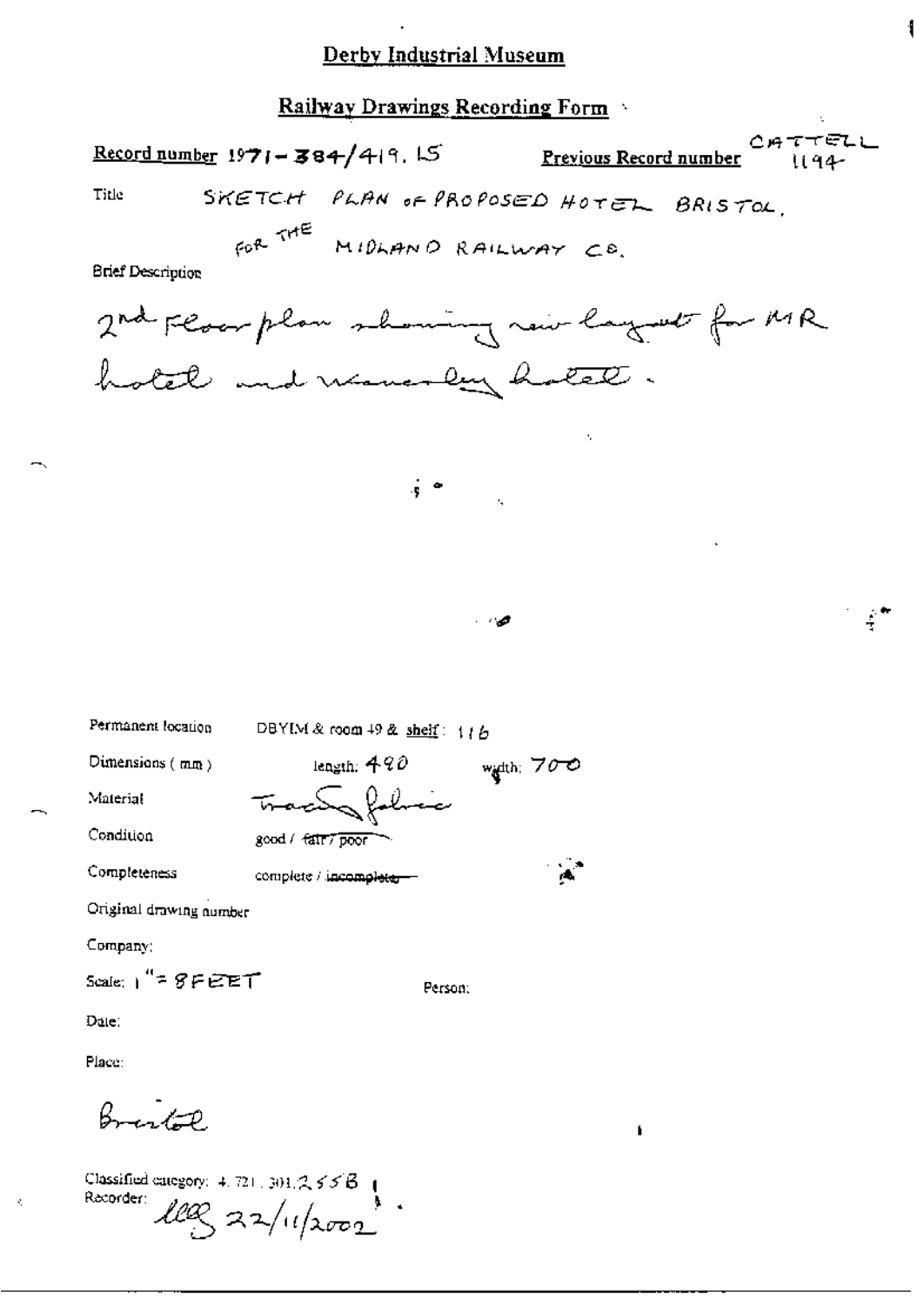CATTELL Previous Record number Record number  $1971 - 384/419.16$  $1194 -$ SKETCH PLAN OF PROPOSED HOTEL BRISTOL. Title

FOR THE MIDLAND RAILWAY CO.

**Brief Description** 

Permanent location

DBYIM & room 49 & shelf:  $1/6$ 

Dimensions (mm)

leagth:  $50 - 6$  width:  $710$ 

Material

Condition

Completeness

complete / incomplete-

good / fall? poor

Tracty folice

Original drawing number

Company:

 $Scale: V^{\prime\prime} \subseteq S \subseteq E \subseteq T$ 

Dute:

Place:

Bristo

Classified category:  $4.721 \cdot 301.25556 +$ Recorder:  $\log 22/u/10001$ 

Signal<br>Person: Henny Williams Anditart

 $\pmb{\mathbf{t}}$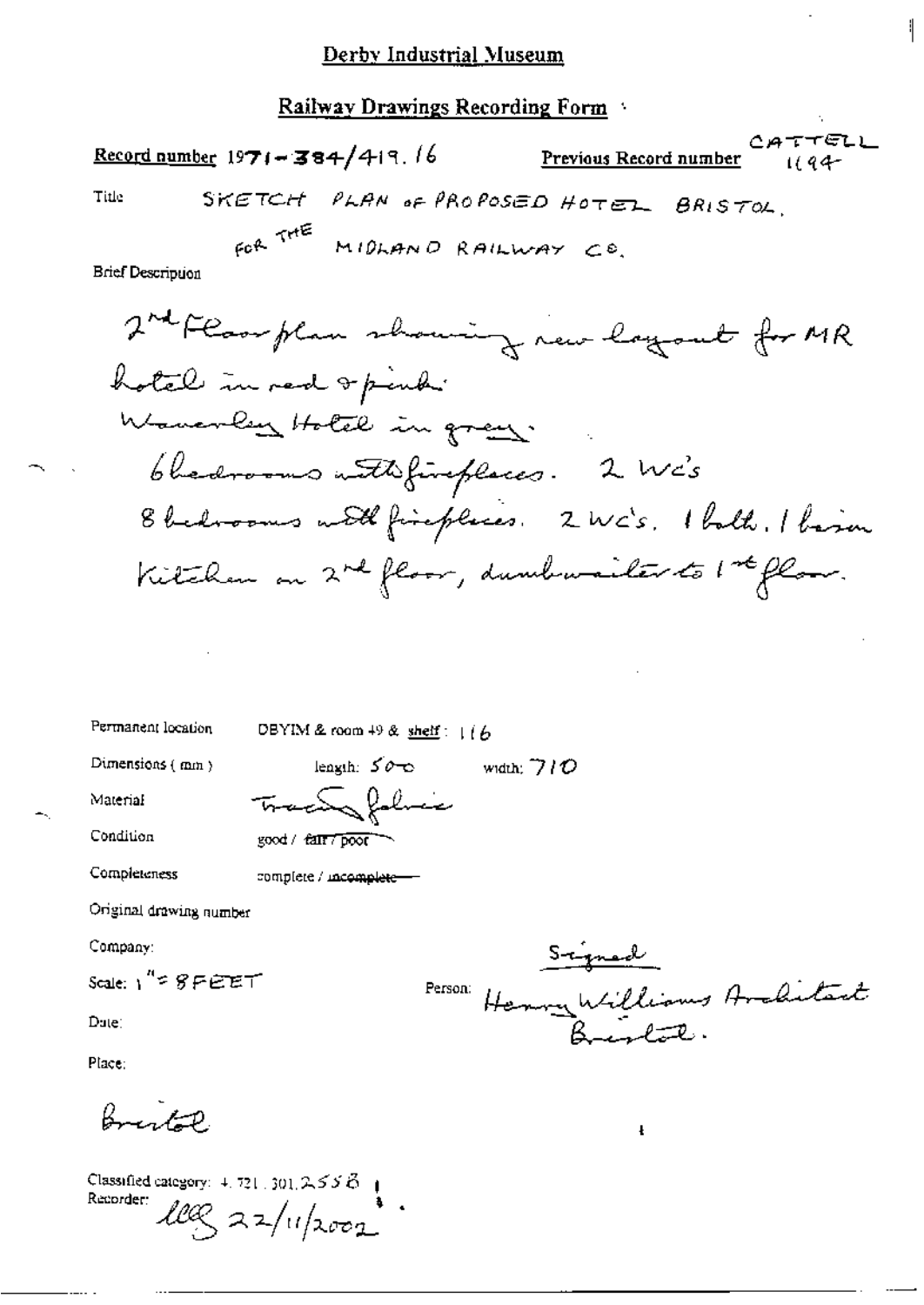|       | Record number $1971 - 384/419.17$     |  | <b>Previous Record number</b> $\vert \vert q \vert$ | . C # 1 7 5 L L. |
|-------|---------------------------------------|--|-----------------------------------------------------|------------------|
| Title | SKETCH PLAN OF PROPOSED HOTEL BRISTOL |  |                                                     |                  |

1

FOR THE MIDLAND RAILWAY CO.

**Brief Description** 

Atter plan showing now logged for MR

Permanent location

OBYIM & room 49 & shelf: 116

Dimensions  $(mn)$ 

length:  $495$ <del>tracta folic</del>e

Condition

Material

good / fair / poor

Completeness complete / incomplete -

Original drawing number

Company:

Scale:  $1''$  =  $8$   $F$   $E$   $E$   $T$ 

Person:

width:  $430$ 

Date:

Place:

Brist P.

Classified category:  $4.721$ ,  $301.7556$ . Recorder:  $log z_1/(1/2002)$  ł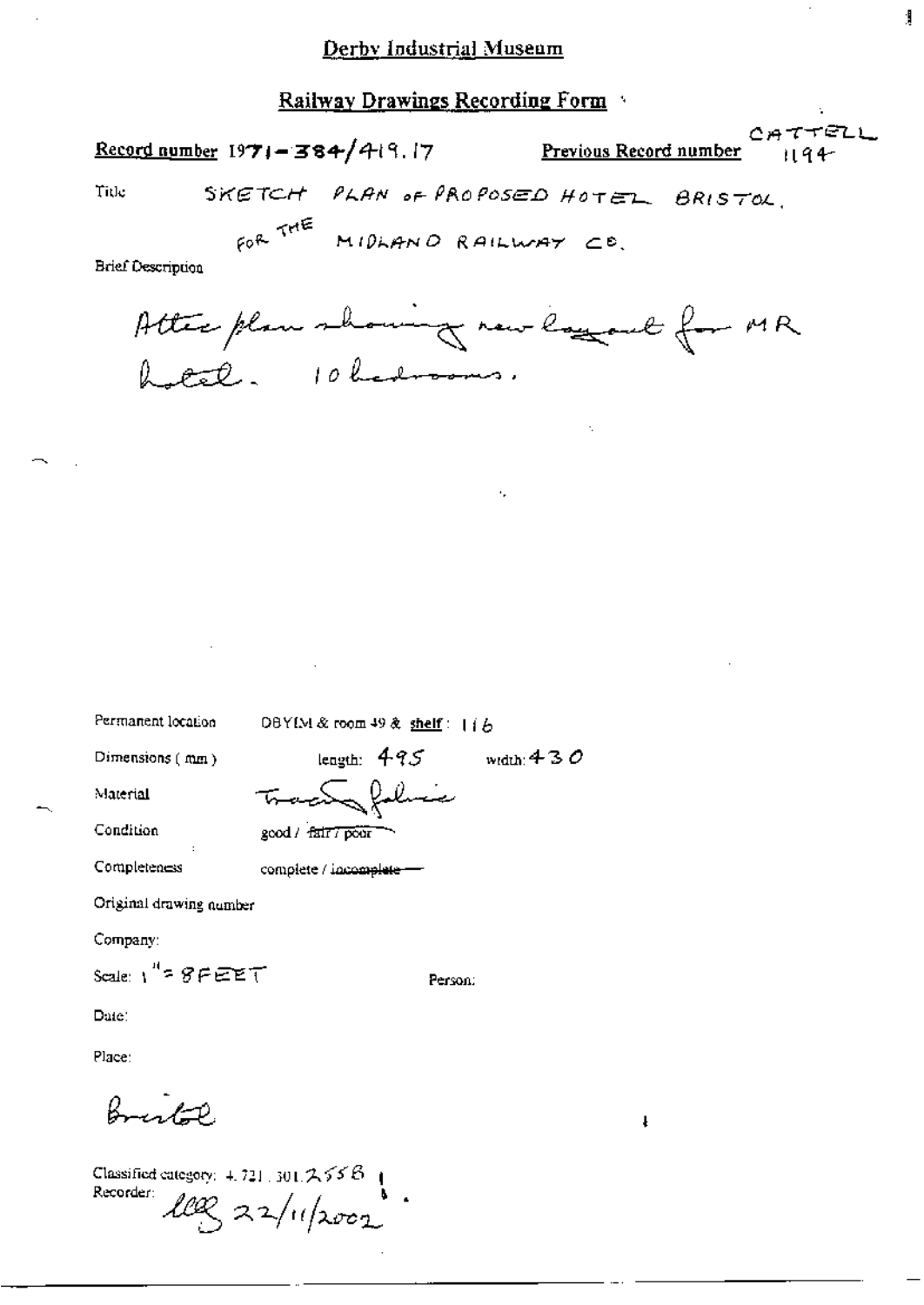|                          | Record number 1971 - 384/419.18        |                             |  | . <u>.</u><br>Previous Record number $i_1 q_4$ |  |
|--------------------------|----------------------------------------|-----------------------------|--|------------------------------------------------|--|
| Tide                     | SKETCH PLAN OF PROPOSED HOTEL BRISTOL. |                             |  |                                                |  |
|                          |                                        | FOR THE MIDLAND RAILWAY CO. |  |                                                |  |
| <b>Brief Description</b> |                                        |                             |  | $\sim$                                         |  |

Attic plan showing new lagrout for MR hotel in red, find. 10 hadrooms, 4 with fireplaces. No tailets or working facilities!

width:  $4-35$ 

Permanent location

DBYIM & room 49 & shelf:  $16$ 

Dimensions (mm)

length:  $500$ Tractor folice

Condition

Completeness

Material

good / fatt7 poor complete / incomplete -

Original drawing number

Company:

Scale:  $1'' = 8$ FEET

Date:

Place:

 $\beta$ 

**Classified category:** 4, 721–301,  $2.55B$  **1** Recorder leg 22/11/2002

Signed<br>Henry Williams andilact Person:

ł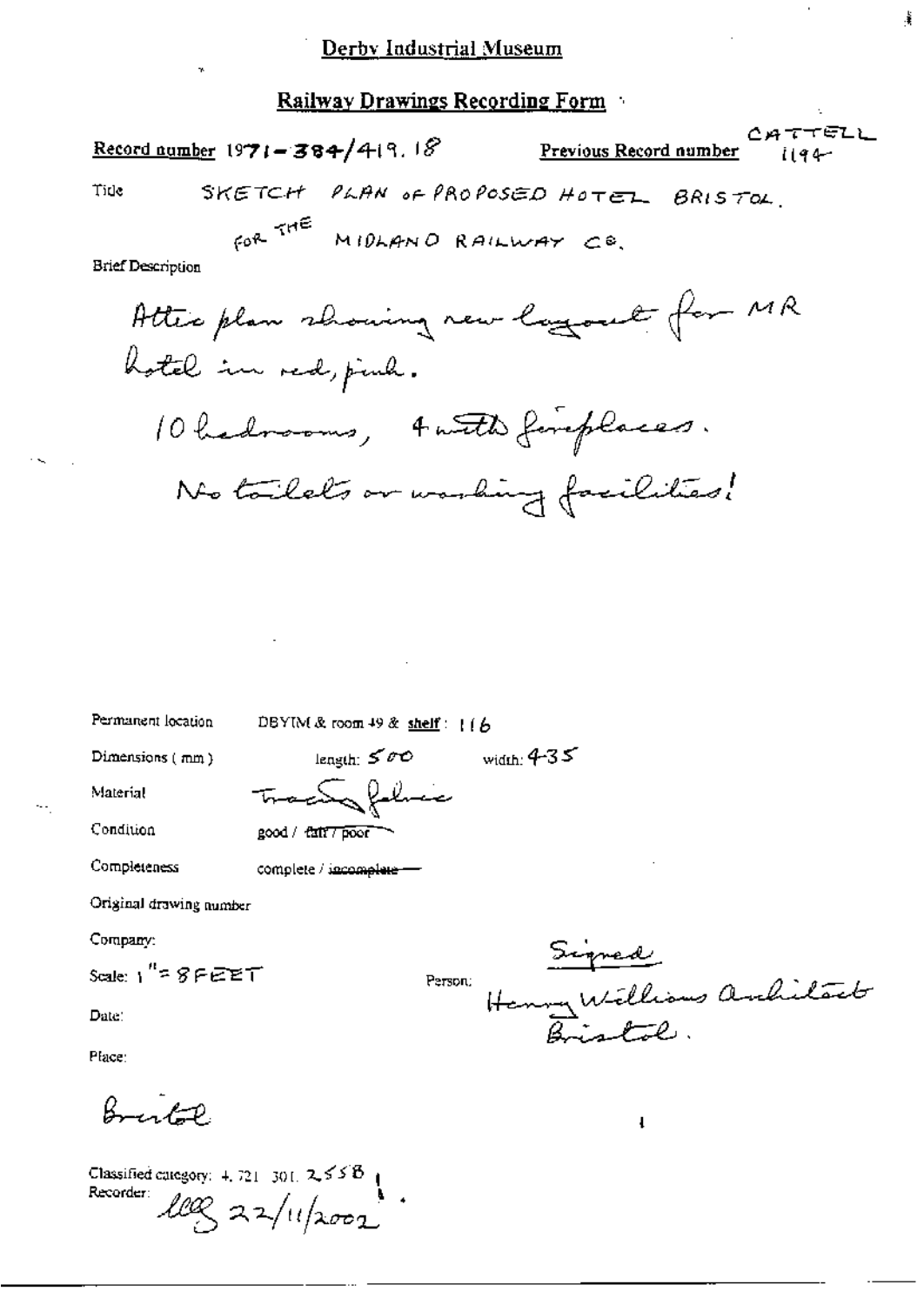TELL Record number 1971-384/419.19 Previous Record number SKETCH FOR PROPOSED HOTEL BRISTOL Title

÷,

GOR THE MIDLAND RAILWAY CO.

**Brief Description** 

Victoria Street Elevation release new Midland Holat facade end Wavenley Holel facade.

Permanent location

DBYIM & room 49 & shelf:  $116$ 

Dimensions (mm)

leagth:  $615$ width:  $435$ 

Person:

н

WILLIAMS

ARCHITECT

BRISTOL

Condition

Completeness

Material

Francula folíric 200d / fair / poor

complete / incomplete

Original drawing number

Company:

Scale:  $1'' = 8$  F etc  $\tau$ 

Date:

Place:

Bristol

Classified category:  $4.721$ , 301, 255B Recorder:

 $\ell$ ell 22/11/2002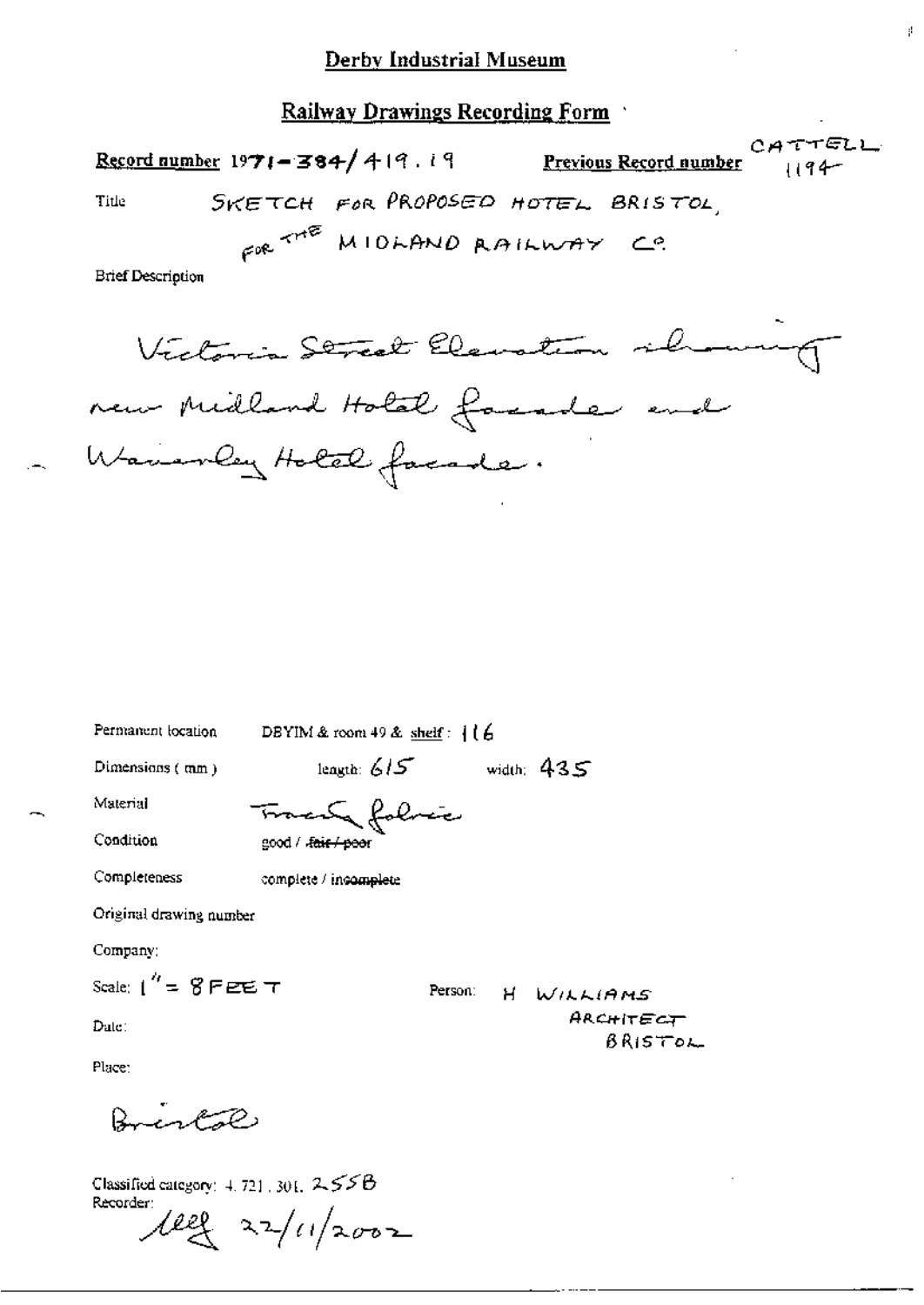CATTELL Record number  $1971 - 384 / 419.10$ Previous Record number 1194-Title<sup>-</sup> SHETCH FOR PROPOSED HOTEL BRISTOL. GOR THE MIDLAND RAILWAY CD **Brief Description** Thomas Street elevation show new Midland Hotel.

Permanent location DBYIM & room 49 & shelf:  $116$ length;  $615$  width;  $435$ Dimensions  $(mn)$ Tracing fabric Material Condition good / fair / poor Completeness complete / ancomplete Original drawing number Company: Scale:  $1^H = 9$  FEET Person: **H. WILLIAMS** Date: **ARCHITECT BRISTOL** Place:  $B = AB$ , Classified category:  $4, 721, 301, 2, 55B$ Recorder:  $10\%$  22/11/2002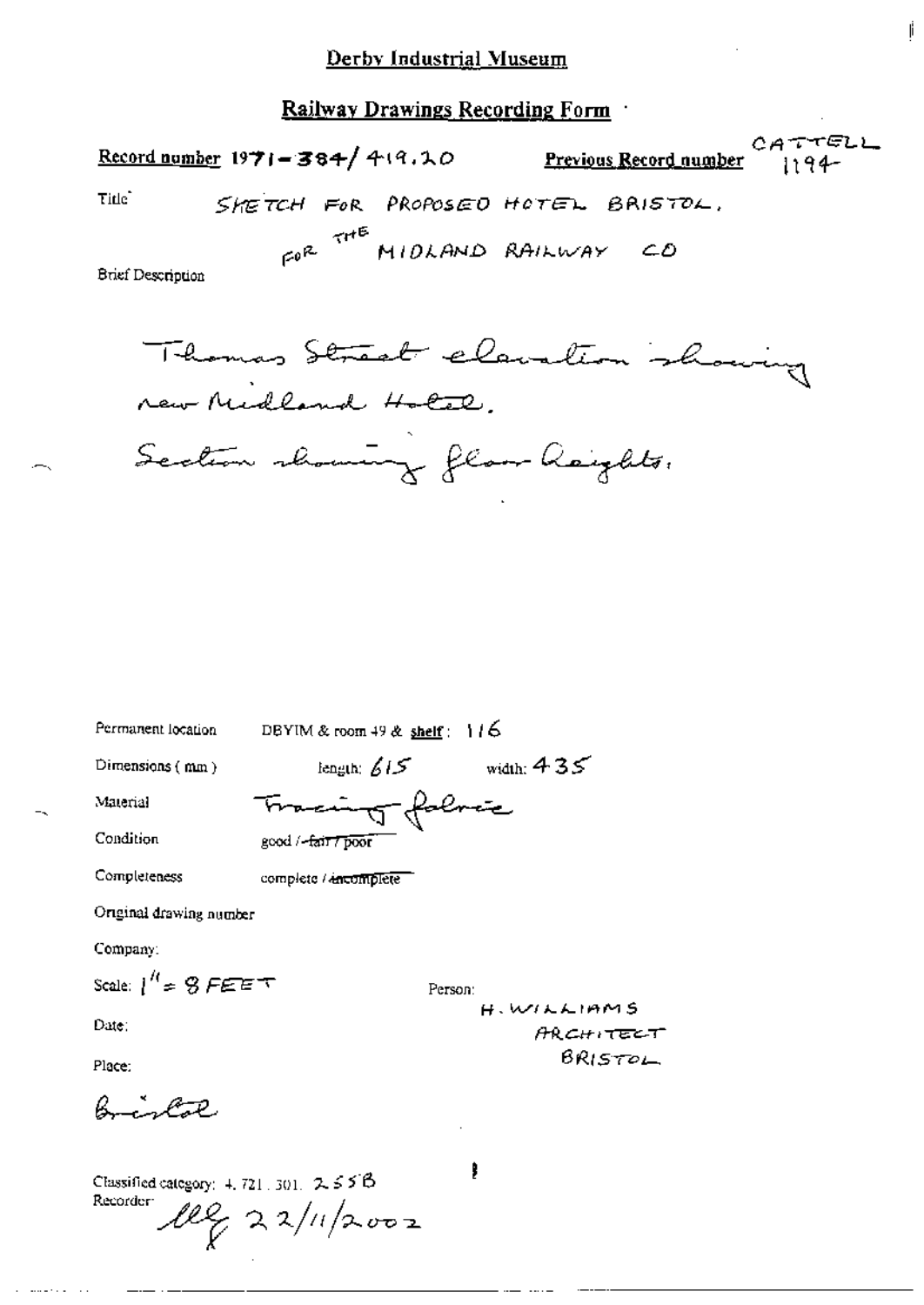CATTELL Record number  $1971 - 384/419$ ,  $21 - 31$  Previous Record number  $1195$ 

Ţ

Title

**Brief Description** 

Ground Roman plan of existing building  
ឧ with a 10000 for the image. \n
$$
\begin{array}{r}\n\text{for all } x \text{ is the same number of times, and } x \text{ is the same number of times, and } x \text{ is the same number of times.}\n\end{array}
$$
\n
$$
\begin{array}{r}\n\text{for initial fractions: } x_1 = 1 \\
\text{for the number of times, } x_2 = 1, 15 \\
\text{for the number of times, } x_3 = 1, 31\n\end{array}
$$

Person:

 $\cdot$ 

complete / incomplete -

Original drawing number

Company:

Scale:  $1'' = 8FET$ 

Date:

Place:

Brite

Classified category: 4, 721, 301,  $2.558$ Recorder:

 $\mu_{\mathscr{L}}$  29/11/2002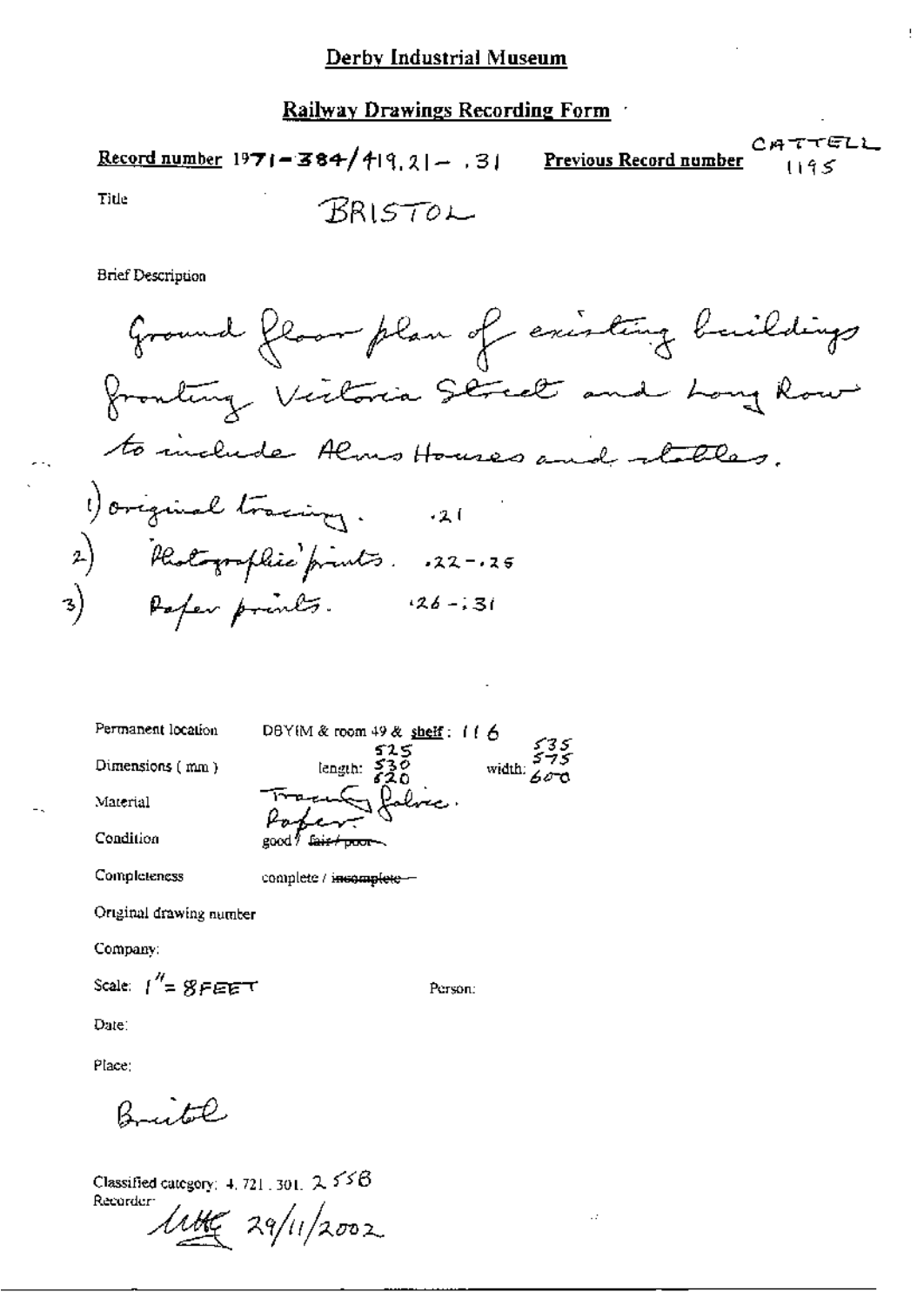Record number 1971-384/461

 $CATETELL$ Previous Record number

Title

**Brief Description** 

Plan of railway, roads, buildings covered Tremple Meals Station, St Philips Station & Lomon Londe Jon. Most of Transle Reads & lines to GWR Balti from sullined in red inh I charded in pin**b**.

| Permanent location              | DBYIM & room $49$ & shelf: $117$ |              |
|---------------------------------|----------------------------------|--------------|
| $O$ imensions $(mn)$            | length: $770$                    | width, $565$ |
| Material                        | Poper on folloise                |              |
| Condition                       | good / fair f point              |              |
| Completeness                    | complete / incomplete"           |              |
| Original drawing number XIII 69 |                                  |              |
| Company:                        | ŧ                                |              |
| Scale: $1''$ = 200 FEET         |                                  | Person:      |
| Date:                           |                                  |              |
| Place:                          |                                  |              |

÷

Bristol

Classified category:  $4, 721, 301, 255B, 260A$ . Recorder  $ell$  3 $i/(2003)$ 

1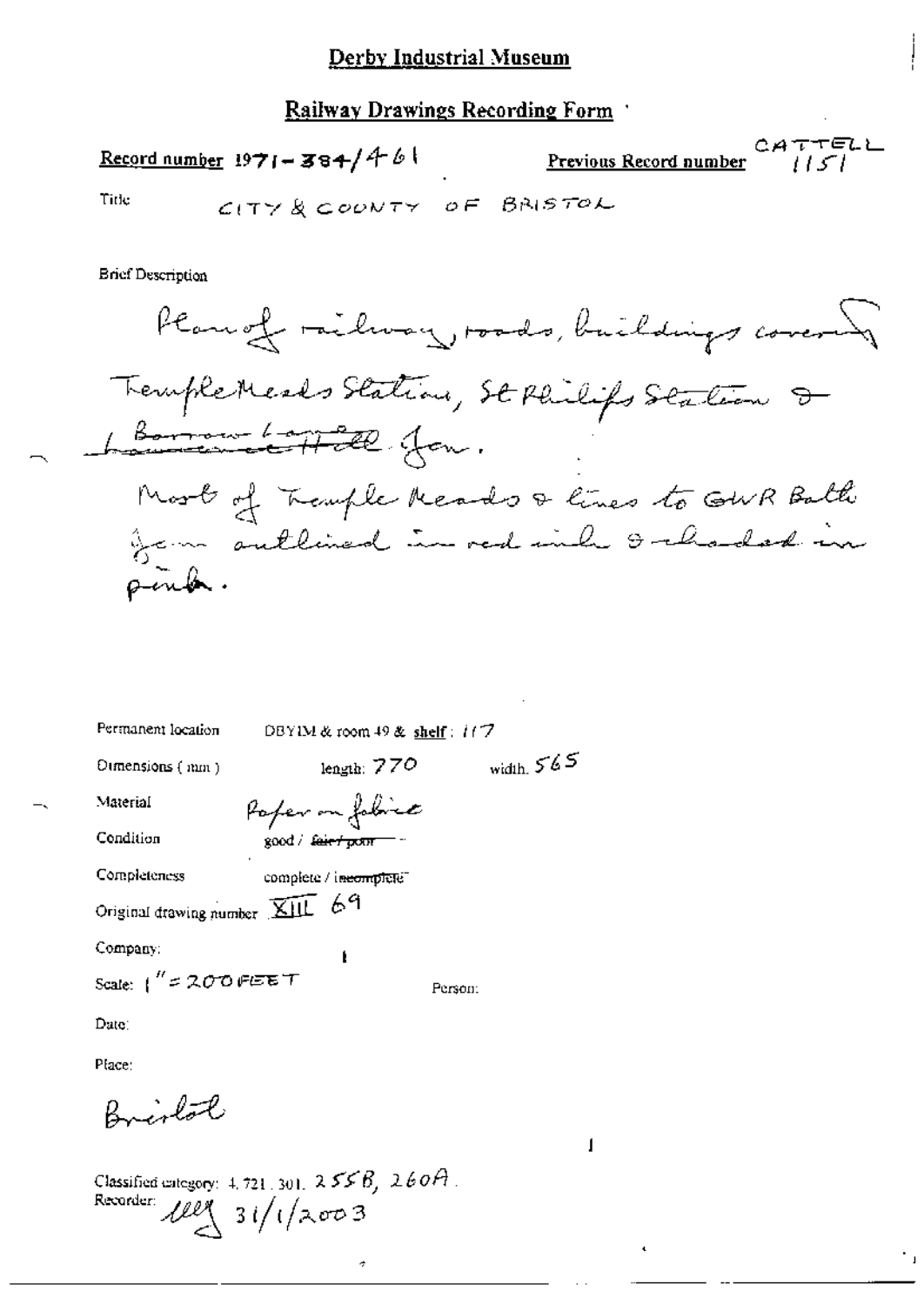Record number  $1971 - 384/245$ Previous Record number 丹罗 BRISTOL JOINT STATION Title PLAN OF ARCHES Brief Description One of two shocks showing arches 1-5 Messos Ashlow Egreen 6-27 Bristol Traneway Co Ltd. 28-56 Mr JCWall.  $57, 58, 60, 68, 69, 73, 74, 75$  Messon Barnard Harriso & Co. 82-85 Down Refreshment Room.<br>90-91 up Refreshment Rome New Feddem.  $\frac{1}{2}$ ner margan.  $62$ 63 Post Martin General.  $93,94,99,108,103,107$  mokicland Well. 64,66,67 Messons Rogers & Co 65, 70, 71, 72, 76-81, 86-89 Void. 101, 102, 108-110 au John Flores, 111-114 Mrs Jane Maria Sleep, 59,92,95-98 Midland Ry Co. DBYIM & room 49 & shelf:  $\frac{17}{2}$ Permanent location Dimensions  $(mn)$ length:  $1310$ width:  $930$ Material Paper Condition good / fair / poor Completeness complete / incomplete --Original drawing number Company: Scale:  $1''$  = 2,  $D$  FERE T Person: Date: Place: Brintal Kemple Meads Classified category: 4, 721, 301,  $2.55B$ Recorder:  $\mu$ uq  $2/\sqrt{200}$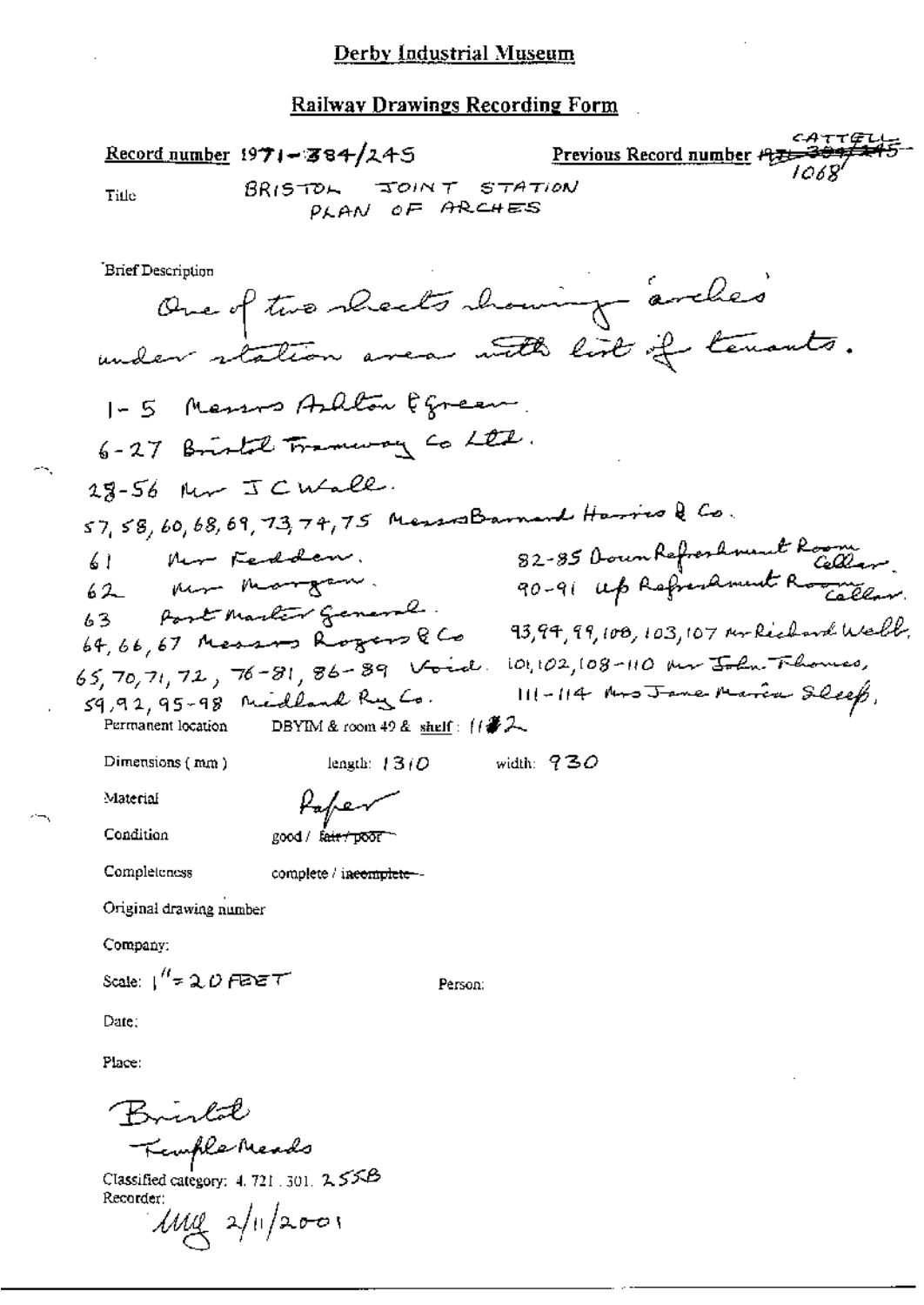### Record number 1971-384/246

 $1067$ Previous Record number

CATTELL

Title

**Brief Description** 

One of two sheets showing arches understation area. List of tenants on 1971-384/245

Permanent location

DBYIM & room 49 & shelf:  $H\mathbf{\hat{Z}}2$ 

Dimensions (mm)

length:  $1570$  width:  $935$ 

Material

Condition

Aafer good / fair / poor

Completeness

complete / incomplete-

Original drawing number

Company:

Scale:  $1^{H}$  = 20 FEE T

Person:

Date:

Place:

Bristal Tremple Meado

Classified category: 4, 721, 301, 2, 5 5 B  $1114$  (1/2001 Recorder: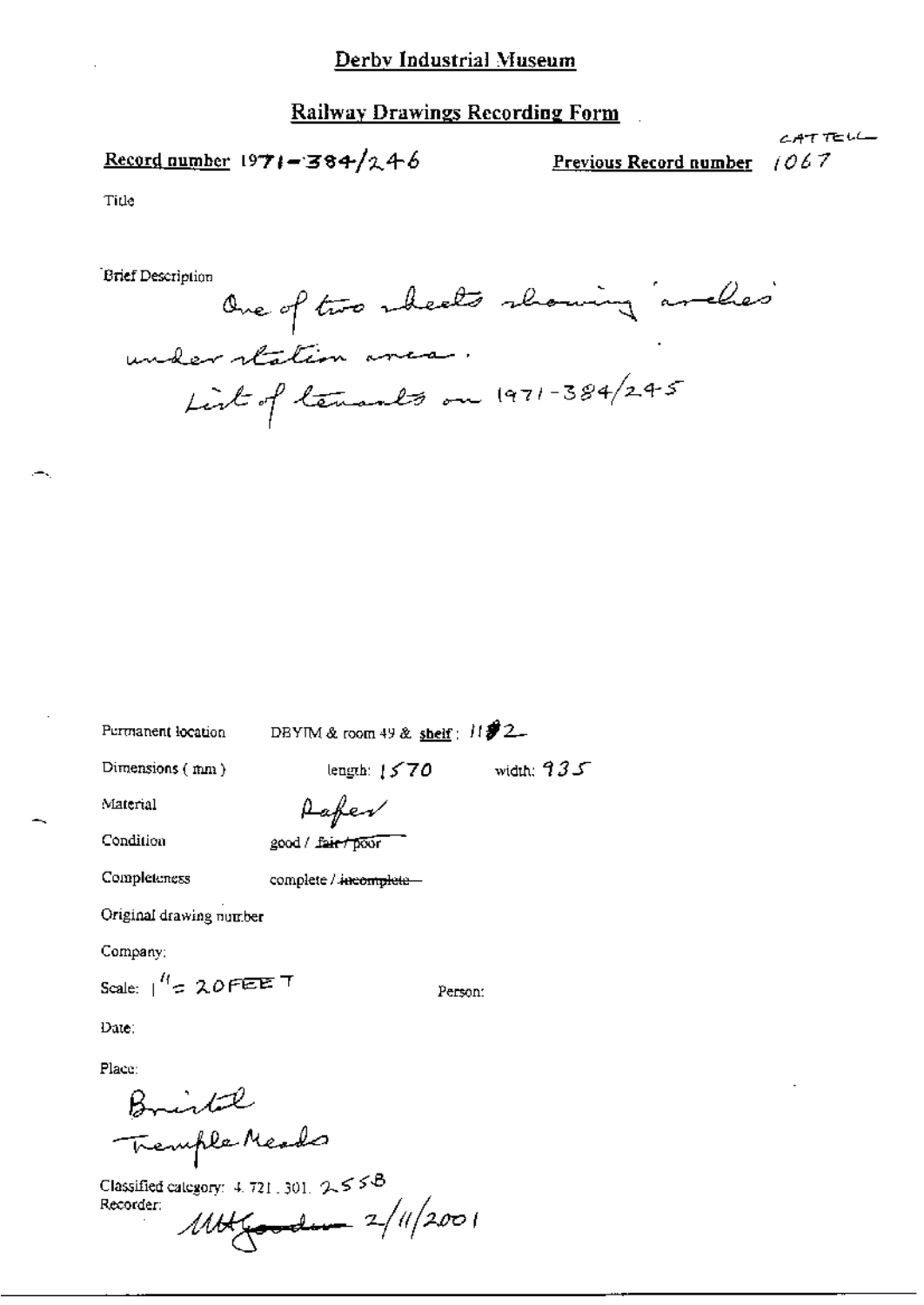CATTELL Record number  $1971 - 384 / 241$ Previous Record number 1066 PROPOSED JOINT STATION Title  $F \circ R$ BRISTOL Brief Description Plan of tracks in Trample Meadostation ance with river/cause and pencilled tracks. Oniquial branch staten, bristol & Exclar office, goods depot?).

Permanent location DBYIM & room  $+9$  & shelf:  $($   $\mathscr{L}_2$ length;  $1610$ Dimensions (mm) width: / $\sigma$   $\sigma$   $\sigma$ Material Paper on follock Condition  $good /$  fair  $/$  poor  $\sim$ Completeness complete / incomplete-Original drawing number 92/1292 Scale:  $1'' = 40$  FEET Person: Brinlac Classified category: 4, 721, 301, 2, 55B

Company: MR

Date.

Place:

Recorder:  $uuu$  ia/10/2001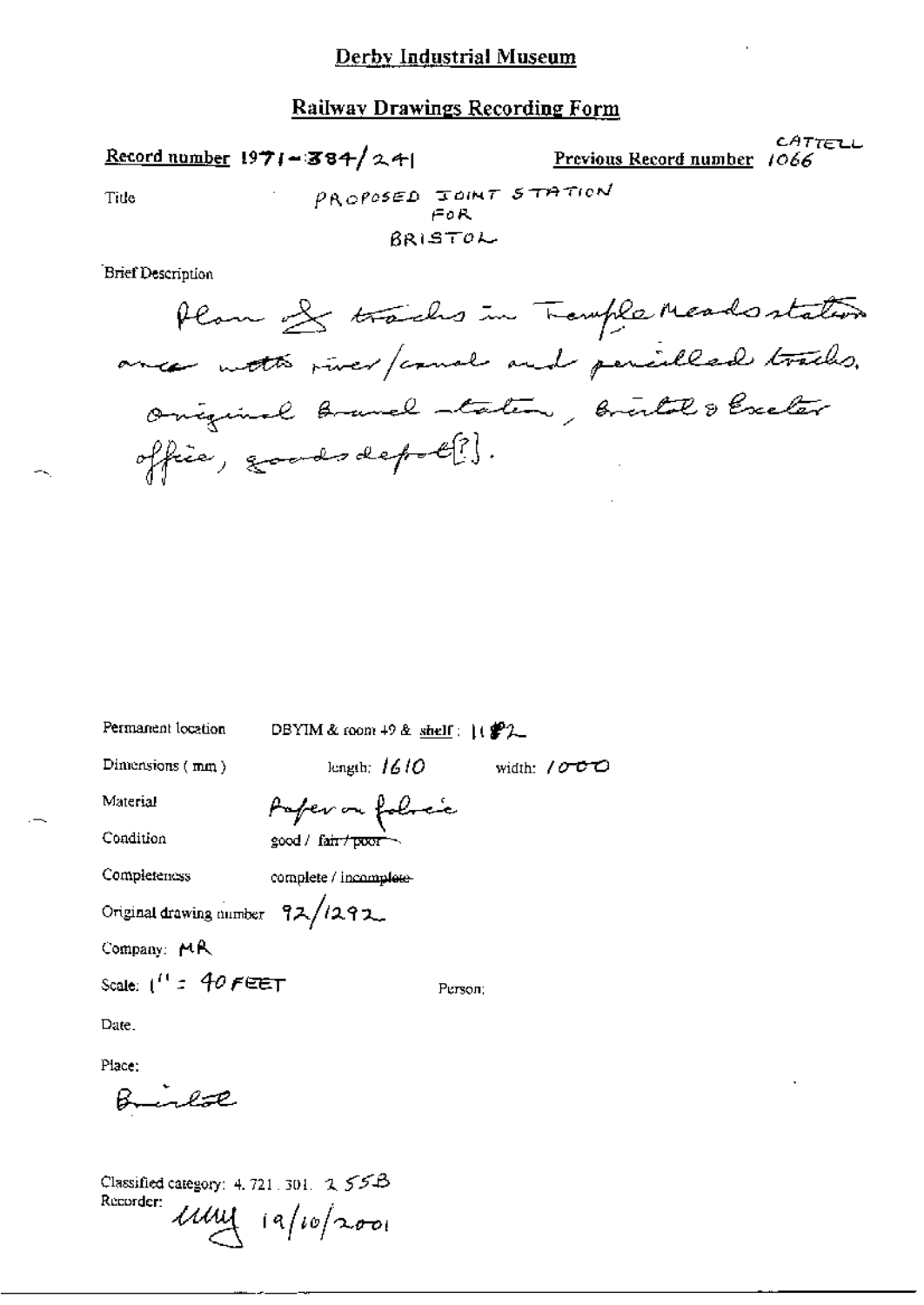# Railway Drawings Recording Form

CATTELL

<u>teration</u>

 $217$ 

Record number 1971 = 384/570<br>Title  $\rho_k A_N = \sigma F$ Previous Record number Title

BRISTOL SOINT STATION

**Brief Description** 

| Permanent location              | DBYIM & room $49$ & shelf: $119$ |  |
|---------------------------------|----------------------------------|--|
| Dimensions (mm)                 | width: $570$<br>leagth: $770$    |  |
| Material                        | Poper                            |  |
| Condition                       | good/fair/poor - less            |  |
| Completeness                    | complete / incomplete Converter  |  |
| Original drawing number Planel. |                                  |  |
| Company:                        |                                  |  |
| Scale:                          | Person: $7 - 2 - 5 = 11$         |  |

Date: March 22, 1878

Place:

Maco:<br>  $\beta$  remplements)<br>
(Templements)<br>
Classified calegory: 4.721.301.255B<br>
Recorder:  $\mu\mu$  20/6/2003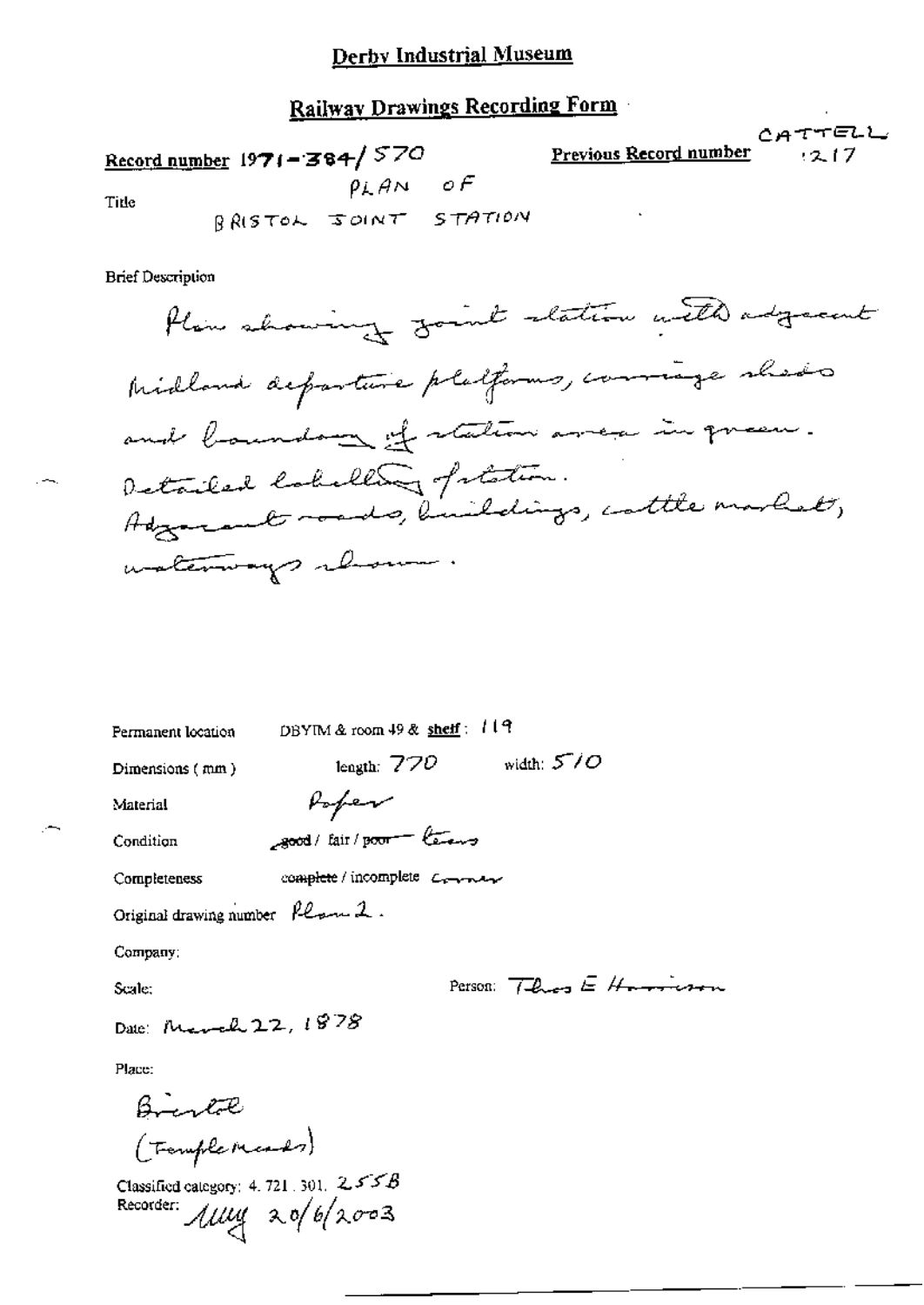## **Railway Drawings Recording Form**

## Record number  $1971 - 384 / 575$

Previous Record number

 $CATTELL$ 

Title

City & County of Bristol. Ramil of Temple. **Brief Description** Out Parish of Saint Philip & Freah. Plan rhowing TompleMeads Station, Sto Philips Station and roads, buildings, tracks between tham :

width:  $560$ 

Person:

Permanent location

DBYIM & room 49 & shelf:  $119$ 

Dimensions (mm)

length:  $865$ paper

Condition

Material

g<del>ead / fai</del>t / poot

Completeness

complete / incomplete

Original drawing number

Company:

Scale:  $1''$ = 200 FEET

Date:

Place:

Baratol

Classified category: 4, 721, 301,  $2.55B$ Recorder: Muy 20/6/2003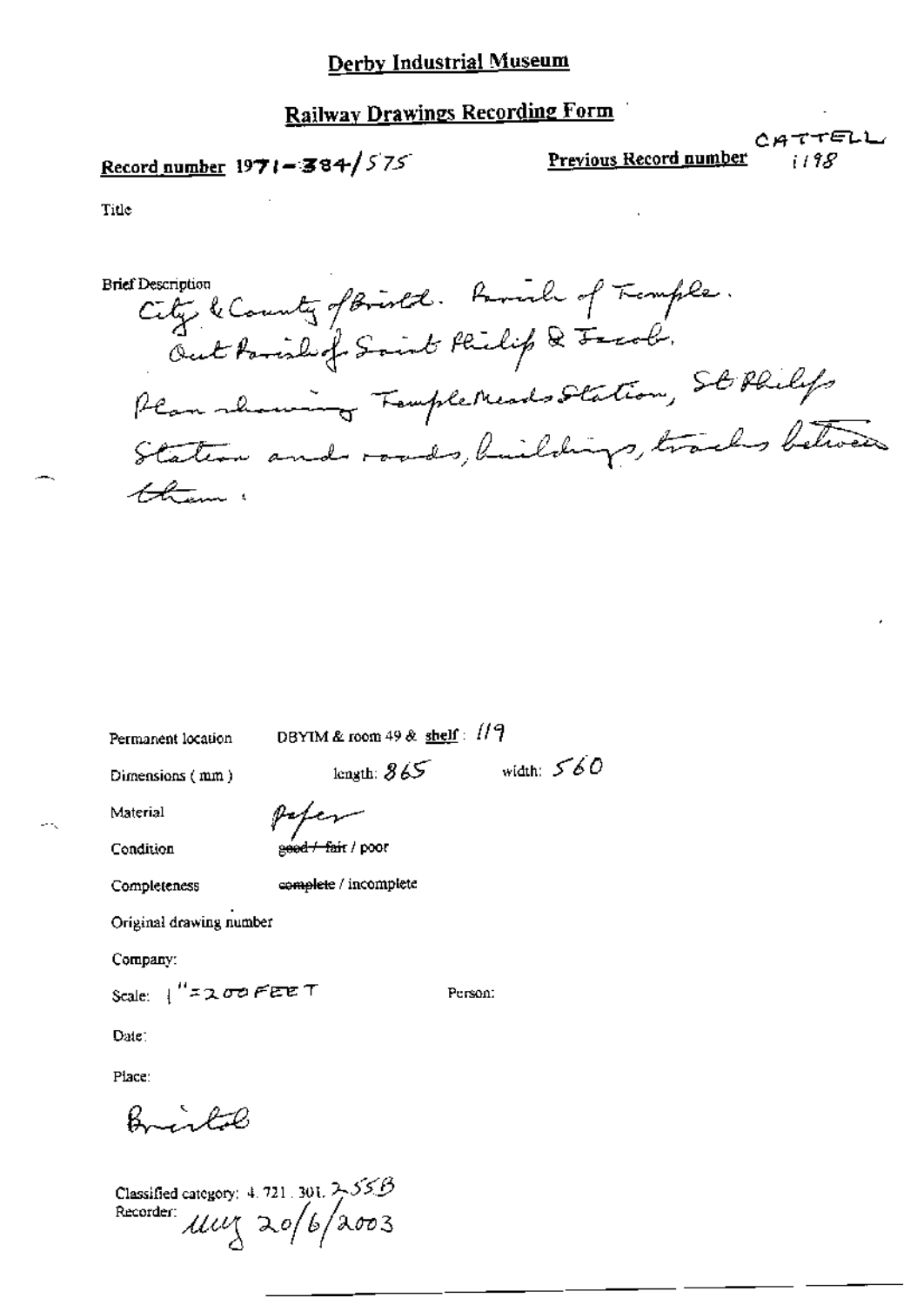CATTELL CATTELL Record number 1971-384/526.1-2 Previous Record number BRISTOL JOINT STATION

Title

TEMPLE MEADS

**Brief Description** 

 $\sim$   $\sim$ 

Classified category: 4, 721, 301,  $2 \leq 8$  $1109$  9 - 5 - 2003 Recorder: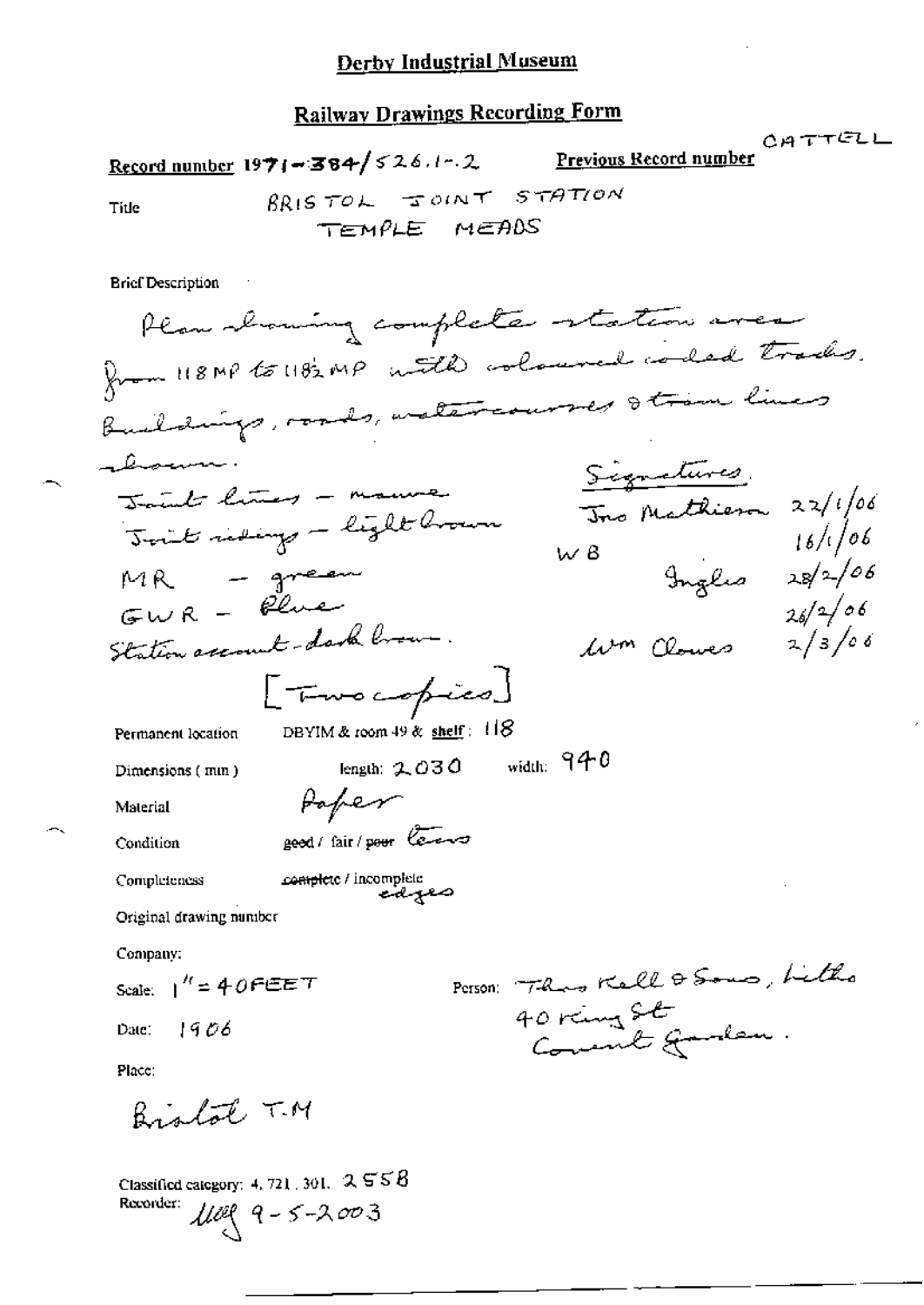CATTELL Record number  $1971 - 384 / 522$ Previous Record number 1551 BRISTON JOINT STATION

**Brief Description** 

Title

Plan a rection of professed new through lines on violent to going Britel & Exclus route further south afterpassing aver River Avon. No details of Temple Meads station. Inh drawings of station roof anders & bridge over Russer Avon DBYIM & room 49 & shelf:  $118$ Permanent location width:  $755$ length: Dimensions (mm) The city proper imporper on folice Material good / fair / poor Condition complete / incomplete Completeness Original drawing number  $-72$ <sup>N</sup>/ $+2.92$ Company: Scale:  $1'' = 40$ FEET. PLAN<br>  $P_{\text{reson}}$  William Wilson<br>
Date:  $\frac{1}{1} = 20$ FEET-HORIZ SECTION 3 Queen Square June 1862 Place: Bristal

Classified category 4, 721, 301, 255B Recorder  $\mu_{\ell} = 2/5/2003$